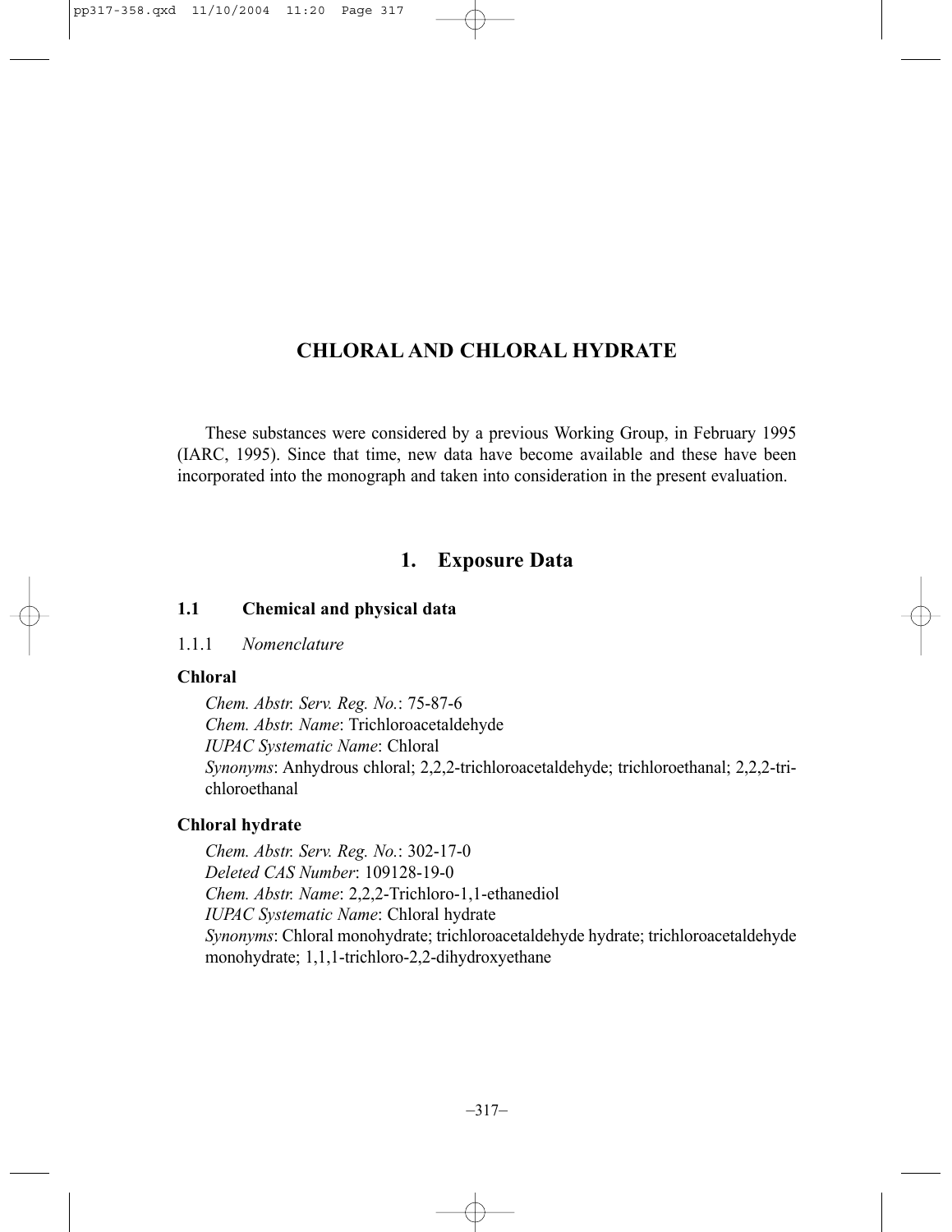1.1.2 *Structural and molecular formulae and relative molecular mass*

$$
\begin{array}{c}\nC1 & O \\
C1 & H \\
C1 & -C-H \\
C1\n\end{array}
$$

C<sub>2</sub>HCl<sub>3</sub>O Chloral Relative molecular mass: 147.39



 $C_2H_3Cl_3O_2$  Chloral hydrate Relative molecular mass: 165.40

# 1.1.3 *Chemical and physical properties of the pure substances*

# **Chloral**

- (*a*) *Description*: Liquid (Lide, 2000)
- (*b*) *Boiling-point*: 97.8 °C (Lide, 2000)
- (*c*) *Melting-point*: –57.5 ºC (Lide, 2000)
- (*d*) *Density*: 1.512 at 20 °C/4 °C (Lide, 2000)
- (*e*) *Spectroscopy data*: Infrared (prism [4626, 4426]), ultraviolet [5-3], nuclear magnetic resonance [8241] and mass [814] spectral data have been reported (Weast & Astle, 1985; Sadtler Research Laboratories, 1991)
- (*f*) *Solubility*: Very soluble in water in which it is converted to chloral hydrate; soluble in diethyl ether and ethanol (Lide, 2000)
- (*g*) *Volatility*: Vapour pressure, 6.66 kPa at 25 °C (Lide, 2000)
- (*h*) *Stability*: Polymerizes under the influence of light and in presence of sulfuric acid to form a white solid trimer called metachloral (Budavari, 1998)
- (*i*) *Conversion factor*:  $mg/m^3 = 6.03 \times ppm^a$

# **Chloral hydrate**

- (*a*) *Description*: Large, monoclinic plates with an aromatic, penetrating and slightly bitter odour and a slightly bitter, caustic taste (O'Neil, 2001)
- (*b*) *Boiling-point*: 98 °C, decomposes into chloral and water (O'Neil, 2001)
- (*c*) *Melting-point*: 57 °C (Lide, 2000)
- (*d*) *Density*: 1.9081 at 20 °C/4 °C (Lide, 2000)

<sup>&</sup>lt;sup>a</sup>Calculated from: mg/m<sup>3</sup> = (molecular weight/24.45)  $\times$  ppm, assuming normal temperature (25 °C) and pressure (760 mm Hg)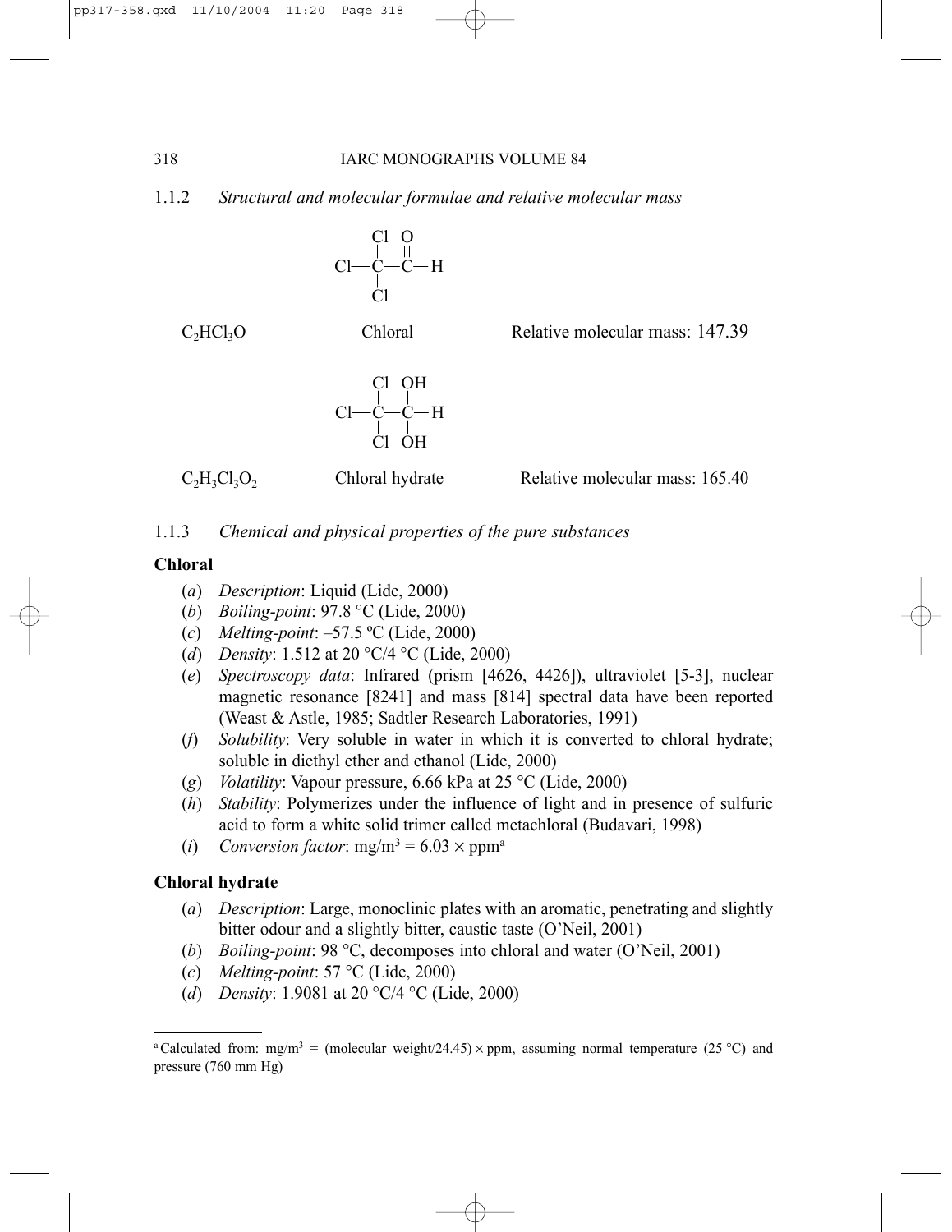- (*e*) *Spectroscopy data*: Infrared (prism [5423]), nuclear magnetic resonance [10362] and mass [1054] spectral data have been reported (Weast & Astle, 1985; Sadtler Research Laboratories, 1991)
- (*f*) *Solubility*: Freely soluble in water; freely soluble in acetone and methyl ethyl ketone; moderately or sparingly soluble in benzene, carbon tetrachloride, petroleum ether, toluene and turpentine (O'Neil, 2001)
- (*g*) *Volatility*: Vapour pressure, 4.7 kPa at 20 °C; slowly evaporates on exposure to air (Jira *et al*., 1986; O'Neil, 2001)
- (*h*) *Octanol/water partition coefficient (P)*: Log P, 0.99 (Hansch *et al*., 1995)
- (*i*) *Conversion factor*:  $mg/m^3 = 6.76 \times ppm^a$

#### 1.1.4 *Technical products and impurities*

Trade names for chloral include Grasex and Sporotal 100; trade names for chloral hydrate include Ansopal, Aquachloral, Chloradorm, Chloraldurat, Chloralix, Dormel, Elixnocte, Escre, Hydral, Lanchloral, Lorinal, Medianox, Nervifene, Noctec, Novochlorhydrate, Nycton, Phaldrone, Rectules, Somnos, Suppojuvent Sedante, Tosyl, Trawotox and Welldorm (Royal Pharmaceutical Society of Great Britain, 2002).

Technical-grade chloral ranges in purity from 94 to 99 wt%, with water being the main impurity. Other impurities sometimes present include chloroform, hydrogen chloride, dichloroacetaldehyde and phosgene (Jira *et al*., 1986).

US Pharmacopeia specifies that USP-grade chloral hydrate must contain not less than 99.5%  $C_2H_3Cl_3O_2$  (Pharmacopeial Convention, 1990). Chloral hydrate is available as a 500-mg capsule, as a 325-, 500- and 650-mg suppository and as a 250- and 500-mg/mL syrup (Medical Economics Co., 1996).

### 1.1.5 *Analysis*

A common analytical method to determine chloral is to treat it for 2 min with 1 M sodium hydroxide, which cleaves chloral into chloroform and sodium formate; the excess alkali is then titrated with acid. Alternatively, chloral is treated with quinaldine ethyl iodide to form a blue cyanine dye, the quantity of which is measured spectrophotometrically. Gas chromatography (GC) can be used for quantitative analysis of chloral and its hydrate, which breaks down to chloral on vaporization (Jira *et al*., 1986).

Chloral hydrate has been determined in water using liquid–liquid extraction and GC with electron capture detection (GC–ECD). This method has been applied to drinkingwater, water at intermediate stages of treatment and raw source water, and had a detection limit of 0.005 µg/L (Environmental Protection Agency, 1995; American Public Health Association/American Water Works Association/Water Environment Federation, 1999).

<sup>&</sup>lt;sup>a</sup>Calculated from: mg/m<sup>3</sup> = (molecular weight/24.45)  $\times$  ppm, assuming normal temperature (25 °C) and pressure (760 mm Hg)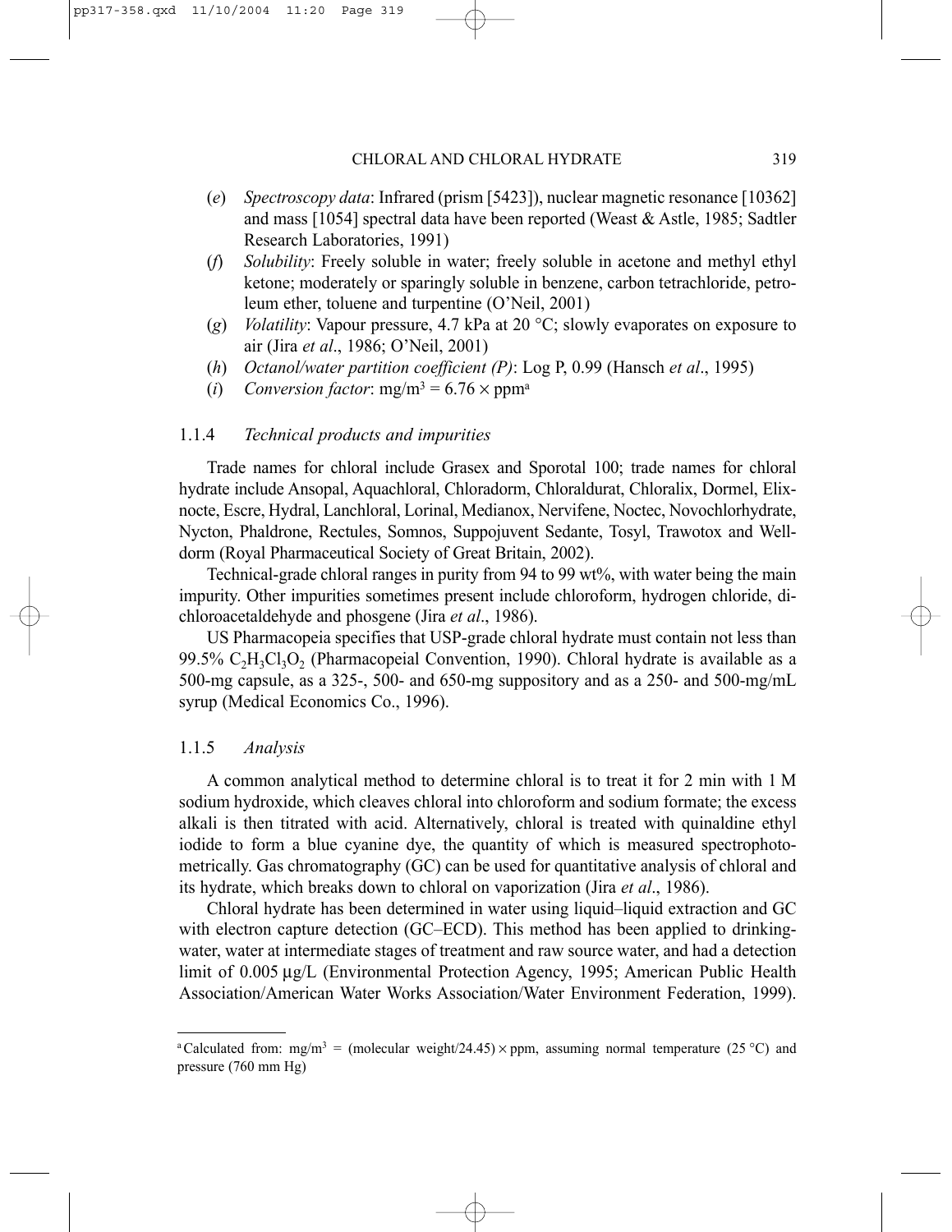In a national survey of chlorinated disinfection by-products in Canadian drinking-water conducted in 1993, the minimum quantifiable limit for this method was 0.1  $\mu$ g/L (Health Canada, 1995).

An analytical survey of 16 drinking-water sources in various areas of Australia was conducted to determine the occurrence of disinfection by-products, including chloral hydrate, using a method based on a US Environmental Protection Agency standard method for the determination of chlorination disinfection by-products and chlorinated solvents in drinking-water by liquid–liquid extraction and GC–ECD (Simpson & Hayes, 1998).

The Association of Official Analytical Chemists has reported a spectrophotometric method for the determination of chloral hydrate in drugs, based on the reaction of quinaldine ethyl iodide with chloral hydrate to produce a stable blue cyanine dye with an absorption maximum at about 605 nm (Helrich, 1990).

Mishchikhin and Felitsyn (1988) described a method for the GC determination of chloral hydrate in biological materials using four columns with different packings. The elution of the compounds was monitored with two flame ionization detectors, and the limit of detection was approximately 0.01 mg/sample.

Koppen *et al*. (1988) described the determination of trichloroethylene metabolites, including chloral hydrate, in rat liver homogenate. The method was based on selective thermal conversion of chloral hydrate into chloroform, which is determined using headspace-GC with ECD.

Liquid chromatographic methods have been developed for the determination of chloral hydrate. Optimal reversed-phase separations were achieved after derivatization of chloral hydrate with 1,2-benzenedithiol and ultraviolet detection at 220 nm. Alternatively, chloral hydrate can be reacted with sodium hydroxide to form sodium formate which is then analysed by anion-exchange liquid chromatography, with suppressed conductivity detection. Detection limits as low as 0.2 µg/L were reported (Bruzzoniti *et al*., 2001).

## **1.2 Production and use**

## 1.2.1 *Production*

Chloral was first synthesized by J. von Liebig in 1832 by chlorinating ethanol; it was introduced as a hypnotic agent by Liebreich in 1869. Chloral is produced commercially by the chlorination of acetaldehyde or ethanol in hydrochloric acid, during which antimony trichloride may be used as a catalyst. Chloral hydrate is distilled from the reaction mixture and is then mixed with concentrated sulfuric acid, the heavier acid layer is drawn off, and chloral is fractionally distilled. Chloral hydrate is produced by adding water again to chloral (Jira *et al*., 1986; O'Neil, 2001).

Available information indicates that chloral (anhydrous) is produced by 14 companies in China, seven companies in India and one company each in Brazil, France, Japan, Mexico, Russia and the USA. Available information also indicates that chloral hydrate is produced by four companies in China, three companies in Germany, two companies in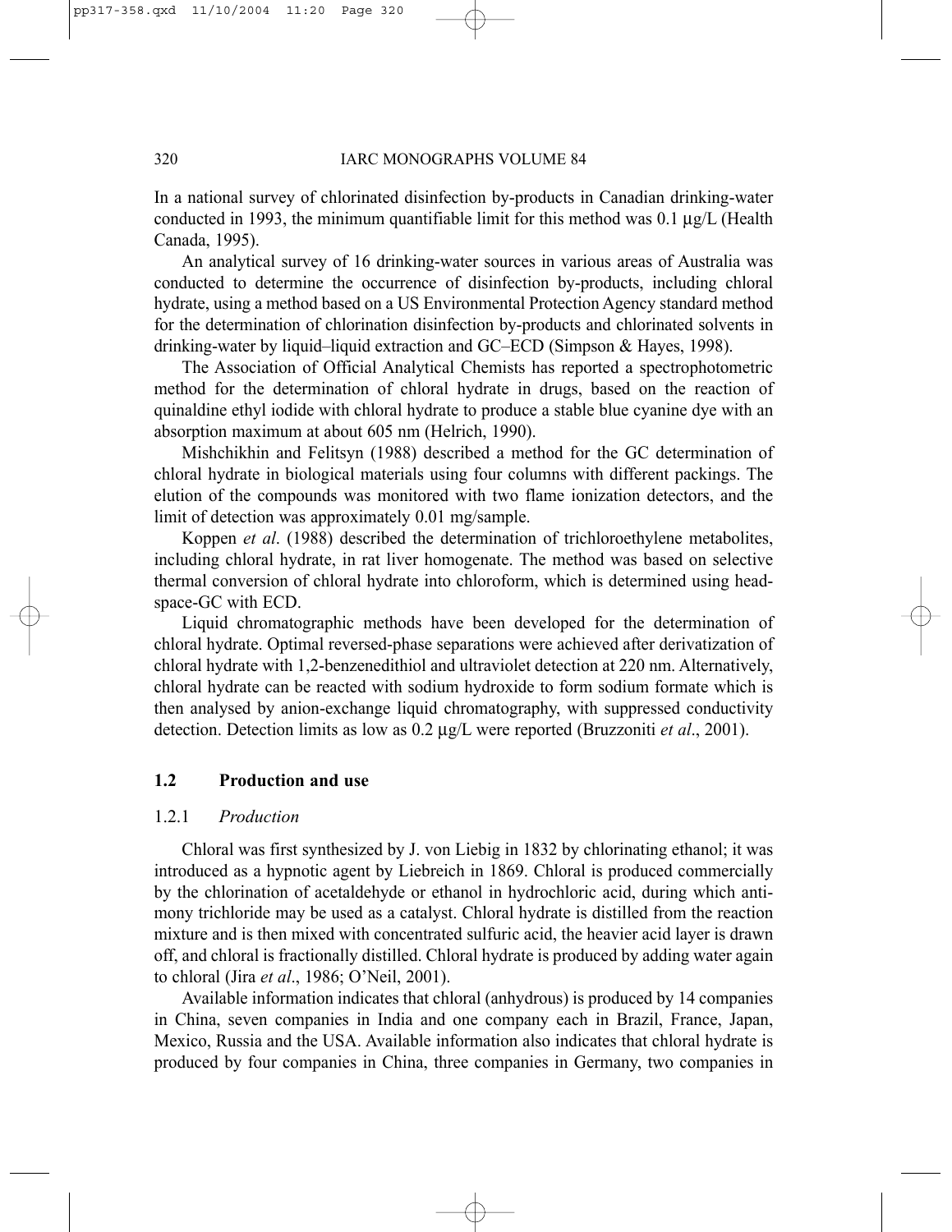Japan and one company each in Mexico, Russia and Spain (Chemical Information Services, 2002a).

Available information indicates that chloral (anhydrous) is formulated into pharmaceutical products by one company in the United Kingdom, and that chloral hydrate is formulated into pharmaceutical products by three companies each in Spain and the USA, two companies each in Belgium, France, Hungary, Switzerland and the United Kingdom and one company each in Argentina, Australia, Canada, Indonesia, Moldova and Singapore (Chemical Information Services, 2002b).

#### 1.2.2 *Use*

Chloral was the first hypnotic drug and is a precursor in the commercial synthesis of the insecticide DDT, which was introduced in 1941. Chloral was an important chemical in the 1960s, but its importance has declined steadily since then because the use of DDT and other chlorinated insecticides has been restricted in many countries. Much smaller amounts are used to make other insecticides (methoxychlor, naled, trichlorfon and dichlorvos), a herbicide (trichloroacetic acid) and hypnotic drugs (chloral hydrate, chloral betaine, α-chloralose and triclofos sodium). Chloral hydrate also possesses anticonvulsant and muscle relaxant properties (Jira *et al*., 1986; Williams & Holladay, 1995).

As a hypnotic, chloral hydrate is principally used for the short-term (2-week) treatment of insomnia. It is used post-operatively to allay anxiety and to induce sedation and/or sleep. It is also used post-operatively as an adjunct to opiates and other analgesics to control pain. It is effective in reducing anxiety associated with the withdrawal of alcohol and other drugs such as opiates and barbiturates. It also has been used to produce sleep prior to electroencephalogram evaluations. In the USA, it has been widely used for sedation of children before diagnostic, dental or medical procedures. Following oral administration, chloral hydrate is converted rapidly to trichloroethanol, which is largely responsible for its hypnotic action; for oral use, it is sometimes given in a flavoured syrup. Externally, chloral hydrate has a rubefacient action and has been used as a counter-irritant. It is administered by mouth as a liquid or as gelatin capsules. It has also been dissolved in a bland fixed oil and given by enema or as suppositories (Gennaro, 2000; Royal Pharmaceutical Society of Great Britain, 2002).

The usual sedative dose of chloral hydrate for adults is 250 mg three times daily after meals. The usual hypnotic dose for adults is 500 mg–1 g 15–30 min before bedtime. When chloral hydrate is administered in the management of alcohol withdrawal symptoms, the usual dose is 500 mg–1 g repeated at 6-h intervals if needed. Generally, single doses or daily dosage for adults should not exceed 2 g. The sedative dose of chloral hydrate for children is 8 mg/kg bw or 250 mg/m<sup>2</sup> of body surface area three times a day, with a maximum dose of 500 mg three times a day. The hypnotic dose for children is 50 mg/kg bw or 1.5 g/m<sup>2</sup> of body surface area, with a maximum single dose of 1 g. As a premedication before electroencephalogram evaluation, children have been given chloral hydrate at a dose of 20–25 mg/kg bw (Medical Economics Co., 1996).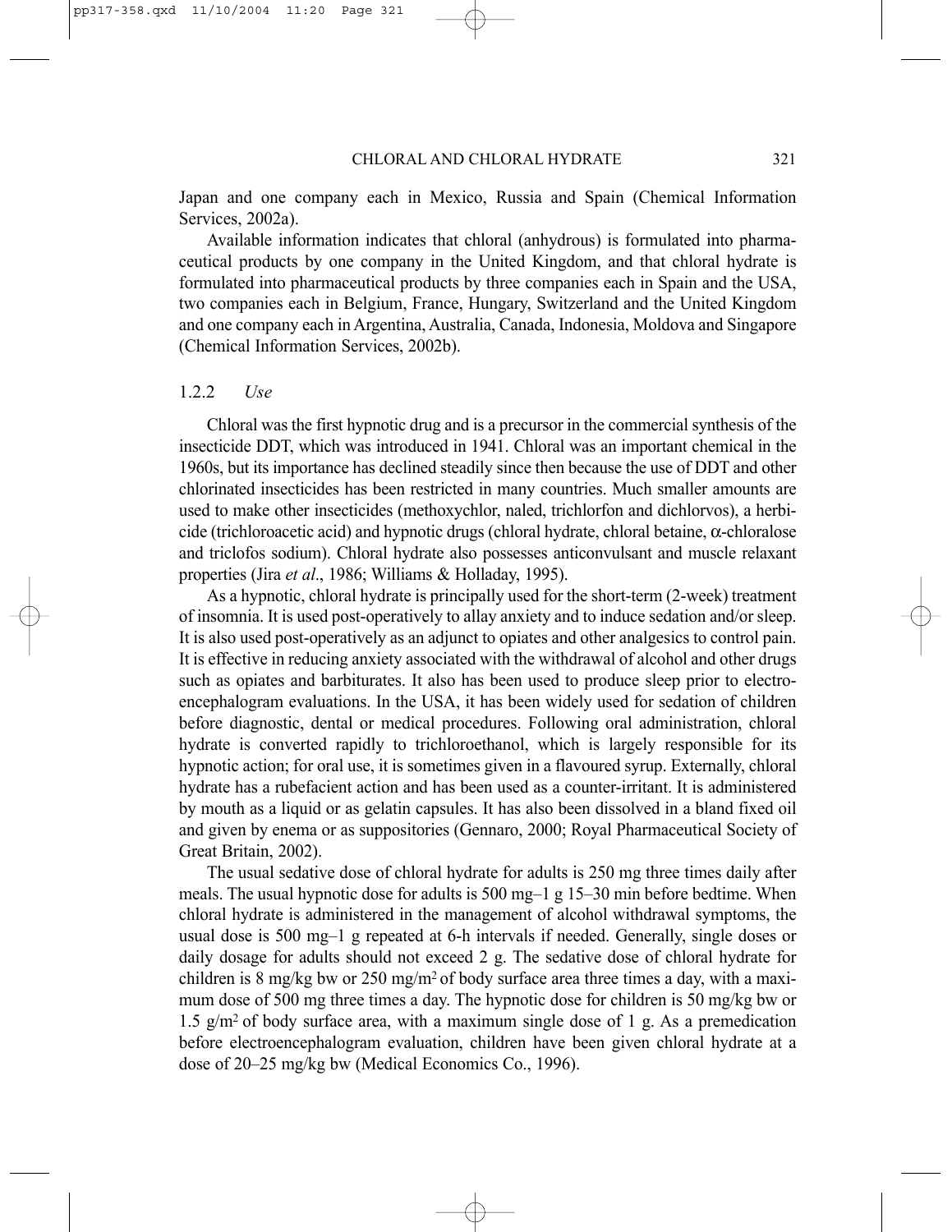# **1.3 Occurrence**

#### 1.3.1 *Natural occurrence*

Chloral is not known to occur as a natural product.

#### 1.3.2 *Occupational exposure*

The National Occupational Exposure Survey conducted between 1981 and 1983 indicated that 11 278 employees in the USA were potentially exposed to chloral (National Institute for Occupational Safety and Health, 1994). The estimate is based on a survey of companies and did not involve measurements of actual exposures.

Chloral has been detected in the work environment during spraying and casting of polyurethane foam (Boitsov *et al*., 1970). It has also been identified as an autoxidation product of trichloroethylene during extraction of vegetable oil (McKinney *et al*., 1955). It has been identified in the output of etching chambers in semiconductor processing (Ohlson, 1986).

## 1.3.3 *Air*

No data were available to the Working Group.

#### 1.3.4 *Water*

Chloral is formed and rapidly converted to chloral hydrate during aqueous chlorination of humic substances and amino acids (Miller & Uden, 1983; Sato *et al*., 1985; Trehy *et al*., 1986; Italia & Uden, 1988). It may therefore occur (as chloral hydrate) in drinking-water as a result of chlorine-based disinfection of raw waters containing natural organic substances (see IARC, 1991). The concentrations of chloral hydrate measured in water are summarized in Table 1. Concentrations were higher in the summer than in the winter (LeBel *et al*., 1997; Williams *et al*., 1997). Kim *et al*. (2002) measured concentrations of chloral hydrate ranging from 0.19 to 30 µg/L in a model swimming pool system.

Chloral has also been detected in the spent chlorination liquor from the bleaching of sulfite pulp after oxygen treatment, at concentrations of  $\leq 0.1 - 0.5$  g/ton of pulp (Carlberg *et al*., 1986). It has been found in trace amounts after photocatalytic degradation of trichloroethylene in water (Glaze *et al*., 1993).

#### 1.3.5 *Other*

Chloral is an intermediate metabolite of trichloroethylene in humans, and chloral hydrate has been found in the plasma of humans following anaesthesia with trichloroethylene (Cole *et al*., 1975; Davidson & Beliles, 1991).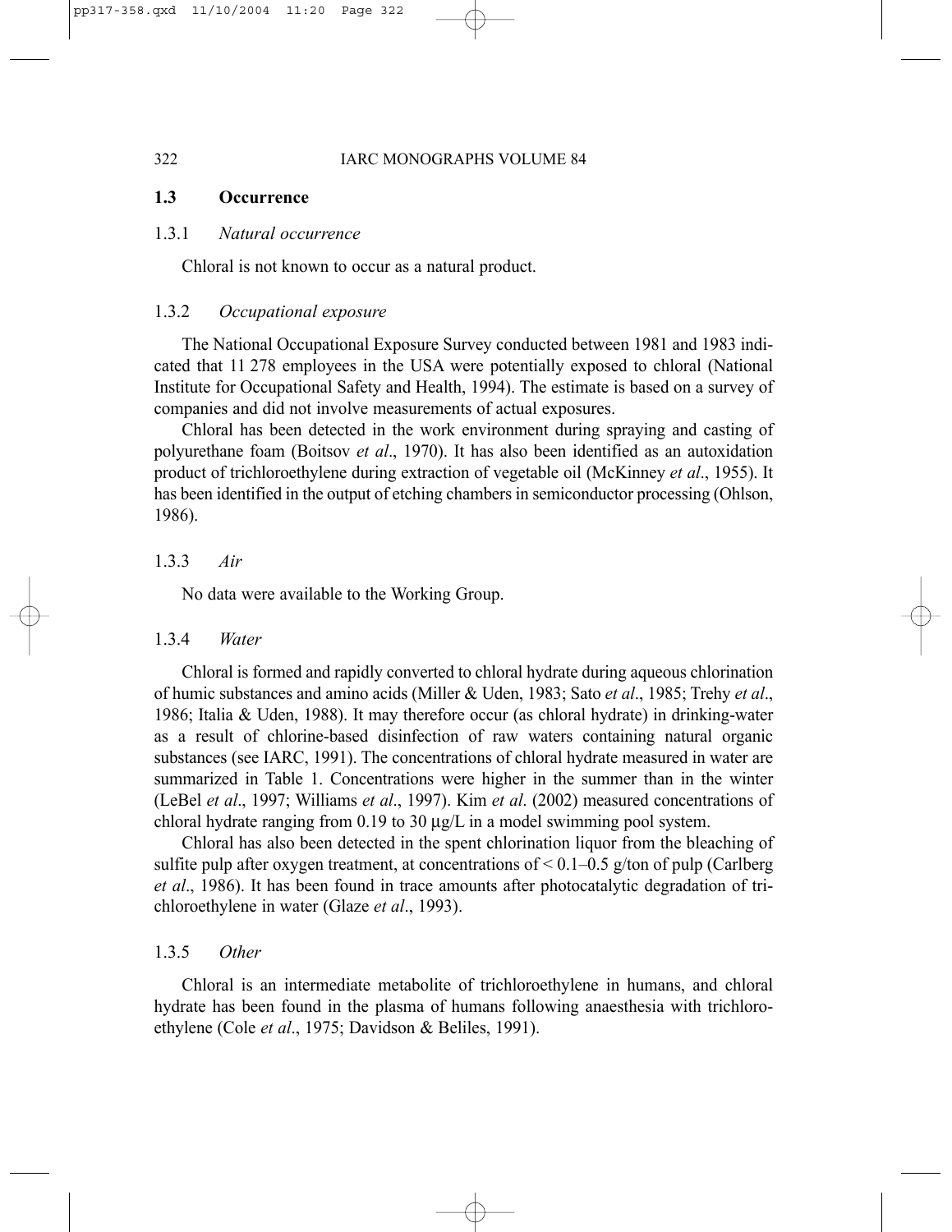| Water type (location)                               | Concentration<br>$(\mu g/L)$ | Reference                                        |
|-----------------------------------------------------|------------------------------|--------------------------------------------------|
| Treatment plant (Canada)                            | $< 0.1 - 15.1$               | Williams <i>et al.</i> (1997)                    |
| Treatment plant and distribution system<br>(Canada) | $< 0.1 - 23.4$               | LeBel et al. (1997)                              |
| Drinking-water (USA) <sup>a</sup>                   | $7.2 - 18.2$                 | Uden & Miller $(1983)$                           |
| Drinking-water $(USA)^a$                            | $0.01 - 5.0$                 | <b>Environmental Protection</b><br>Agency (1988) |
| Drinking-water $(USA)^a$                            | $1.7 - 3.0$                  | Krasner et al. (1989)                            |
| Drinking-water $(USA)^a$                            | $0.14 - 6.7$                 | Koch & Krasner (1989)                            |
| Drinking-water $(USA)^a$                            | $6.3 - 28$                   | Jacangelo et al. (1989)                          |
| Drinking-water and distribution system<br>$(USA)^a$ | $< 0.5 - 92$                 | Blank et al. (2002)                              |
| Distribution system (Canada)                        | $< 0.1 - 22.5$               | Williams et al. (1997)                           |
| Distribution system (Australia)                     | $0.2 - 19$                   | Simpson & Hayes $(1998)$                         |
| Swimming pool (Germany)                             | 265                          | Baudisch et al. (1997)                           |
| Swimming pool (Germany)                             | $0.3 - 67.5$                 | Mannschott et al. (1995)                         |

**Table 1. Concentrations of chloral (as chloral hydrate) in water** 

<sup>a</sup> Samples taken in water leaving the treatment plant

# **1.4 Regulations and guidelines**

The WHO (1998) has established a provisional guideline of 10  $\mu$ g/L for chloral and chloral hydrate in drinking-water. A provisional guideline is established when there is some evidence of a potential health hazard but where available data on health effects are limited, or where an uncertainty factor greater than 1000 has been used in the derivation of the tolerable daily intake.

The drinking-water guideline for chloral and chloral hydrate in Australia and New Zealand is 20  $\mu$ g/L (National Health and Medical Research Council and Agriculture and Resource Management Council of Australia and New Zealand, 1996). This guideline also notes that the minimization of the concentration of all chlorination by-products is encouraged by reducing the amount of naturally occurring organic material in the source water, reducing the amount of chlorine added or using an alternative disinfectant, without compromising disinfection.

The European Union (European Commission, 1998) and Canada (Health Canada, 2003) have not set a guideline value but also encourage the reduction of concentrations of total disinfection by-products. The Environmental Protection Agency (1998) controls the formation of unregulated disinfection by-products in the USA, which would include chloral and chloral hydrate, with regulatory requirements for the reduction of the precursors, in this case, total organic carbon. The Stage 1 Disinfectants/Disinfection By-Product Rule mandates a reduction in the percentage of total organic carbon from source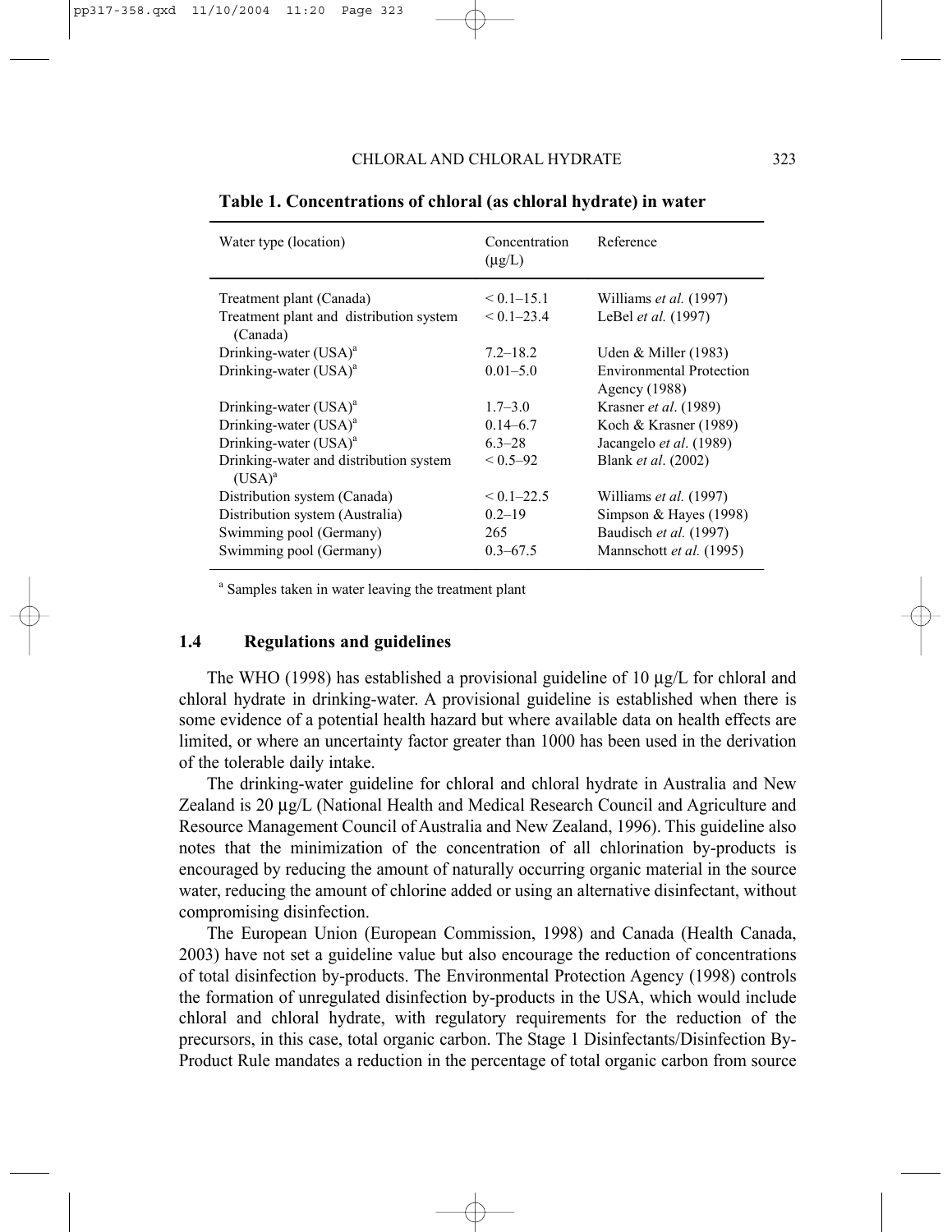#### 324 IARC MONOGRAPHS VOLUME 84

water and to finished water on the basis of total organic carbon in source water and its alkalinity. 'Enhanced' coagulation or 'enhanced' softening are mandated as a treatment technique for this reduction, unless the levels of total organic carbon or disinfection byproducts in source water are low.

# **2. Studies of Cancer in Humans**

See Introduction to the monographs on chloramine, chloral and chloral hydrate, dichloroacetic acid, trichloroacetic acid and 3-chloro-4-(dichloromethyl)-5-hydroxy-2(5*H*) furanone.

# **3. Studies of Cancer in Experimental Animals**

#### **3.1 Oral administration**

#### 3.1.1 *Mouse*

Groups of male C57BL  $\times$  C3HF<sub>1</sub> mice [B6C3F<sub>1</sub> mice], 15 days of age, were fasted for 3 h and then administered a single intragastric dose of 5 (25 animals) or 10 (20 animals) µg/g bw crystalline chloral hydrate (USP grade) dissolved in distilled water. A group of 35 controls was administered distilled water only. Groups of 6–10 mice used for cell proliferation studies were killed 24 h after receiving chloral hydrate. The remainder were weaned at 4 weeks of age, and animals were killed when moribund or at intervals up to 92 weeks after treatment. The student *t*-test was used for evaluating significance between the treatment and control groups. [Data on survival and body weight were not presented.] Liver tumours [identified as nodules] were found in mice killed between 48 and 92 weeks following treatment, were classified as hyperplastic, adenomatous or trabecular and were grouped for statistical analysis. [The authors did not account for all animals.] The incidences were: control,  $2/19$  (10.5%; two trabecular); 5  $\mu$ g/kg,  $3/9$  (33.3%; one hyperplastic, one adenomatous and one trabecular); and  $10 \mu g/kg$ , 6/8 (75%; three adenomatous and three trabecular; *p* < 0.05) (Rijhsinghani *et al.*, 1986).

A group of 40 male  $B6C3F_1$  mice, 28 days of age, was exposed to a target concentration of 1 g/L chloral hydrate (measured dose,  $0.95 \pm 0.14$  g/L; 95% pure with no identifiable impurities) in distilled water for 104 weeks. Five mice were examined at 30 and another five at 60 weeks. A group of 33 control animals was given distilled water alone. Statistical methods included a one-factor analysis of variance (performed as two-tailed tests) for continuous variables (e.g. body and organ weights, water consumption). Data on survival and tumour counts were analysed using the log rank test and tumour prevalence was analysed by Fisher's exact test. Statistical significance was set conservatively ( $p \le 0.03$ ). Marginal significance was set at  $0.03 < p < 0.05$ . Time-weighted water consumption was  $175.5 \pm 18.6$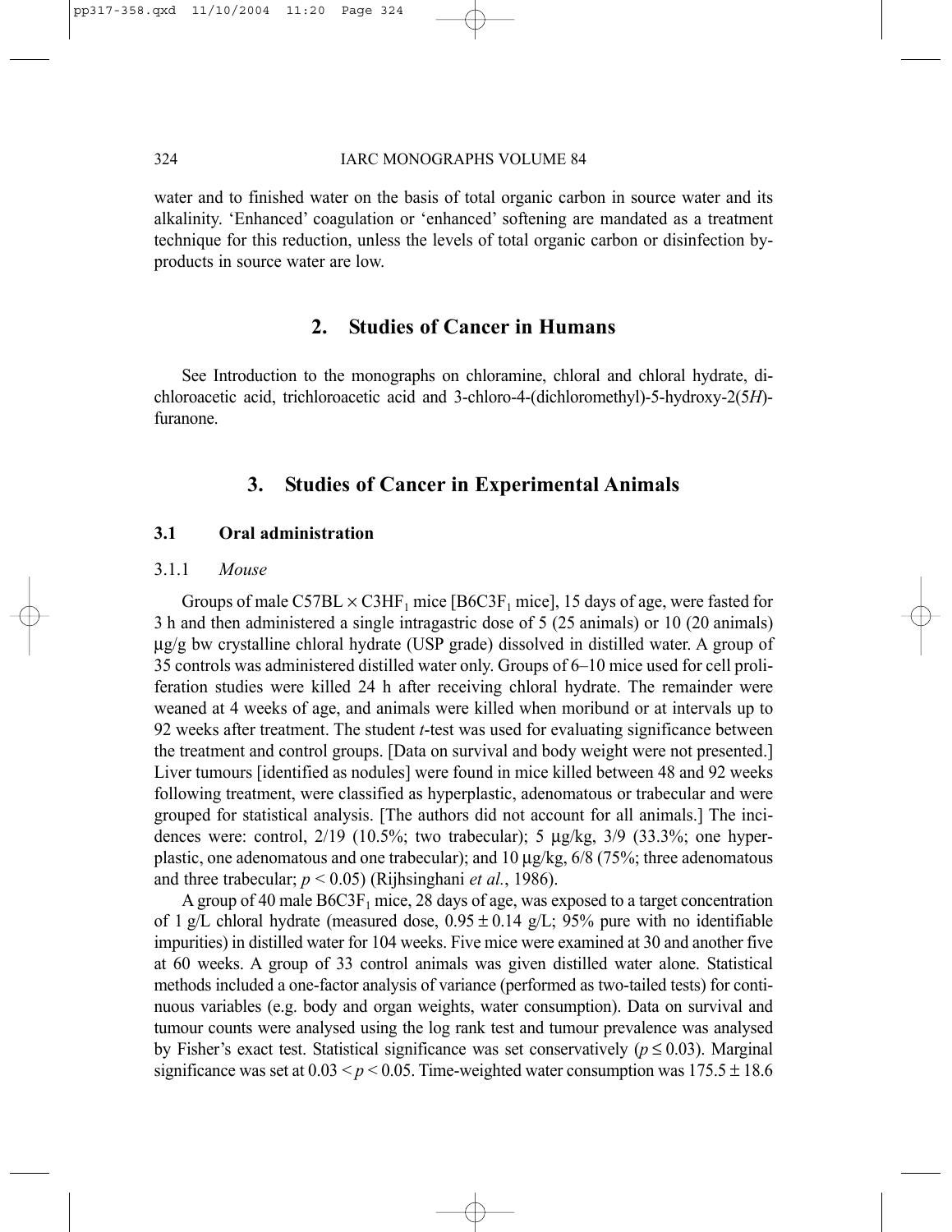for animals administered chloral hydrate versus  $197.0 \pm 16.4$  mL/kg bw per day for those in the control group, which yielded a mean daily dose of 166 mg/kg bw per day. The slight increase in the mortality observed in the chloral hydrate-treated group was not statistically different; tissues were examined at various intervals in five animals from the control and treated groups. No tumours were found in either control or chloral hydrate-treated animals at 30 weeks. At 60 weeks, no tumours were observed in the control group (0/5); hepatocellular carcinomas (2/5 [40%]) were found in chloral hydrate-treated animals. At 104 weeks, treatment with chloral hydrate marginally increased the prevalence (7/24 [29%] versus 1/20 [5%]) and multiplicity (0.29 versus 0.10 per animal) of hepatocellular adenomas and significantly increased the prevalence  $(11/24 \mid 46\%]$  versus  $2/20 \mid 10\%]$ ;  $p < 0.03$ ) and multiplicity (0.75 versus 0.25 per animal) of hepatocellular carcinoma in comparison with controls. The values for animals bearing both adenomas and carcinomas were 17/24 (71%) versus  $3/20$  (15%) ( $p \le 0.01$ ) and 1.04 versus 0.25 per animal ( $p \le 0.01$ ) in comparison with controls (Daniel *et al.*, 1992a).

Groups of 72 male  $B6C3F_1$  mice, 28–30 days of age, were exposed to chloral hydrate (> 99% pure) dissolved in deionized water for 104 weeks. Target concentrations were 0.05, 0.5 and 1.0 g/L, and the measured concentrations of chloral hydrate were  $0.12 \pm 0.02$ ,  $0.58 \pm 0.04$  and  $1.28 \pm 0.20$  g/L. Water consumption, time-weighted over 104 weeks, was 111.7 (control), 112.8 (0.12 g/L), 112.1 (0.58 g/L) and 114.5 (1.28 g/L) mL/kg bw per day, which yielded mean daily doses of 0, 13.5, 65.0 and 146.6 mg/kg bw per day, respectively, time-weighted over the duration of the study. Continuous variables were analysed using a one-way analysis of variance. Parametric and non-parametric tests were used where appropriate. Tumour prevalence (number of animals with a lesion per number of animals examined) was analysed using Fisher's exact and Fisher-Irwin (for trends with dose) tests. Tumour multiplicity (number of lesions per animal) was analysed using log-rank tests and a log-rank monotone trend test. Using one-sided tests,  $p \le 0.05$  was considered to be significant and  $0.05 \le p \le 0.1$  was considered to be of marginal significance. No alterations in body weight were seen in any of the chloral hydrate-treated groups compared with controls. Six animals from each group were killed at 26, 52 and 78 weeks, and all remaining animals were killed at 104 weeks. Unscheduled deaths were: vehicle control, 16/72; 13.5 mg/kg per day, 9/72; 65.0 mg/kg per day, 19/72; and 146.6 mg/kg per day, 28/72. The increased number of unscheduled deaths in the high-dose group was not significant when compared with survival in the control group (log-rank test). The total number of animals examined for pathology over the course of the study was: 65/72, 69/72, 62/72 and 60/72 for the control, low, mid and high doses, respectively. Tumour prevalence and multiplicity were calculated in animals that survived longer than 78 weeks; the numbers of animals in the analysis were 42 controls, 46 low-dose, 39 mid-dose and 32 high-dose. The prevalence and multiplicity of hepatocellular adenomas were 21.4% and  $0.21 \pm 0.06$  for controls, 43.5% and  $0.65 \pm 0.12$  $(p \le 0.05)$  for the low dose, 51.3% and  $0.95 \pm 0.18$  ( $p \le 0.05$ ) for the mid dose and 50.0% and  $0.72 \pm 0.15$  ( $p \le 0.05$ ) for the high dose. The values for hepatocellular carcinoma were 54.8% and 0.74  $\pm$  0.12 for controls, 54.3% and 0.72  $\pm$  0.11 for the low dose, 59.0% and  $1.03 \pm 0.19$  for the mid dose and  $84.4\%$  and  $1.31 \pm 0.17$  ( $p \le 0.05$ ) for the high dose. The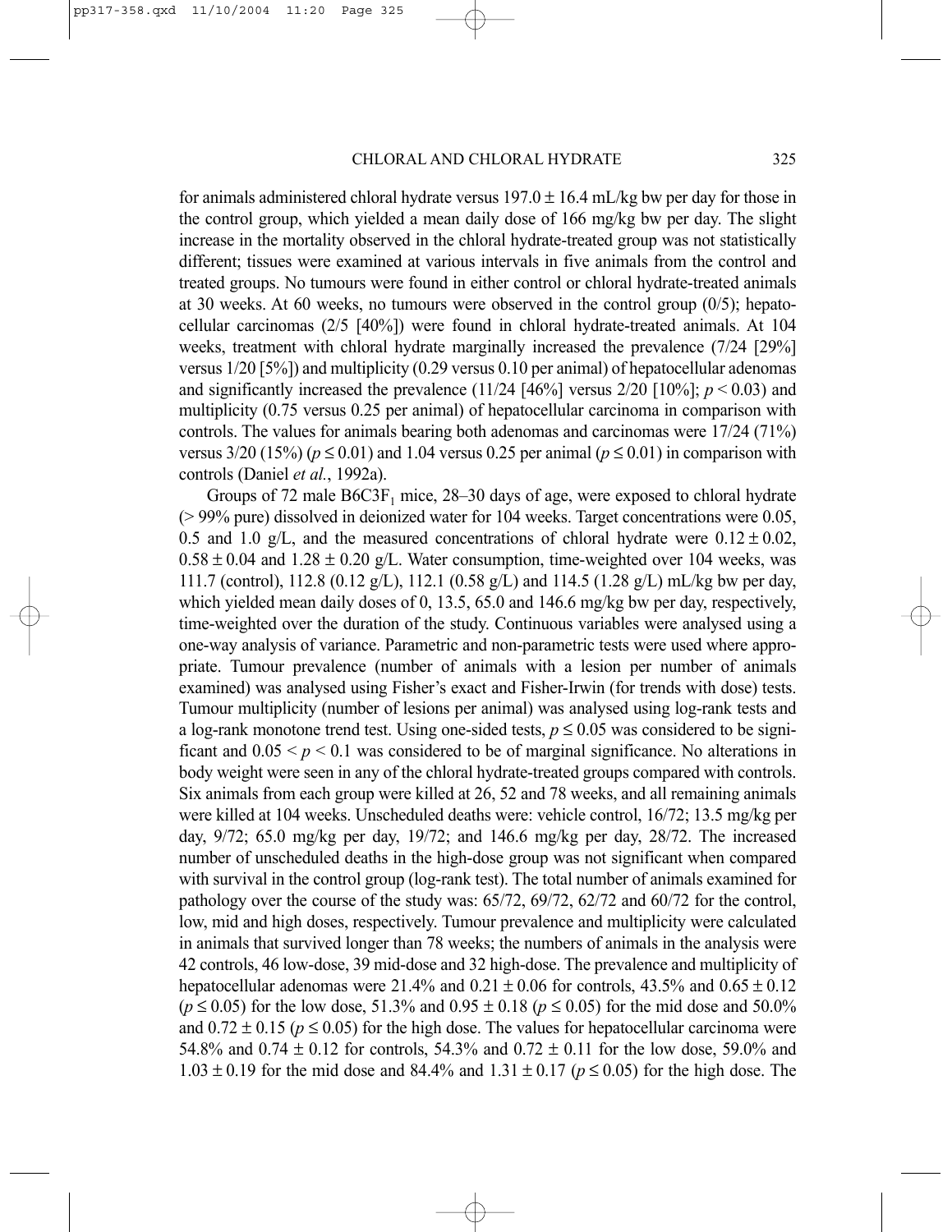prevalence and multiplicity values for animals bearing either adenoma or carcinoma were 64.5% and 0.95 ± 0.13 for controls, 78.3% and 1.37 ± 0.16 (*p* ≤ 0.05, multiplicity only) for the low dose, 79.5% and  $1.97 \pm 0.25$  ( $p \le 0.05$ ) for the mid dose and 90.6% and 2.03  $\pm$  0.24  $(p \le 0.05)$  for the high dose. One adenoma occurred in the mid-dose group at 26 weeks (George *et al.*, 2000).

Groups of 48 female  $B6C3F_1$  mice, 28 days of age, received 0 (control), 25, 50 and 100 mg/kg bw chloral hydrate (purity ~99.5%) in distilled water by gavage for 104 weeks. No differences in survival or mean body weights were observed among the treated and control animals. The incidence of hyperplasia of the pituitary gland pars distalis was 3/45 (6.7%) control, 6/44 (13.6%) low-dose, 4/47 (8.5%) mid-dose and 0/41 (0%) high-dose animals. The incidence of pars distalis adenoma was 0/45 control, 2/44 (5%) low-dose, 0/47 mid-dose and 5/41 (12%) high-dose mice ( $p = 0.0237$ ). The historical incidence of control groups was 15/308 (4.9%) with a range of 0–6%. The incidences of malignant lymphoma were: 9/48 (19%) control, 7/48 (15%) low-dose, 8/48 (17%) mid-dose and 15/48 (31%) high-dose mice. The historical incidence for malignant lymphoma in control groups was  $92/374$  (24.6%) with a range of  $21-43\%$ . In a second experiment, groups of 48 female mice, 28 days of age, received 0 or 100 mg/kg bw chloral hydrate by gavage on 5 days per week. Eight mice from each group were killed at 3, 6 or 12 months, after which treatment was discontinued for the remaining animals for the duration of the study (104 weeks). Survival was similar among all treatment groups. The mean body weights of animals receiving 100 mg/kg bw chloral hydrate for 3 and 6 months tended to be greater than those of vehicle controls between 52 and 104 weeks. Incidences of pars distalis adenoma were 0/45 controls, 3/36 (8%) at 3 months, 1/36 (3%) at 6 months, 1/33 (3%) at 12 months and  $5/41$  (12%) at 24 months ( $p = 0.0237$ ). In a third experiment, groups of 48 female mice, 28 days of age, received a single dose of 0, 10, 25 or 50 mg/kg bw chloral hydrate by gavage and were held for 104 weeks. No differences were observed in survival, body weight gains or neoplasia among the control and chloral hydrate-treated groups. In a fourth experiment, groups of 48 male and 48 female mice, 15 days of age, received a single oral dose of 0, 10, 25 or 50 mg/kg bw chloral hydrate by gavage and were held for 104 weeks. No differences were observed in survival, body weight or neoplasia among the control and chloral hydrate-treated groups. The authors concluded that under the conditions of the 2-year gavage study, there was equivocal evidence of carcinogenic activity for chloral hydrate based on an increased incidence of pituitary gland par distalis adenoma. No increased carcinogenicity was found for single-dose administration of chloral hydrate to male or female mice. No increase in hepatocarcinogenicity was observed under any dose regimen (National Toxicology Program, 2002a).

Groups of 120 male  $B6C3F_1$  mice, 6 weeks of age, received chloral hydrate (99% pure) in distilled water at doses of 0, 25, 50 or 100 mg/kg bw on 5 days per week for 104–105 weeks. Animals in each dose group were divided into two dietary groups: *ad libitum* and dietary controlled. Twelve animals per group were killed for interim evaluation at 15 months. Survival of chloral hydrate-treated mice was similar to that of vehicle control animals. Mean body weights of chloral hydrate-treated animals in each dietary group did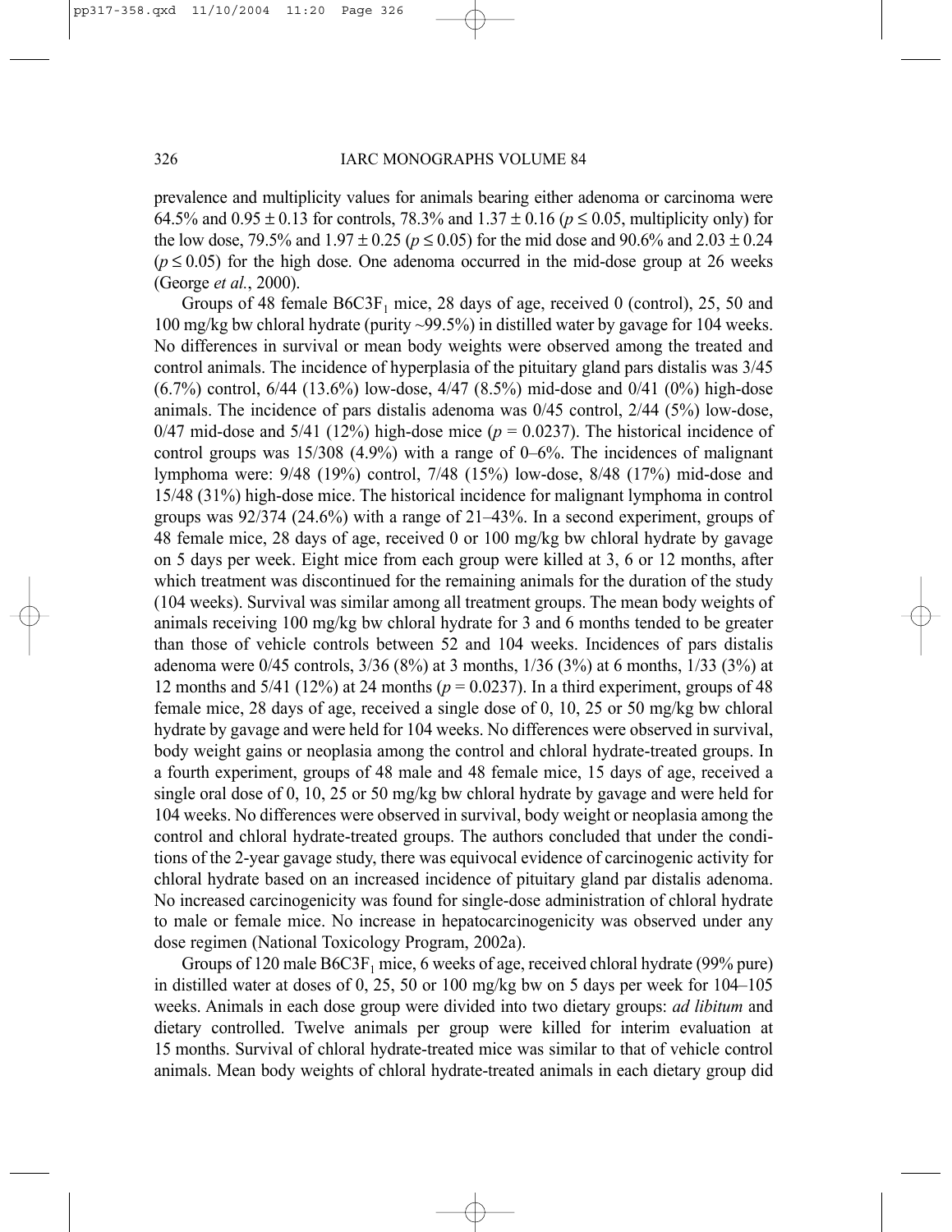not differ from those of the controls. Liver weights of all treated groups were greater than those of the controls, but not statistically significantly so. In the groups fed *ad libitum*, the incidence of combined hepatocellular adenomas and carcinomas was significantly greater in low-dose animals than in controls: control, 16/48 (33%); low-dose, 25/48 (52%; *p* = 0.0437); mid-dose, 23/47 (49%); and high-dose, 22/48 (46%). The incidences of hepatocellular carcinoma and of combined neoplasms occurred with a positive dose trend: control, 11/48 (23%); low-dose, 11/48 (23%); mid-dose, 14/48 (29%); and high-dose, 18/48 (38%;  $p = 0.0450$ ); and the incidence of hepatocellular carcinomas in the high-dose dietary-controlled mice was significantly increased: control, 2/48 (4%); low-dose, 5/48 (10%); mid-dose, 4/48 (8%); and high-dose, 8/48 (17%; *p* = 0.0422) (National Toxicology Program, 2002b).

# 3.1.2 *Rat*

Groups of 50 male and 50 female Sprague-Dawley rats, 25–29 days of age [age at the start of treatment not specified], were administered chloral hydrate [purity not specified] dissolved in drinking-water [not specified] at concentrations that had been found to give doses of 15, 45 and 135 mg/kg bw per day for 124 weeks (males) and 128 weeks (females). Two control groups received drinking-water only. Concentrations of chloral hydrate were adjusted to the mean drinking-water intake of the previous week for each group to maintain a constant dose level relative to the body weights of the animals. None of the treatments with chloral hydrate had a significant effect on survival (Fisher's exact *t*-test) or on body weight gain, or feed and water consumption (Dunnett's multiple *t*-test). No chloral hydraterelated tumours (Peto test) or other lesions were observed at any organ site [complete histopathology performed] in the animals treated for 124 and 128 weeks. [The authors stated that chloral hydrate was ineffective in increasing neoplasia in rats but the data were not provided.] (Leuschner & Beuscher, 1998).

Groups of 78 male Fischer 344/N rats, 28–30 days of age, were administered chloral hydrate (> 99% pure) dissolved in deionized water at target concentrations of 0, 0.05, 0.5 and 2.0 g/L. Parametric and non-parametric tests were used where appropriate. Tumour prevalence (number of animals with a lesion per number of animals examined) was analysed using Fisher's exact and Fisher-Irwin (for trends with dose) tests. Tumour multiplicity (number of lesions per animal) was analysed using log-rank tests and a log-rank monotone trend test. Using one-sided tests,  $p \le 0.05$  was considered to be significant and  $0.05 \le p \le 0.1$  was considered to be of marginal significance. The measured concentrations for the low-dose and mid-dose animals were the same as those in the experiment with mice. The measured concentrations of chloral hydrate were  $0.12 \pm 0.02$ ,  $0.58 \pm 0.04$ and  $2.51 \pm 0.13$  g/L, respectively. Water consumption, time-weighted over 104 weeks, was 61.7 (control), 61.9 (0.12 g/L), 64.5 (0.58 g/L) and 64.8 (2.51 g/L) mL/kg bw per day, which yielded mean daily doses of 0, 7.4, 37.4, and 162.6 mg/kg bw per day timeweighted over the duration of the study, respectively. No alterations in body weight were seen in any of the chloral hydrate-treated groups compared with controls. Six animals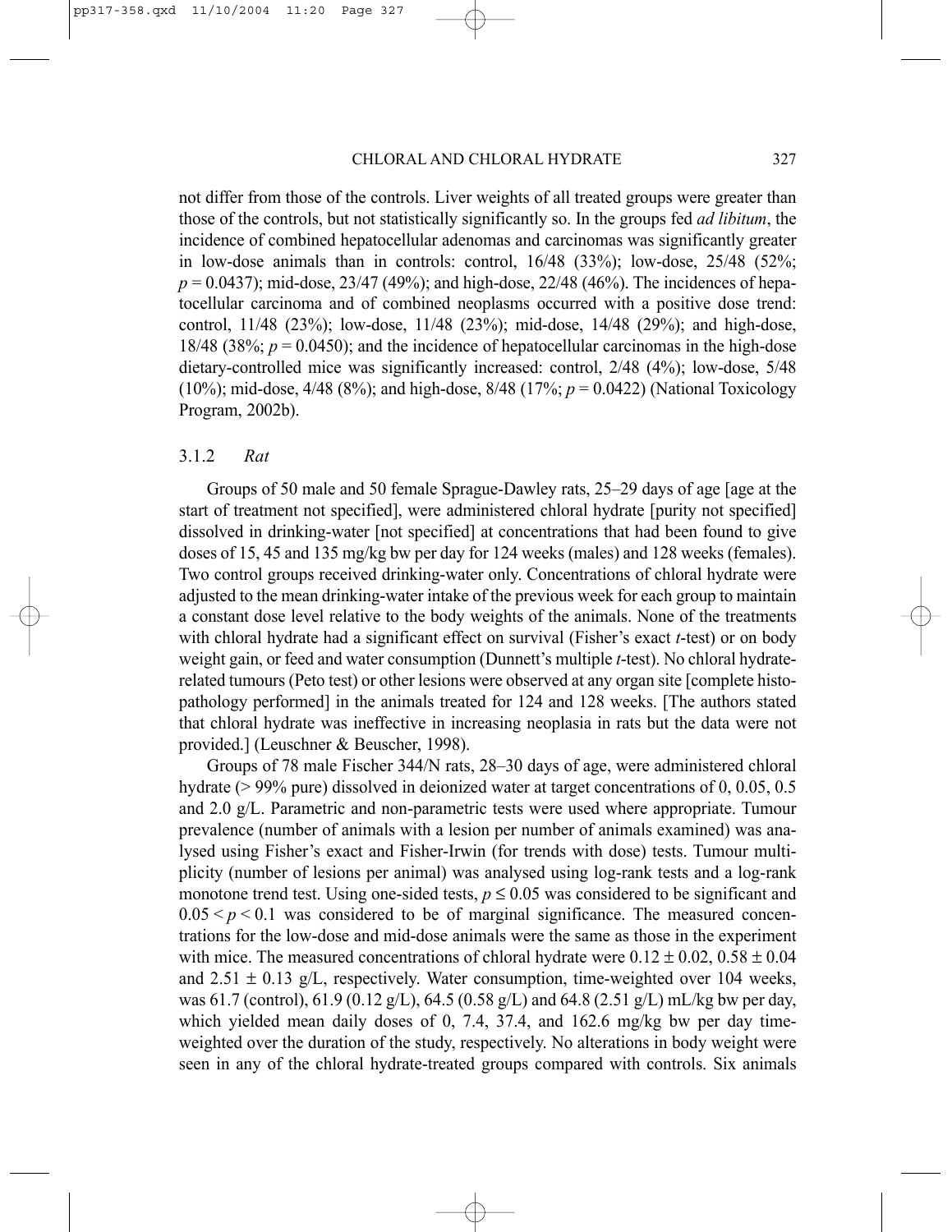from each group were killed at 13, 26, 52 and 78 weeks, and all remaining animals were killed at 104 weeks. Unscheduled deaths were: vehicle control, 18/78; 7.4 mg/kg, 14/78; 37.4 mg/kg, 16/78; and 162.6 mg/kg, 18/78. The total number of animals examined for pathology over the course of the study was 71/78, 70/78, 73/78 and 74/78 for the control, low-dose, mid-dose and high-dose groups, respectively. Prevalence and multiplicity were calculated in animals that survived longer than 78 weeks. The number of animals examined were 42 control, 44 low-dose, 44 mid-dose and 42 high-dose. The prevalence and multiplicity of hepatocellular adenomas, respectively, were 0% and 0 for controls, 7.1% and  $0.07 \pm 0.04$  per animal for the low dose, 2.3% and  $0.02 \pm 0.02$  per animal for the mid dose, and  $4.5\%$  and  $0.05 \pm 0.03$  per animal for the high dose. The values for hepatocellular carcinoma were 2.4% and  $0.02 \pm 0.02$  for controls, 7.1% and  $0.07 \pm 0.04$  for the low dose, 0 for the mid dose and  $2.3\%$  and  $0.02 \pm 0.02$  for the high dose. The values for animals bearing either adenoma or carcinoma were 2.4% and  $0.02 \pm 0.02$  for controls, 14.3% and  $0.14 \pm 0.05$  for the low dose, 2.3% and  $0.02 \pm 0.02$  for the mid dose and 6.8% and  $0.07 \pm 0.04$  for the high dose (George *et al.*, 2000).

## **3.2 Intraperitoneal injection**

#### 3.2.1 *Mouse*

Groups of  $22-24$  male and  $21-23$  female neonatal  $B6C3F<sub>1</sub>$  mice were administered intraperitoneal injections of chloral hydrate [purity not specified] in fractionated doses at 8 and 15 days of age. A total dose of 1000 nmol was delivered in 30 µL dimethyl sulfoxide (DMSO) as one third and two thirds of the dose, and a total dose of 2000 nmol was delivered as three sevenths and four sevenths of the dose in 30 µL DMSO, respectively. As a positive control, 4-aminobiphenyl was used at total doses of 500 and 1000 nmol, respectively. The animals receiving 2000 nmol chloral hydrate were killed at 12 months of age while those receiving 1000 nmol were killed at 20 months of age. At 12 months, liver neoplasms (adenomas or carcinomas) were found in 5/24 (21% and 1.0 tumour per animal) male mice that received 2000 nmol chloral hydrate compared with  $24/24$  (100% and  $> 5.7$ ) mean number of tumours per animal;  $p < 0.0004$ ) mice treated with 4-aminobiphenyl. No neoplasms were observed in the DMSO controls. In male mice treated neonatally with 1000 nmol and kept for 20 months, 10/23 (43%) developed combined liver neoplasms and 1.4 tumours per animal compared with 7/23 (30%) and 1.4 tumours per animal for DMSO controls and  $22/22$  (100%;  $p < 0.0004$ ) and 3.5 tumours per animal for the positive controls. No liver tumours were found in female mice that received chloral hydrate or DMSO alone. The incidence of liver adenomas in female mice treated with 500 nmol 4-aminobiphenyl was  $9/23$  (39%;  $p < 0.006$ ), with 1.1 tumours per animal. The tumour incidence in male mice administered 2000 nmol chloral hydrate was one animal away from statistical significance; higher doses of chloral hydrate (2500 and 5000 nmol; one third and two thirds of the total dose injected intraperitoneally on days 8 and 15 of age, respectively) were evaluated in both male and female mice examined at 12 months of age;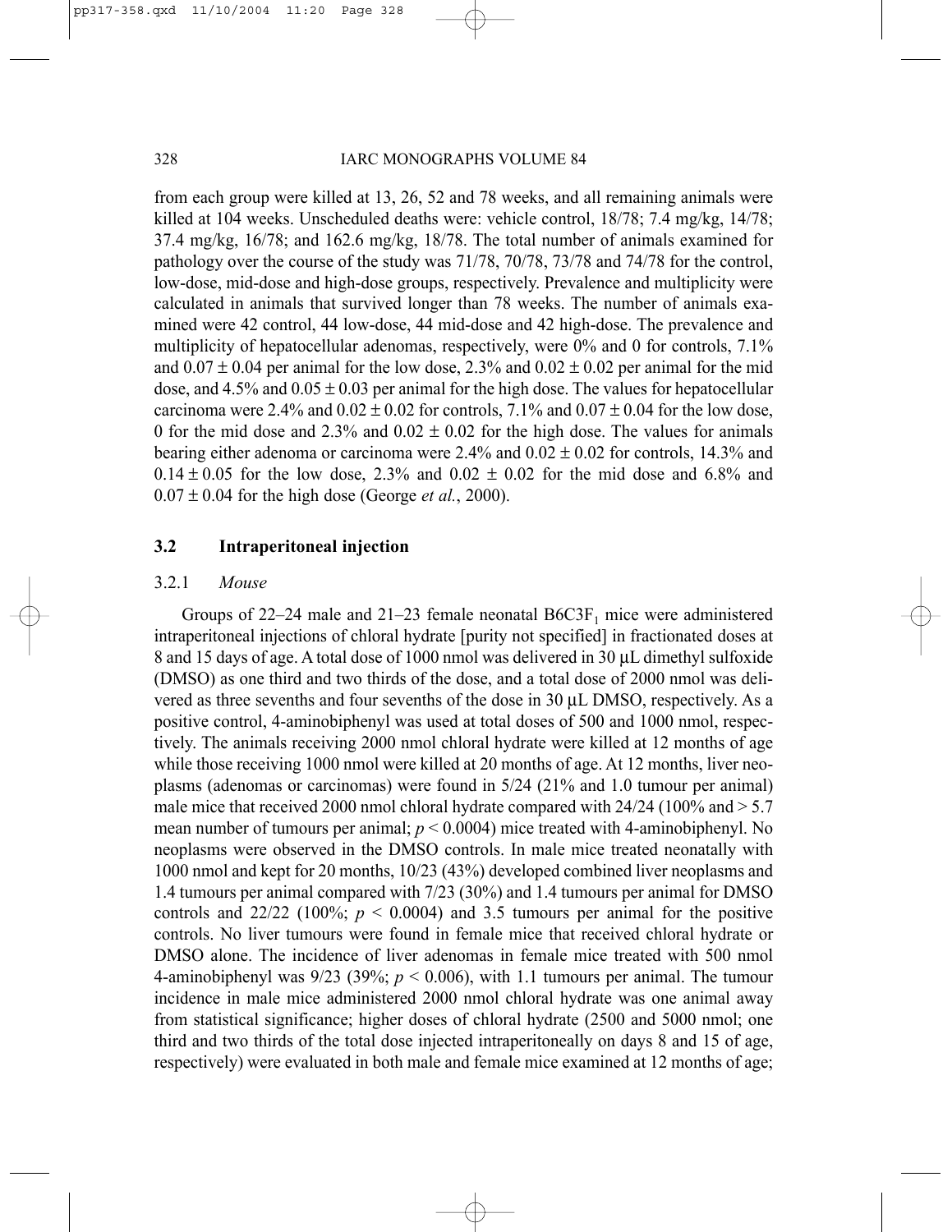1/24 male and 0/24 female mice had a liver adenoma in the low-dose treatment group. Liver adenomas were found in 2/22 males and 1/24 females in the high-dose group. One male developed a lung adenoma [no values were given either for the positive or vehicle control groups] (Von Tungeln *et al.*, 2002).

# **4. Other Data Relevant to an Evaluation of Carcinogenicity and its Mechanisms**

### **4.1 Absorption, distribution, metabolism and excretion**

#### 4.1.1 *Humans*

The metabolic pathways of chloral hydrate and its metabolites in humans are depicted in Figure 1.

The disposition of chloral hydrate has been studied in critically ill neonates and children (Mayers *et al*., 1991). Three groups of subjects (group 1, preterm infants; group 2, full-term infants; and group 3, toddler–child patients) were given a single oral dose of 50 mg/kg bw chloral hydrate. In contrast to data reported for adult humans (IARC, 1995), chloral hydrate was detected in plasma for several hours after administration. The half-lives for chloral hydrate were 1.0, 3.0, and 9.7 h and those for trichloroethanol were 39.8, 27.8 and 9.7 h in

### **Figure 1. Metabolic pathways of chloral hydrate and its metabolites**



Dotted lines are proposed pathways and solid lines are established pathways.

NAD+, nicotinamide adenine dinucleotide; NADH, reduced nicotinamide adenine dinucleotide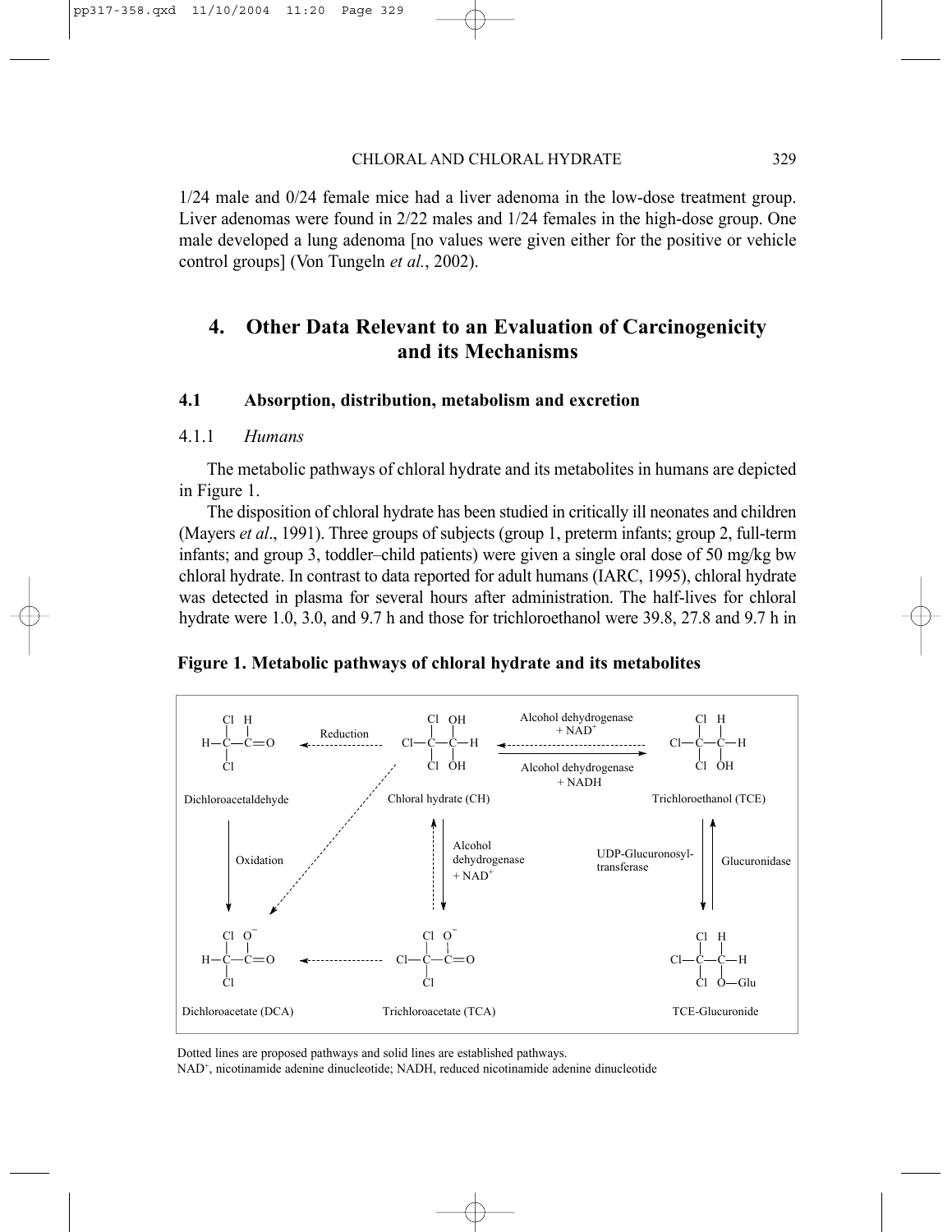groups 1, 2 and 3, respectively. The plasma concentration of trichloroacetic acid did not decline even 6 days after treatment with chloral hydrate.

The kinetics and metabolism of chloral hydrate have been studied in children aged 3 months to 18 years diagnosed with congenital lactic acidosis (Henderson *et al.*, 1997). The children received chloral hydrate, dichloroacetic acid or both, and chloral hydrate, trichloroacetic acid, dichloroacetic acid and trichloroethanol were measured in blood. In one child given 50 mg/kg bw chloral hydrate, the plasma half-life of this compound was 9.7 h. Dichloroacetic acid was also detected in this child, with a half-life of 8.0 h, compared with a half-life of 0.5–1.5 h in children given 25 mg/kg bw dichloroacetic acid. In a child given 12.5 mg/kg bw [1,2-13C]dichloroacetic acid orally 15 min before administration of 50 mg/kg bw chloral hydrate, the half-lives of dichloroacetic acid and trichloroethanol were 0.34 h and 9.7 h, respectively. In a child given 50 mg/kg bw chloral hydrate 20 h before or immediately after administration of 12.5 mg/kg bw [1,2-<sup>13</sup>C]dichloroacetic acid, the half-lives of dichloroacetic acid and trichloroethanol were 3.18 h and 7.2 h, respectively. The authors note that the half-life of dichloroacetic acid was greater when it was formed as a metabolite of chloral hydrate than when given directly and that the half-life of dichloroacetic acid was prolonged in a child given two doses of chloral hydrate. These data indicate that chloral hydrate or a metabolite of chloral hydrate, or both, inhibit the metabolism of dichloroacetic acid. [The Working Group noted that reported blood concentrations of dichloroacetic acid after administration of chloral hydrate may be confounded by the observation that trichloroacetic acid, a metabolite of chloral hydrate, may be converted to dichloroacetic acid in freshly drawn blood (Ketcha *et al.*, 1996).]

The bioavailability and pharmacokinetics of chloral hydrate have been studied in human volunteers (Zimmermann *et al.*, 1998). Eighteen healthy male subjects (aged 20–31 years) were given 250 or 500 mg chloral hydrate either in immediate-release or enteric-coated modified-release capsules or as a solution. Because of the extensive firstpass metabolism of chloral hydrate, the bioavailability of trichloroethanol was used as a surrogate for its absorption. The bioavailability of chloral hydrate given in capsules amounted to 94.8–101.6% of that given as a solution. The terminal half-lives for the elimination of trichloroethanol and trichloroacetic acid from plasma were 9.3–10.2 and 89–94 h, respectively.

1-Trichloromethyl-2,3,4,9-tetrahydro-1*H*-β-carboline (also called 1-trichloromethyl-1,2,3,4-tetrahydro-β-carboline), a dopaminergic neurotoxin formed by the endogenous reaction of chloral hydrate and tryptamine, was identified at concentrations of up to 20 ng/mL in the blood of five humans (65–82 years old) suffering from Parkinson's disease, who were given 750–3000 mg chloral hydrate orally over 2–7 days (Bringmann *et al.*, 1999).

#### 4.1.2 *Experimental systems*

The pharmacokinetics and metabolism of chloral hydrate have been investigated in male  $B6C3F<sub>1</sub>$  mice (Abbas *et al.*, 1996). In mice given 11.2, 112 and 336 mg/kg bw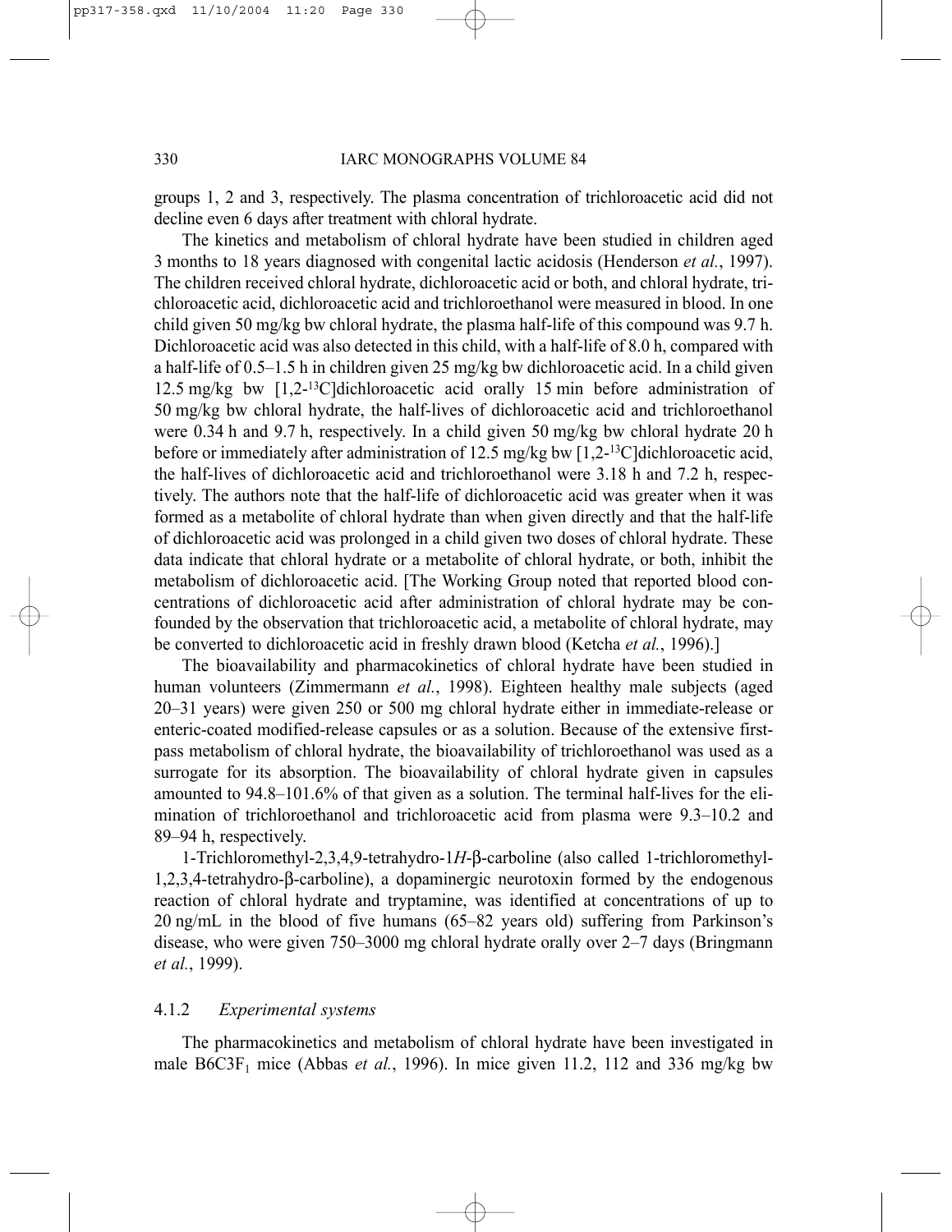chloral hydrate intravenously, the clearances from the systemic circulation were 36, 20 and 7.6 L/h/kg and the half-lives were 0.09, 0.32, and 0.40 h, respectively, indicating saturable kinetics. Only 0.1–0.2% of the administered doses was eliminated unchanged in the urine. Trichloroethanol and trichloroethyl glucuronide were formed rapidly after treatment with chloral hydrate, with elimination half-lives of 0.26, 0.34, and 0.36 h for trichloroethanol and 0.21, 0.36, and 0.72 h for trichloroethyl glucuronide after the low, mid and high doses, respectively. Only a small amount of trichloroethanol was excreted in the urine (0.63–1.7% of the initial dose of chloral hydrate), but the excretion of trichloroethyl glucuronide amounted to 52–72% of the administered dose. Trichloroacetic acid was formed as a metabolite of chloral hydrate and was excreted in urine in amounts of 10–35% of the dose of the parent compound. Dichloroacetic acid was found in blood and liver, but not in the urine.

The effect of enterohepatic circulation on the pharmacokinetics of chloral hydrate was studied in male Fischer 344 rats (Merdink *et al.*, 1999). Cannulae were introduced into the bile duct and jugular vein of the rats, and chloral hydrate was infused into the jugular vein at doses of 12, 48 or 192 mg/kg bw. The elimination of chloral hydrate from the blood showed biphasic kinetics in both bile duct-cannulated and control rats; the half-lives for the first and second phases of elimination were estimated to be 0.09 and 0.75 h, respectively. There was no difference in the elimination half-lives of chloral hydrate from the plasma or its whole-body clearance between control and bile-duct-cannulated rats. Less than 1% of the total body clearance of chloral hydrate was attributed to renal or biliary clearance, and the remainder was attributed to its metabolism to trichloroacetic acid and trichloroethanol. The metabolism of chloral hydrate to trichloroacetic acid predominated at low doses (12 and 48 mg/kg bw), whereas metabolism to trichloroethanol predominated at higher doses (192 mg/kg bw).

The extrahepatic metabolism of chloral hydrate was studied in male and female mongrel dogs with a hepatic bypass and control animals that were given 25 mg/kg bw intravenously (Hobara *et al.*, 1987). The plasma and urine concentrations of unchanged chloral hydrate were higher in dogs with a hepatic bypass than in control animals (nonbypass dogs), as were serum concentrations of trichloroethanol. Trichloroethanol concentrations in urine were higher in bypass animals compared with controls except at 30 and 60 min after administration of chloral hydrate. Concentrations of trichloroethyl glucuronide and trichloroacetic acid in serum and urine were higher in controls than in bypass dogs at all sampling times. The authors concluded that there was significant extrahepatic conversion of chloral hydrate to trichloroethanol, but that formation of trichloroethyl glucuronide and trichloroacetic acid in extrahepatic tissues was lower than in animals with intact hepatic circulation.

The intestinal absorption of chloral hydrate was studied in male and female mongrel dogs fitted with jejunal, ileal and colonic loops that were perfused with a  $264 \mu g/mL$  solution in phosphate buffer (pH 7.0) (Hobara *et al.*, 1988). The absorbed fraction of chloral hydrate was about 50% in the jejunum and ileum, and about 40% in the colon.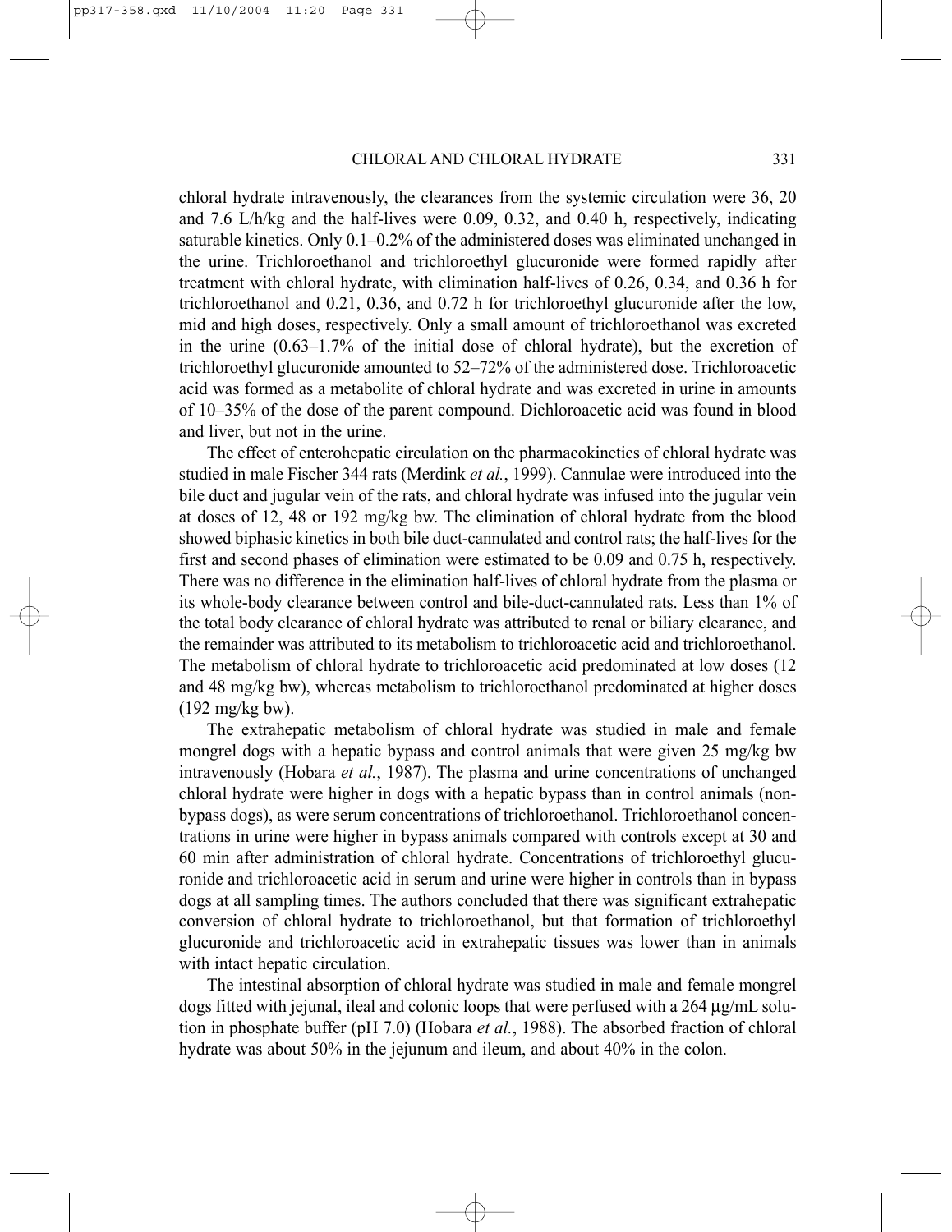#### 332 IARC MONOGRAPHS VOLUME 84

The metabolism of chloral hydrate was investigated in male and female  $B6C3F<sub>1</sub>$  mice and Fischer 344 rats given one dose or 12 doses (over a 16-day period) of 50 or 200 mg/kg bw by gavage (Beland *et al.*, 1998; Beland, 1999). Trichloroacetic acid was the major metabolite detected in the plasma of both rats and mice. Plasma concentrations of trichloroethanol were higher in female mice and rats than in males; in contrast, plasma concentrations of trichloroethyl glucuronide were higher in male than in female mice. The half-lives of trichloroethanol and trichloroethyl glucuronide were greater in mice than in rats. Pharmacokinetic analysis showed that the elimination half-life of chloral hydrate from plasma was similar in both rats and mice. In mice, but not in rats, the rate of elimination of trichloroacetic acid was greater in animals given 12 doses than in animals given one dose.

The metabolism of chloral hydrate to dichloroacetic acid was studied in male  $B6C3F<sub>1</sub>$ mice given 50 mg/kg bw intravenously, but dichloroacetic acid was not detected in the blood (limit of detection, 0.2 µg/mL) (Merdink *et al.*, 1998).

The kinetics of the dismutation of chloral hydrate by guinea-pig pulmonary carbonyl reductase has been studied (Hara *et al.*, 1991). The enzyme irreversibly converted choral hydrate into trichloroacetic acid and trichloroethanol in the presence of the reduced or oxidized cofactors, of which nicotinamide adenine dinucleotide (phosphate)  $(NADP<sup>+</sup>)$  gave a higher reaction rate than did reduced NADP+, and the concentration ratios of the two products to chloral hydrate utilized were 1:1. In the NADP+-linked reaction trichloroacetic acid was the predominant product and its amount was compatible with that of trichloroethanol plus reduced NADP+ produced, whereas in the reduced NADP+-linked reaction equal amounts of trichloroacetic acid and trichloroethanol were formed and the cofactor was little oxidized. The steady-state kinetic measurements in the NADP+-linked chloral hydrate oxidation were consistent with an ordered Bi-Bi mechanism which is the same as that for the secondary alcohol oxidation by the enzyme.

A comparison of the biotransformation of chloral hydrate to trichloroacetic acid and trichloroethanol in rat, mouse and human liver and blood is available (Lipscomb *et al.*, 1996). In hepatic  $700 \times g$  supernatant fractions (containing microsomes and mitochondria) from male  $B6C3F<sub>1</sub>$  mice, male Fischer 344 rats and humans, nicotinamide adenine dinucleotide (NAD+) supported the oxidation of chloral hydrate to trichloroacetic acid and reduced nicotinamide adenine dinucleotide (NADH) supported the reduction of chloral hydrate to trichloroethanol. Kinetic analysis showed that the  $K<sub>m</sub>$  for the reduction of chloral hydrate to trichloroethanol was at least 10-fold lower than that for the formation of trichloroacetic acid in all three species. Studies with lysed whole blood showed that chloral hydrate is biotransformed to both trichloroacetic acid and trichloroethanol, but that the latter metabolite predominates. Formation of trichloroacetic acid in blood was greater in humans and mice than in rats, and more trichloroethanol was formed in rodent blood than in human blood.

The biotransformation of chloral hydrate was studied in hepatic microsomal fractions isolated from control and pyrazole-treated male  $B6C3F_1$  mice (Ni *et al.*, 1994, 1996; Beland, 1999). Incubation of chloral hydrate in the presence of the free radical trapping agent, *N*-*tert*-butyl-α-phenylnitrone, with microsomes from control and pyrazole-treated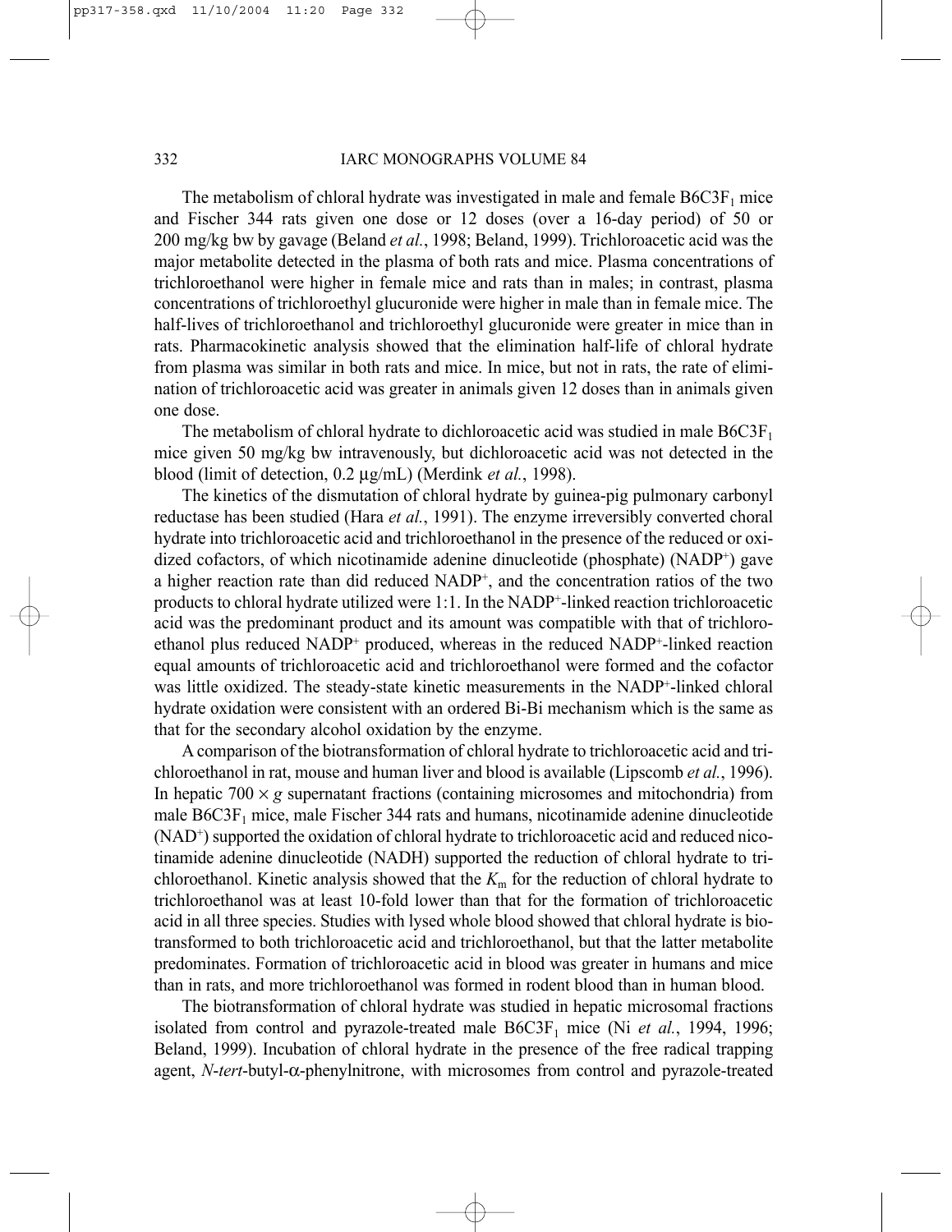mice [oxygen concentration not stated] and analysis by electron spin resonance spectroscopy showed the formation of a carbon-centered free radical with a spectrum similar to that of carbon tetrachloride and trichloroacetic acid. Incubation of  $[1-14C]$ chloral hydrate with horseradish peroxidase and prostaglandin H synthase led to the formation of  $[{}^{14}$ C carbon dioxide (3.0 and 5.2%, respectively), indicating the formation of one-electron intermediates (Beland, 1999).

Trichloroethanol binds to bovine serum albumin with a  $K<sub>D</sub>$  of 3.3 mmol/L, inducing a conformational change in this protein (Solt & Johansson, 2002).

#### 4.1.3 *Comparison of humans and animals*

The metabolic fate of chloral hydrate is qualitatively similar in humans and animals: trichloroacetic acid, dichloroacetic acid and trichloroethanol have been detected in blood, and trichloroethyl glucuronide is the major urinary metabolite. In humans, the half-life of chloral hydrate ranged from ∼1 to ∼10 h (Mayers *et al.*, 1991; Zimmermann *et al.*, 1998), whereas in mice and rats, the half-life of chloral hydrate was < 1 h (Abbas *et al.*, 1996; Merdink *et al.*, 1999).

#### **4.2 Toxic effects**

#### 4.2.1 *Humans*

Chloral hydrate is used clinically as a sedative or hypnotic.

The lethal dose of chloral hydrate in humans is about 10 g; however, a fatal outcome was reported after ingestion of 4 g, and recovery has been seen after a dose of 30 g. The toxic effects that have been described after overdoses of chloral hydrate include irritation of the mucous membranes in the alimentary tract, depression of respiration and induction of cardiac arrhythmia. Habitual use of chloral hydrate is reported to cause unspecified hepatic and renal damage (Goodman Gilman *et al.*, 1991, 1996).

#### 4.2.2 *Experimental systems*

The oral 50% lethal dose  $(LD_{50})$  of chloral hydrate in rats was 480 mg/kg bw (Goldenthal, 1971);  $LD_{50s}$  in mice were reported to be 1442 mg/kg bw in males and 1265 mg/kg bw in females (Sanders *et al*., 1982). The immediate cause of death after administration of lethal doses of chloral hydrate appeared to be inhibition of respiration.

The subchronic toxicity of chloral hydrate has been studied in CD1 mice and Sprague-Dawley rats. Administration of chloral hydrate to mice by gavage at daily doses of 14.4 and 144 mg/kg bw for 14 consecutive days resulted in an increase in relative liver weight and a decrease in spleen size. No other changes were seen. Administration of chloral hydrate to mice in drinking-water for 90 days at concentrations of 0.07 and 0.7 mg/mL resulted in dose-related hepatomegaly in males only and significant changes in hepatic microsomal enzymes in both males and females, indicative of hepatic toxicity (Sanders *et al.*, 1982).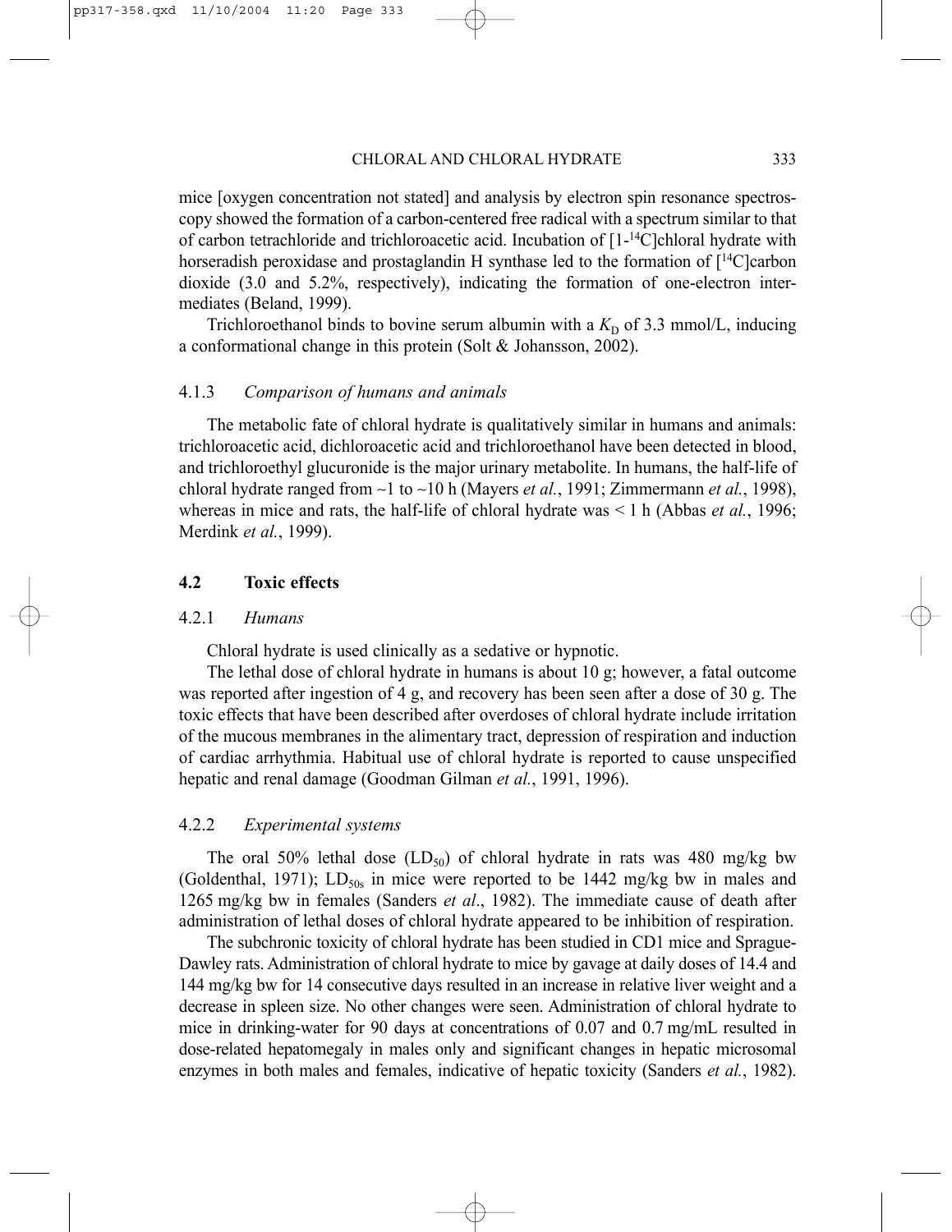After chloral hydrate was administered for 90 days in drinking-water to male and female Sprague-Dawley rats at a concentration of 0.3, 0.6, 1.2 or 2.4 mg/mL, only male rats receiving the highest dose showed significant decreases in food and water consumption and weight gain. Males also had an apparent increase in the incidence of focal hepatocellular necrosis and increased activities of serum enzymes. No liver damage was seen in female rats (Daniel *et al*., 1992b).

Exposure of female CD1 mice to 100 ppm [603 µg/L] chloral for 6 h induced deep anaesthesia, which was fully reversible on cessation of exposure. Vacuolation of lung Clara cells, alveolar necrosis, desquamation of the bronchiolar epithelium and alveolar oedema were observed. Cytochrome P450 enzyme activity was reduced, although the activities of ethoxycoumarin *O*-diethylase and glutathione *S*-transferase were unaffected (Odum *et al.*, 1992).

Male Sprague-Dawley rats were administered chloral hydrate in the drinking-water for 7 days at concentrations of 0.13, 1.35 or 13.5 mg/L (Poon *et al*., 2000). No changes were observed in body or organ weights. In the high-dose group, a threefold increase in palmitoyl-coenzyme A oxidase, a marker of peroxisome proliferation was observed. Hepatic, but not serum, cholesterol and triglycerides were decreased and glutathione *S*-transferases and glutathione levels were elevated at this dose. A significant increase in levels of serum trichloroacetic acid was also observed in the high-dose group; the authors concluded that the hepatic effects were probably attributable to this metabolite.

The effect of dietary restriction on the carcinogenicity of chloral hydrate was studied in male B6C3F1 mice. In mice fed diets *ad libitum*, the only histopathological effect was an increase in the incidence of glomerulosclerosis with 25 and 100 mg/kg chloral hydrate. There appeared to be a small increase in the incidence of renal tubule degeneration at the high dose in the group fed controlled diets. Although a significant increase in hepatocellular carcinomas was observed at 100 mg/kg per day in the dietary-controlled groups (see Section 3), there was no associated increase in non-neoplastic pathology in the liver. However, there was evidence of peroxisome proliferation, as indicated by a significant induction of cytochrome P450 4A and lauric acid ω-hydroxylase activity, only at doses of 100 mg/kg chloral hydrate and above in dietary-controlled animals. Significant increases in palmitoyl coenzyme A fatty acid hydroxylase activity were observed in the dietarycontrolled and calorically restricted animals, but only at doses of  $\geq$  250 mg/kg. The carcinogenesis bioassays in all three dietary groups were conducted at doses  $\leq 100$  mg/kg (National Toxicology Program, 2002b).

Incubation of chloral hydrate with male  $B6C3F<sub>1</sub>$  mouse liver microsomes resulted in increased amounts of lipid peroxidation products (malondialdehyde and formaldehyde). This effect was inhibited by α-tocopherol or menadione (Ni *et al.*, 1994).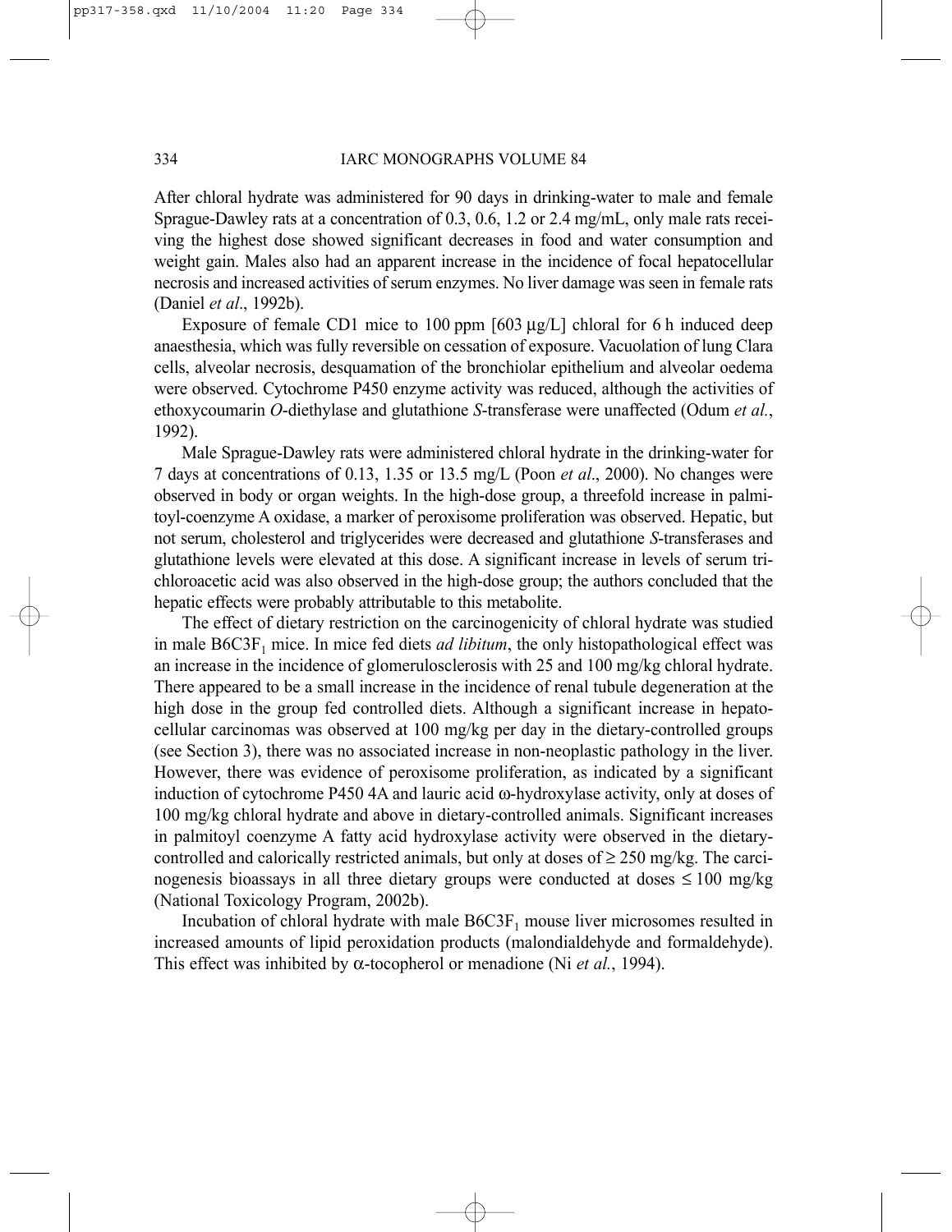#### CHLORAL AND CHLORAL HYDRATE 335

## **4.3 Reproductive and prenatal effects**

#### 4.3.1 *Humans*

Little information is available on the possible adverse effects of chloral hydrate on human pregnancy. Chloral hydrate is known to cross the human placenta at term (Bernstine *et al*., 1954), but its use during relatively few pregnancies did not cause a detectable increase in abnormal outcomes (Heinonen *et al*., 1977). Some data suggest that prolonged administration of sedative doses of chloral hydrate to newborns increases the likelihood of hyperbilirubinaemia (Lambert *et al*., 1990).

Low levels of chloral hydrate have been found in breast milk. Although breastfeeding infants may be sedated by chloral hydrate in breast milk, the highest concentration measured in the milk (about 15  $\mu$ g/mL) was considerably lower than that which would be measured in blood at a clinically active dose (100 µg/mL) (Bernstine *et al*., 1956; Wilson, 1981).

#### 4.3.2 *Experimental systems*

In-vitro evidence indicates that chloral hydrate induces a meiotic delay in maturing mouse oocytes (Eichenlaub-Ritter & Betzendahl, 1995; Eichenlaub-Ritter *et al*., 1996). This effect on oocyte maturation apparently dominates the aneugenic effects. The concentrations required for meiotic delay  $(10 \mu g/mL)$  were two to three orders of magnitude below those required to affect tubulin polymerization (Brunner *et al.*, 1991; Wallin & Hartley-Asp, 1993). Meiotic arrest occurred at 125 µg/mL.

Chloral hydrate or a metabolite reached the testis and produced spermatid micronuclei of mice given single intraperitoneal injections of 41, 83 or 165 mg/kg bw and evaluated at 49 days following treatment (Allen *et al.*, 1994). The spermatogonial sperm-cell phase was significantly affected at all three doses. There was some evidence of increased frequency of micronucleated spermatids when treatment was in the preleptotene stage with the mid dose; the response was not dose-dependent. The leptotene–zygotene and the diakinesismetaphase I phases appeared to be insensitive to chloral hydrate.

The parameters of reproduction were evaluated in male Fischer 344 rats administered 0.5 and 2 g/L chloral hydrate in the drinking-water for 52 weeks beginning at 28 days of age. At the high dose, corresponding to 188 mg/kg bw, chloral hydrate significantly decreased both the percentage of motil and progressively motil sperm, and shifted the straight-line velocity distribution of sperm to a lower modal velocity range (Klinefelter *et al*., 1995). Administration of doses of chloral hydrate that are somewhat higher than the human therapeutic dose to pregnant mice (21.3 and 204.8 mg/kg per day in drinkingwater during the gestational period) did not increase the incidence of gross external malformations in the offspring and did not impair normal development of pups (Kallman *et al*., 1984).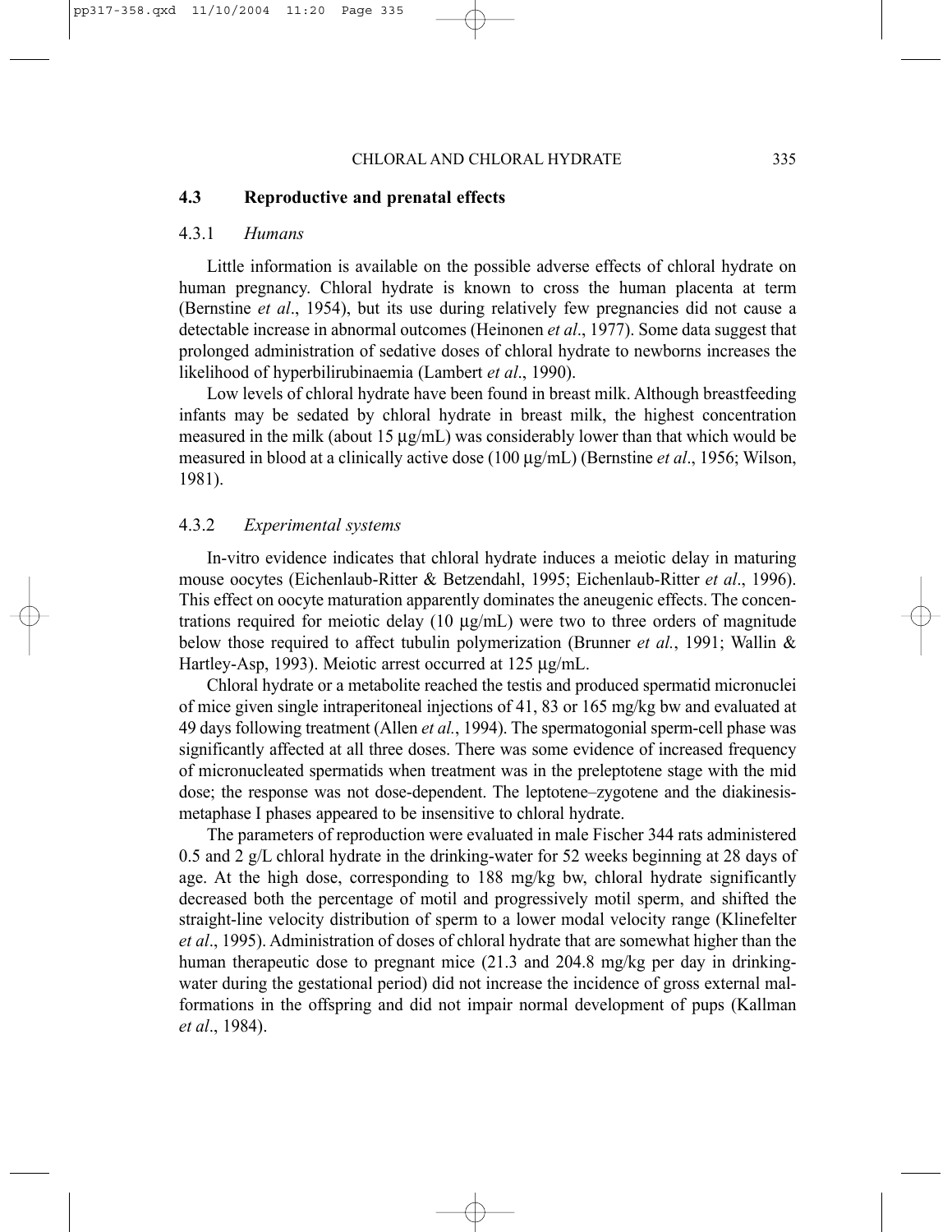# **4.4 Genetic and related effects**

#### 4.4.1 *Humans*

No data were available to the Working Group.

## 4.4.2 *Experimental systems* (see Table 2 for details and references)

The results obtained with chloral hydrate in a collaborative European Union project on aneuploidy have been summarized (Adler, 1993; Natarajan, 1993; Parry, 1993), and the genetic and related effects of chloral hydrate have been reviewed (Leuschner & Beuscher, 1998; Beland, 1999; Moore & Harrington-Brock, 2000).

# (*a*) *DNA binding*

In single studies in mice *in vivo*, chloral hydrate increased the level of malondialdehydederived adduct and 8-oxo-2′-deoxyguanosine in liver DNA (Von Tungeln *et al.*, 2002) but radioactively labelled chloral hydrate did not bind to liver DNA (Keller & Heck, 1988). Malondialdehyde adducts were formed when chloral hydrate was incubated with calf thymus DNA and microsomes from male  $B6C3F_1$  mouse liver *in vitro* (Ni *et al.*, 1995).

## (*b*) *Mutation and allied effects*

Chloral hydrate did not induce mutation in most strains of *Salmonella typhimurium*, but did in four of six studies with *S. typhimurium* TA100 and in two studies with *S. typhimurium* TA104. The latter response was inhibited by the free-radical scavengers α-tocopherol and menadione (Ni *et al.*, 1994; Beland, 1999). It did not induce reverse mutation in *Saccharomyces cerevisiae*  $D_7$  in one study.

Chloral hydrate did not induce mitotic crossing over in *Aspergillus nidulans* in the absence of metabolic activation. In *S. cerevisiae*, weak induction of mitotic gene conversion after metabolic activation and of meiotic recombination in the absence of metabolic activation was seen, whereas no intrachromosomal recombination was observed.

Chloral hydrate clearly induced aneuploidy in various fungi in the absence of metabolic activation. The results of a single study in Chinese spring wheat were negative with respect to induction of chromosome loss and gain.

In *Drosophila melanogaster,* chloral hydrate induced somatic mutations in a wingspot test, but was either negative or inconclusive in sex-linked lethal mutation induction experiments.

In single studies, it was reported that chloral hydrate did not produce DNA–protein associations in rat liver nuclei or DNA single-strand breaks or alkaline-labile sites in rat primary hepatocytes *in vitro*.

In a single in-vitro study, a weak positive response was observed in the gene mutation test on a mouse lymphoma cell line.

In single in-vitro studies, a dose-dependent induction of sister chromatid exchanges was seen in chloral hydrate-treated Chinese hamster ovary cells.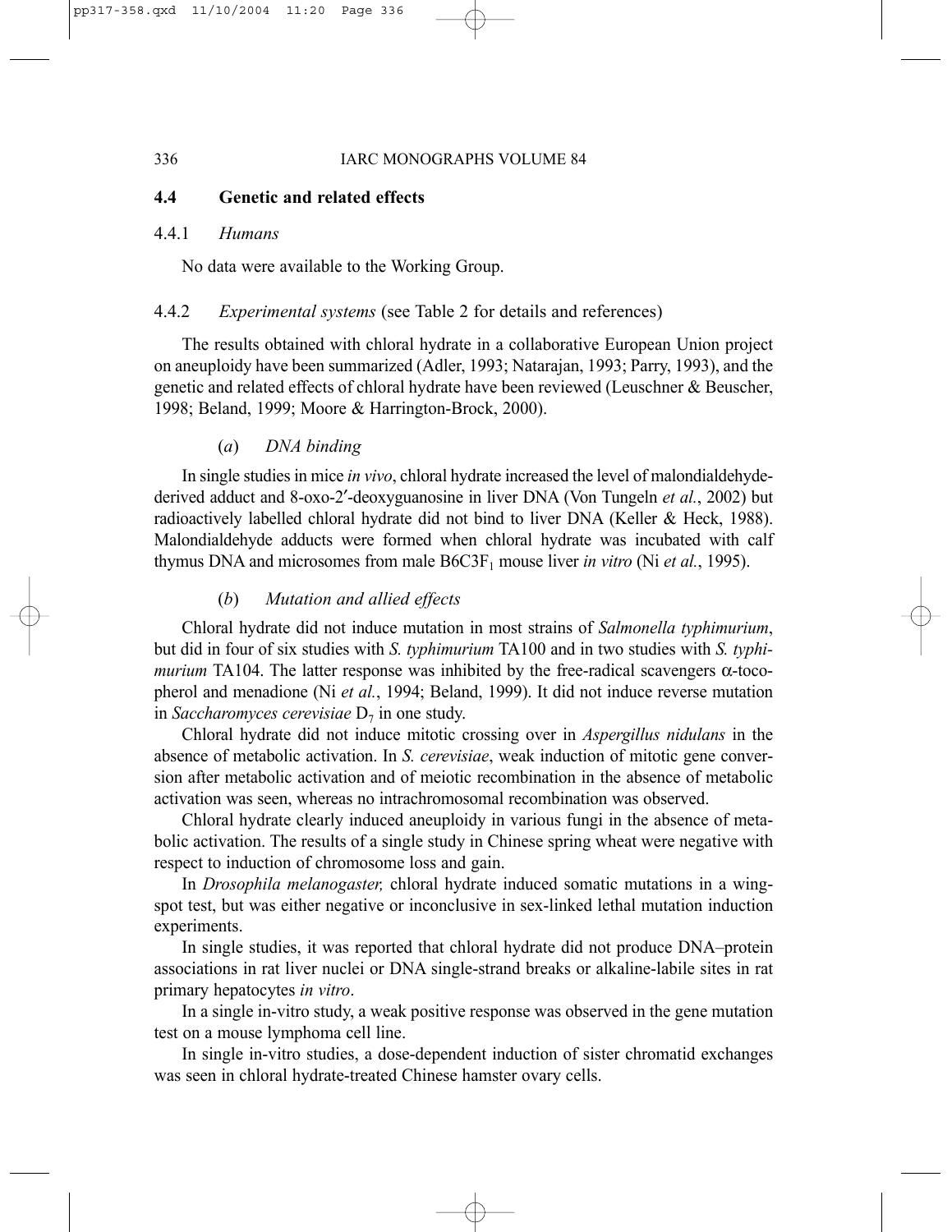| Test system                                                                 | Result <sup>a</sup>                         |                                          | Dose <sup>b</sup><br>(LED or HID) | Reference                       |
|-----------------------------------------------------------------------------|---------------------------------------------|------------------------------------------|-----------------------------------|---------------------------------|
|                                                                             | Without<br>exogenous<br>metabolic<br>system | With<br>exogenous<br>metabolic<br>system |                                   |                                 |
| SOS chromotest, <i>Escherichia coli</i> PO37                                |                                             |                                          | 10 000                            | Giller <i>et al.</i> (1995)     |
| Salmonella typhimurium TA100, TA1535, TA98, reverse mutation                |                                             |                                          | 10 000                            | Waskell (1978)                  |
| Salmonella typhimurium TA100, TA1537, TA1538, TA98, reverse mutation        | $^{+}$                                      | $^{+}$                                   | 1000                              | Haworth et al. (1983)           |
| Salmonella typhimurium TA100, reverse mutation                              | —                                           |                                          | 5000 µg/plate                     | Leuschner & Leuschner<br>(1991) |
| Salmonella typhimurium TA100, reverse mutation                              | $^{+}$                                      | $^{+}$                                   | $2000 \mu g$ plate                | Ni et al. (1994)                |
| Salmonella typhimurium TA100, reverse mutation, liquid medium               |                                             | $^{+}$                                   | 300                               | Giller et al. (1995)            |
| Salmonella typhimurium TA100, reverse mutation                              | $^{+}$                                      | $^{+}$                                   | $1000 \mu g$ plate                | <b>Beland</b> (1999)            |
| Salmonella typhimurium TA104, reverse mutation                              | $^{+}$                                      | $^{+}$                                   | $1000 \mu g$ /plate               | Ni et al. (1994)                |
| Salmonella typhimurium TA104, reverse mutation                              | $^+$                                        | $^{+}$                                   | 1000                              | <b>Beland</b> (1999)            |
| Salmonella typhimurium TA1535, reverse mutation                             |                                             |                                          | 1850                              | Leuschner & Leuschner<br>(1991) |
| Salmonella typhimurium TA1535, TA1537, reverse mutation                     |                                             |                                          | 6667                              | Haworth et al. (1983)           |
| Salmonella typhimurium TA1535, reverse mutation                             | —                                           |                                          | 10 000                            | <b>Beland</b> (1999)            |
| Salmonella typhimurium TA98, reverse mutation                               | —                                           |                                          | 7500                              | Haworth et al. (1983)           |
| Salmonella typhimurium TA98, reverse mutation                               | $\gamma$                                    | $\overline{\phantom{0}}$                 | $10000 \mu g$ plate               | <b>Beland</b> (1999)            |
| Saccharomyces cerevisiae D7, reverse mutation                               |                                             |                                          | 3300                              | Bronzetti et al. (1984)         |
| Saccharomyces cerevisae RSY6, intrachromosomal recombination                |                                             | NT                                       | 16.5                              | Howlett & Schiestl<br>(2000)    |
| Aspergillus nidulans, diploid strain $35 \times 17$ , mitotic crossing-over | -                                           | NT                                       | 1650                              | Crebelli et al. (1985)          |
| Aspergillus nidulans, diploid strain 30, mitotic crossing-over              |                                             | NT                                       | 6600                              | Käfer (1986)                    |
| Aspergillus nidulans, diploid strain NH, mitotic crossing-over              |                                             | NT                                       | 1000                              | Kappas (1989)                   |
| Aspergillus nidulans, diploid strain P1, mitotic crossing-over              |                                             | NT                                       | 990                               | Crebelli et al. (1991)          |

# **Table 2. Genetic and related effects of chloral hydrate**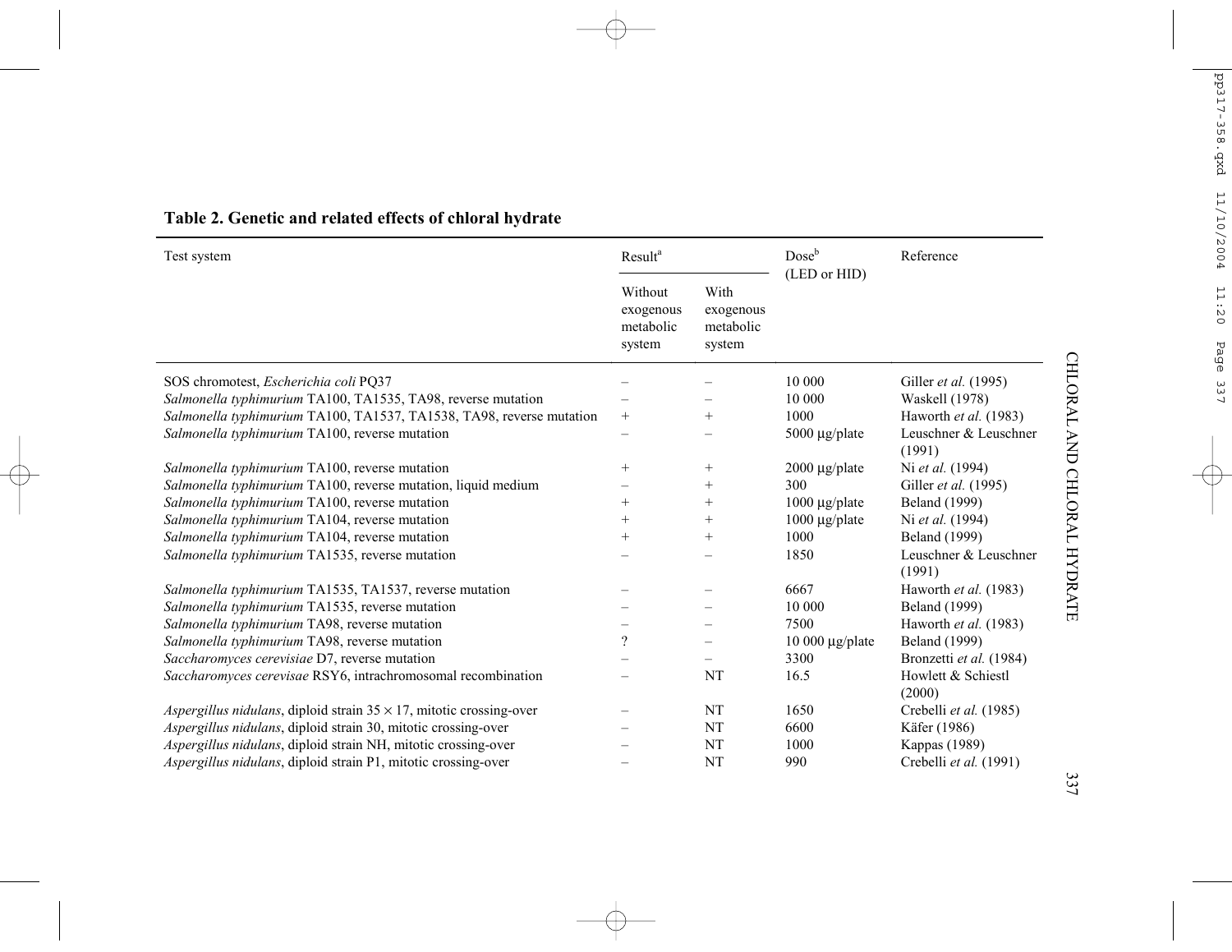| Test system                                                                                             | Result <sup>a</sup>                         |                                          | Doseb        | Reference                         |
|---------------------------------------------------------------------------------------------------------|---------------------------------------------|------------------------------------------|--------------|-----------------------------------|
|                                                                                                         | Without<br>exogenous<br>metabolic<br>system | With<br>exogenous<br>metabolic<br>system | (LED or HID) |                                   |
| Saccharomyces cerevisiae D7, mitotic gene conversion                                                    |                                             | $^{(+)}$                                 | 2500         | Bronzetti et al. (1984)           |
| <i>Aspergillus nidulans</i> , diploid strain $35 \times 17$ , haploids and nondisjunctional<br>diploids | $\! + \!\!\!\!$                             | <b>NT</b>                                | 825          | Crebelli et al. (1985)            |
| Aspergillus nidulans, diploid strain 30 conidia, aneuploidy                                             | $^{+}$                                      | NT                                       | 825          | Käfer (1986)                      |
| Aspergillus nidulans, haploid conidia, aneuploidy and polyploidy                                        | $^{+}$                                      | NT                                       | 1650         | Käfer (1986)                      |
| Aspergillus nidulans, diploid strain NH, nondisjunctional mitotic segregants                            | $\! + \!\!\!\!$                             | NT                                       | 450          | Kappas (1989)                     |
| Aspergillus nidulans, diploid strain P1, nondisjunctional diploids and<br>haploids                      | $^{+}$                                      | NT                                       | 660          | Crebelli et al. (1991)            |
| Aspergillus nidulans, haploid strain 35, hyperploidy                                                    | $\! + \!\!\!\!$                             | <b>NT</b>                                | 2640         | Crebelli et al. (1991)            |
| Saccharomyces cerevisiae, meiotic recombination                                                         | $\overline{\mathcal{C}}$                    | NT                                       | 3300         | Sora & Agostini<br>Carbone (1987) |
| Saccharomyces cerevisiae, disomy in meiosis                                                             | $^{+}$                                      | <b>NT</b>                                | 2500         | Sora & Agostini<br>Carbone (1987) |
| Saccharomyces cerevisiae, diploids in meiosis                                                           | $\! + \!\!\!\!$                             | <b>NT</b>                                | 3300         | Sora & Agostini<br>Carbone (1987) |
| Saccharomyces cerevisiae D61.M, mitotic chromosomal malsegregation                                      |                                             | <b>NT</b>                                | 1000         | Albertini (1990)                  |
| Saccharomyces cerevisiae diploid strain D6, monosomy                                                    | $\! + \!$                                   | <b>NT</b>                                | 1000         | Parry et al. (1990)               |
| Seedlings of hexaploid Chinese spring wheat, Neatby's strain, chromosomal<br>loss and gain              | $\overline{\phantom{m}}$                    | NT                                       | 5000         | Sandhu et al. (1991)              |
| Haemanthus katherinae endosperm, apolar mitosis, in vitro                                               | $^{+}$                                      | NT                                       | 200          | Molè-Bajer (1969)                 |
| Drosophila melanogaster, somatic mutation wing spot test                                                | $^{+}$                                      |                                          | 825          | Zordan et al. (1994)              |
| Drosophila melanogaster, induction of sex-linked lethal mutation                                        | $\overline{\mathcal{C}}$                    |                                          | 37.2 feed    | <b>Beland</b> (1999)              |
| <i>Drosophila melanogaster</i> , induction of sex-linked lethal mutation                                |                                             |                                          | $67.5$ inj   | <b>Beland</b> (1999)              |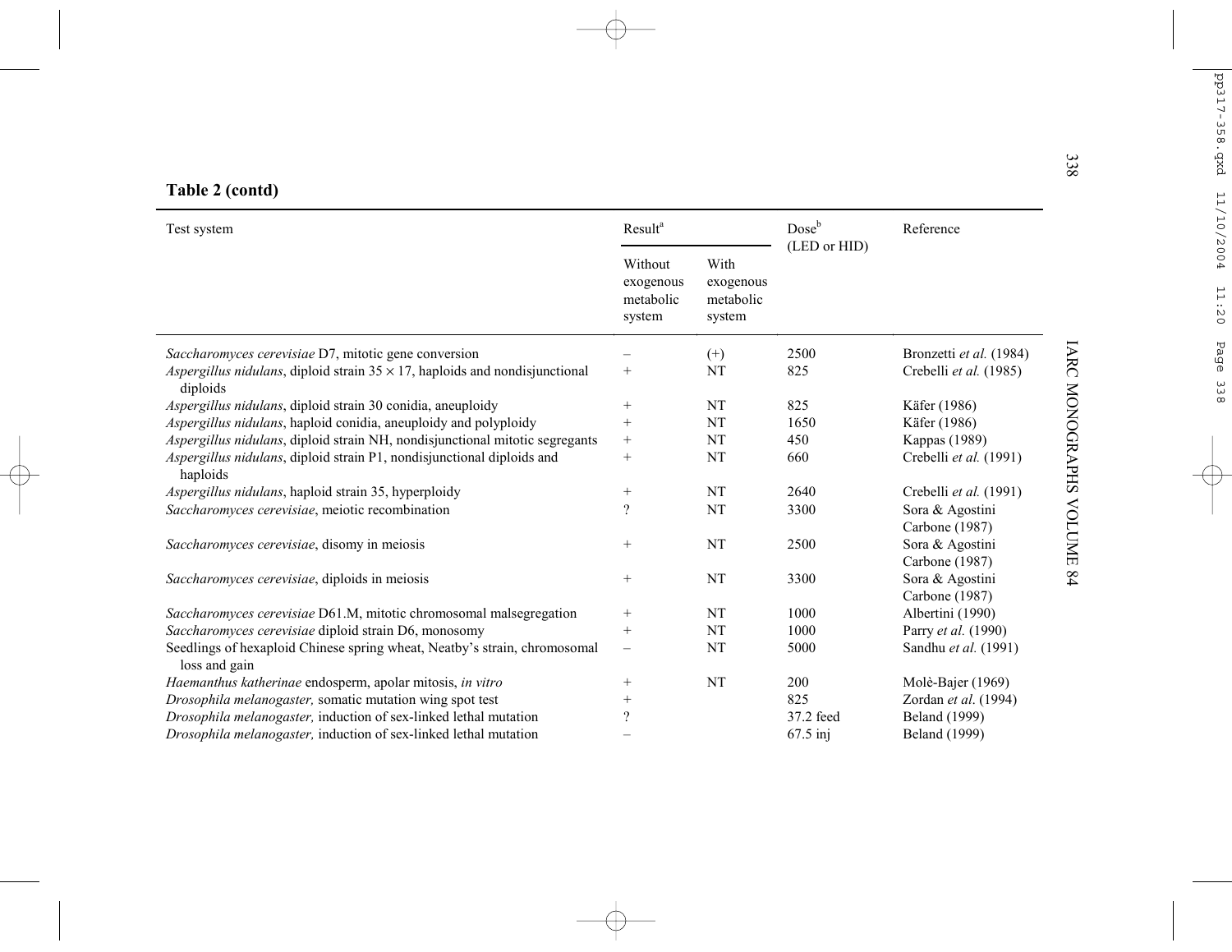| Table 2 (contd) |  |  |
|-----------------|--|--|
|                 |  |  |

| Test system                                                                             | <b>Result</b> <sup>a</sup>                  |                                          |              | Reference                         |
|-----------------------------------------------------------------------------------------|---------------------------------------------|------------------------------------------|--------------|-----------------------------------|
|                                                                                         | Without<br>exogenous<br>metabolic<br>system | With<br>exogenous<br>metabolic<br>system | (LED or HID) |                                   |
| DNA-protein cross-links, rat liver nuclei in vitro                                      |                                             | NT                                       | 41 250       | Keller & Heck $(1988)$            |
| DNA single-strand breaks (alkaline unwinding), rat primary hepatocytes<br>in vitro      |                                             | NT                                       | 1650         | Chang et al. (1992)               |
| Gene mutation, mouse lymphoma L5178Y/TK <sup>+/-</sup> -3.7.2C cell line in vitro       | $^{(+)}$                                    |                                          | 1000         | Harrington-Brock et al.<br>(1998) |
| Sister chromatid exchange, Chinese hamster ovary cells in vitro                         | $^{+}$                                      | $^{+}$                                   | 100          | <b>Beland</b> (1999)              |
| Micronucleus formation (kinetochore-positive), Chinese hamster C1-1 cells<br>in vitro   | $^{+}$                                      | NT                                       | 165          | Degrassi & Tanzarella<br>(1988)   |
| Micronucleus formation (kinetochore-negative), Chinese hamster C1-1 cells<br>in vitro   | $\overline{\phantom{0}}$                    | NT                                       | 250          | Degrassi & Tanzarella<br>(1988)   |
| Micronucleus formation (kinetochore-positive), Chinese hamster LUC2 cells<br>in vitro   | $^{+}$                                      | NT                                       | 400          | Parry et al. (1990)               |
| Micronucleus formation (kinetochore-positive), Chinese hamster LUC2 cells<br>in vitro   | $^{+}$                                      | NT                                       | 400          | Lynch & Parry $(1993)$            |
| Micronucleus formation, Chinese hamster V79 cells in vitro                              | $^{+}$                                      | NT                                       | 316          | Seelbach et al. (1993)            |
| Micronucleus formation, mouse lymphoma $L5178Y/TK^{+/-}$ -3.7.2C cell line<br>in vitro  | $\overline{\phantom{0}}$                    | NT                                       | 1300         | Harrington-Brock et al.<br>(1998) |
| Micronucleus formation, mouse lymphoma L5178Y/TK $^{+/-}$ -3.7.2C cell line<br>in vitro | $^{+}$                                      | NT                                       | 500          | Nesslany & Marzin<br>(1999)       |
| Chromosomal aberrations, Chinese hamster CHED cells in vitro                            | $^{+}$                                      | NT                                       | 20           | Furnus et al. (1990)              |
| Chromosomal aberrations, Chinese hamster ovary cells in vitro                           | $+$                                         | $^{+}$                                   | 1000         | <b>Beland</b> (1999)              |
| Chromosomal aberrations, mouse lymphoma $L5178Y/TK^{+/-}$ -3.7.2C cell line<br>in vitro | $^{(+)}$                                    | NT                                       | 1250         | Harrington-Brock et al.<br>(1998) |

339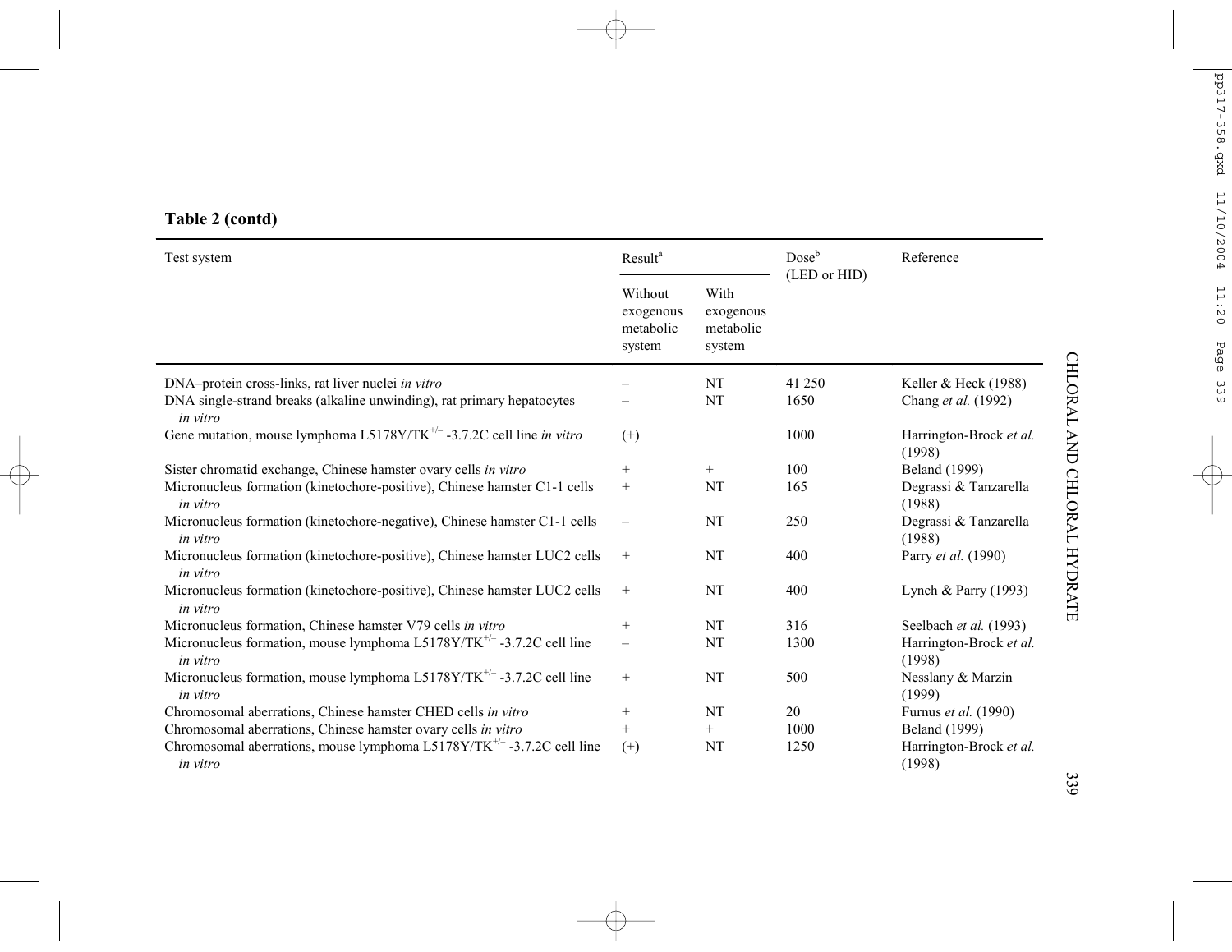|  | Table 2 (contd) |
|--|-----------------|
|  |                 |

| Test system                                                                                                             | Result <sup>a</sup>                         |                                          | Dose <sup>b</sup> | Reference                                         |
|-------------------------------------------------------------------------------------------------------------------------|---------------------------------------------|------------------------------------------|-------------------|---------------------------------------------------|
|                                                                                                                         | Without<br>exogenous<br>metabolic<br>system | With<br>exogenous<br>metabolic<br>system | (LED or HID)      |                                                   |
| Multipolar mitotic spindles, Chinese hamster DON. Wg3H cells in vitro                                                   | $^{+}$                                      | NT                                       | 500               | Parry et al. (1990)                               |
| Multipolar mitotic spindles, Chinese hamster DON. Wg3H cells in vitro                                                   | $^{+}$                                      | NT                                       | 50                | Warr et al. (1993)                                |
| Aneuploidy, Chinese hamster CHED cells in vitro                                                                         | $+^c$                                       | <b>NT</b>                                | 10                | Furnus et al. (1990)                              |
| Aneuploidy, primary Chinese hamster embryonic cells in vitro                                                            | $+$ c                                       | <b>NT</b>                                | 250               | Natarajan et al. (1993)                           |
| Aneuploidy (hypoploidy), Chinese hamster LUC2 p4 cells in vitro                                                         | $^+$                                        | <b>NT</b>                                | 250               | Warr et al. (1993)                                |
| Aneuploidy, mouse lymphoma L5178Y/TK <sup>+/-</sup> -3.7.2C cell line in vitro                                          | $\overline{\phantom{0}}$                    | NT                                       | 1300              | Harrington-Brock et al.<br>(1998)                 |
| Tetraploidy and endoreduplication, Chinese hamster LUC2 p4 cells in vitro                                               | $\begin{array}{c} + \end{array}$            | $\rm{NT}$                                | 500               | Warr et al. (1993)                                |
| Lacking mitotic spindle, Chinese hamster DON. Wg3H cells in vitro                                                       | $^{+}$                                      | NT                                       | 250               | Parry et al. (1990)                               |
| Lacking mitotic spindle, metaphase defects, Chinese hamster LUC1 cells<br>in vitro                                      | $^{+}$                                      | NT                                       | 50                | Parry et al. (1990)                               |
| Chromosomal dislocation from mitotic spindle, Chinese hamster<br>DON.Wg3H cells in vitro                                | $^{+}$                                      | NT                                       | 500               | Parry et al. (1990); Warr<br><i>et al.</i> (1993) |
| Bivalent chromosomes in meiosis I, MF1 mouse oocytes in vitro<br>(16 h treatment)                                       | $\! + \!\!\!\!$                             | NT                                       | 10                | Eichenlaub-Ritter et al.<br>(1996)                |
| Aberrant meiosis I spindle (fusiform poles), meiotic arrest, hypoploidy,<br>MF1 mouse oocytes in vitro (16 h treatment) | $^{+}$                                      | NT                                       | 125               | Eichenlaub-Ritter et al.<br>(1996)                |
| Inhibition of spindle elongation, PtK2 rat kangaroo kidney epithelial cells<br>in vitro                                 | $^{+}$                                      | NT                                       | 1000              | Lee et al. (1987)                                 |
| Inhibition of chromosome-to-pole movement, PtK2 rat kangaroo kidney<br>epithelial cells in vitro                        |                                             | <b>NT</b>                                | 1000              | Lee et al. (1987)                                 |
| Breakdown of mitotic microtubuli, PtK2 rat kangaroo kidney epithelial cells<br>in vitro                                 |                                             | <b>NT</b>                                | 1000              | Lee et al. (1987)                                 |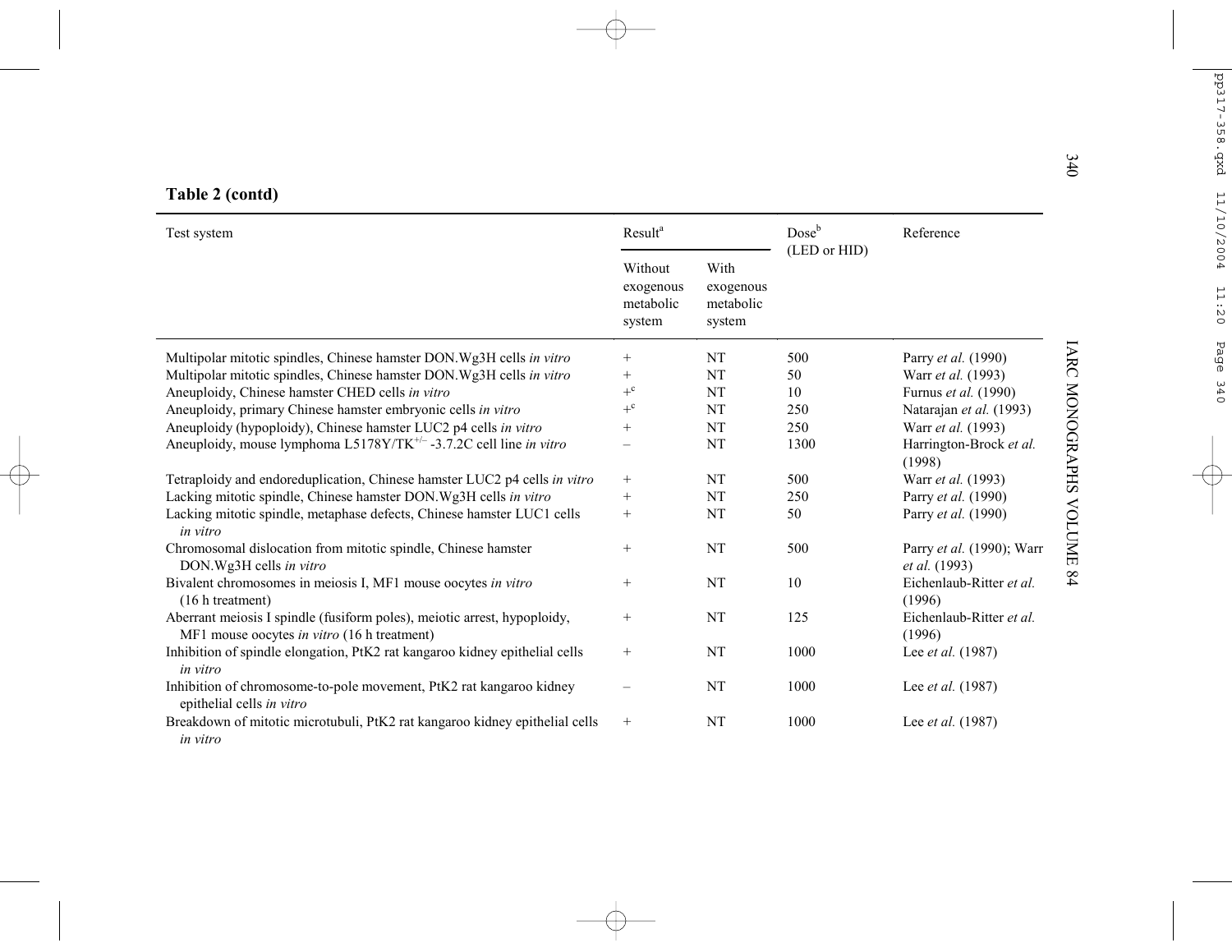# **Table 2 (contd)**

| Test system                                                                                                  | Result <sup>a</sup>                         |                                          | Dose <sup>b</sup><br>(LED or HID) | Reference                      |
|--------------------------------------------------------------------------------------------------------------|---------------------------------------------|------------------------------------------|-----------------------------------|--------------------------------|
|                                                                                                              | Without<br>exogenous<br>metabolic<br>system | With<br>exogenous<br>metabolic<br>system |                                   |                                |
| Porcine brain tubulin assembly inhibition in vitro                                                           | $^{+}$                                      | NT                                       | 9900                              | Brunner et al. (1991)          |
| Porcine brain tubulin disassembly inhibition in vitro                                                        | $^{+}$                                      | NT                                       | 40                                | Brunner et al. (1991)          |
| Bovine brain tubulin assembly inhibition in vitro                                                            | $^{(+)}$                                    | NT                                       | 165                               | Wallin & Hartley-Asp<br>(1993) |
| Centriole migration block (kinetochore ultrastructure change), Chinese<br>hamster cells (clone 237) in vitro | $^{+}$                                      | <b>NT</b>                                | 1000                              | Alov & Lyubskii (1974)         |
| Cell transformation, Syrian hamster embryo cells (24 h treatment)                                            | $^{+}$                                      | NT                                       | 350                               | Gibson et al. (1995)           |
| Cell transformation, Syrian hamster embryo cells (7 day treatment)                                           | $^{+}$                                      | NT                                       |                                   | Gibson et al. (1995)           |
| Cell transformation, Syrian hamster dermal cell line 21NSR (24 h treatment)                                  | $^{+}$                                      | NT                                       | 50                                | Parry <i>et al.</i> (1996)     |
| Inhibition of intercellular communication, B6C3F1 mouse and Fischer 344<br>rat hepatocytes in vitro          | $\overline{\phantom{0}}$                    | NT                                       | 83                                | Klaunig et al. (1989)          |
| Inhibition of intercellular communication, Sprague-Dawley rat liver Clone 9<br>cell in vitro                 | $^{+}$                                      | NT                                       | 165                               | Benane et al. (1996)           |
| DNA single-strand breaks (alkaline unwinding), human lymphoblastoid<br>CCRF-CEM cells in vitro               |                                             | NT                                       | 1650                              | Chang et al. (1992)            |
| Gene mutation, tk locus, human lymphoblastoid H2E1 $V2d$ cell line in vitro                                  | $^{+}$                                      | <b>NT</b>                                | 1000                              | <b>Beland</b> (1999)           |
| Gene mutation, <i>hprt</i> locus, human lymphoblastoid H2E1 $V2d$ cell line<br>in vitro                      | $^{+}$                                      | NT                                       | 1000                              | <b>Beland</b> (1999)           |
| Sister chromatid exchange, human lymphocytes in vitro                                                        | $^{(+)}$                                    | <b>NT</b>                                | 54                                | Gu et al. (1981)               |
| Micronucleus formation, isolated human lymphocytes in vitro                                                  |                                             |                                          | 1500                              | Vian et al. (1995)             |
| Micronucleus formation, human lymphocytes in whole blood in vitro                                            | $^{+}$                                      | NT                                       | 100                               | Migliore & Nieri (1991)        |
| Micronucleus formation, human lymphocytes in vitro                                                           | $^{(+)}$                                    | NT                                       | 100                               | Ferguson et al. (1993)         |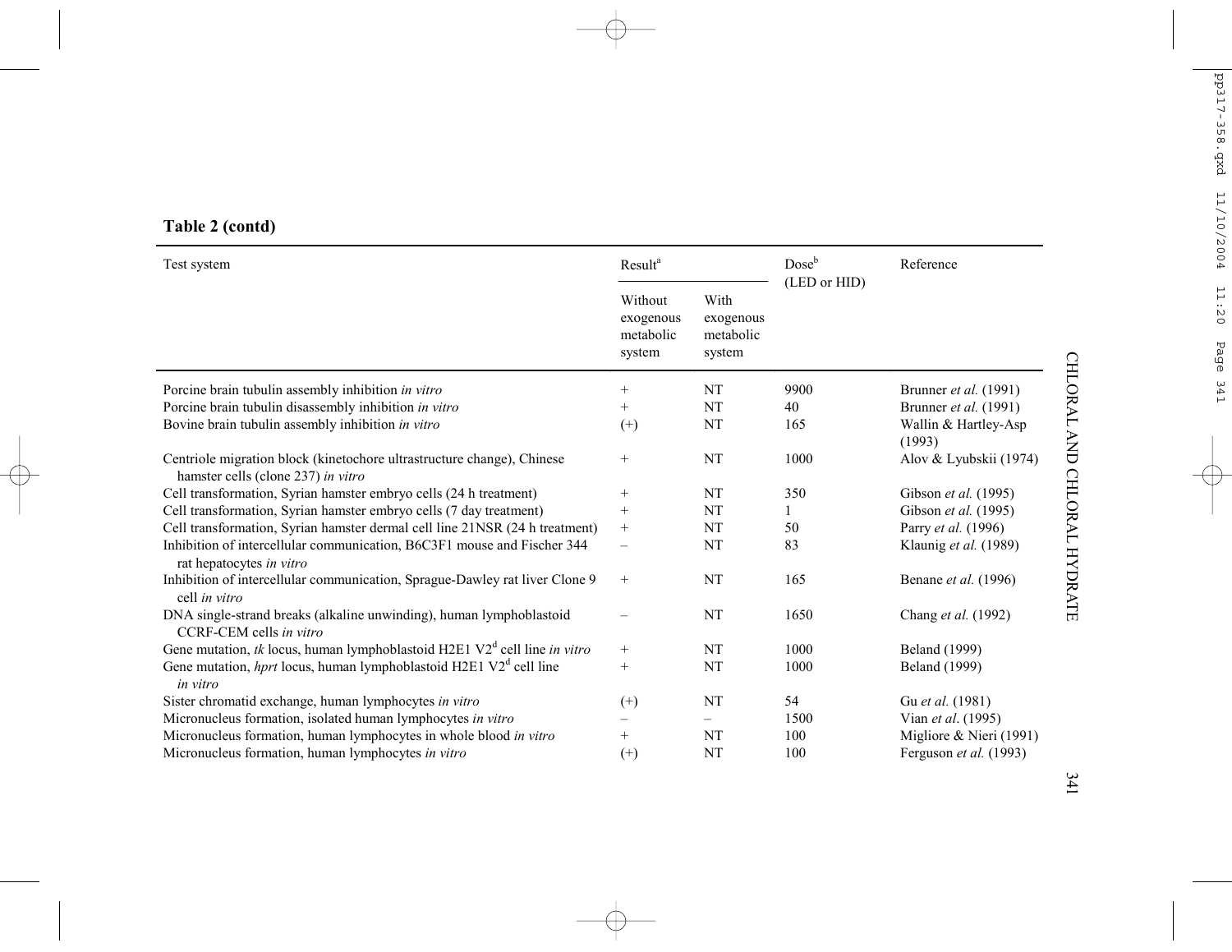|  | Table 2 (contd) |  |
|--|-----------------|--|
|  |                 |  |

| Test system                                                                                                          | Result <sup>a</sup>                         |                                          | $Dose^b$                  | Reference                               |
|----------------------------------------------------------------------------------------------------------------------|---------------------------------------------|------------------------------------------|---------------------------|-----------------------------------------|
|                                                                                                                      | Without<br>exogenous<br>metabolic<br>system | With<br>exogenous<br>metabolic<br>system | (LED or HID)              |                                         |
| Micronucleus formation, human lymphocytes in vitro                                                                   | $+$                                         |                                          | 100                       | Van Hummelen &<br>Kirsch-Volders (1992) |
| Micronucleus formation, human lymphoblastoid AHH-1 <sup>d</sup> cell line in vitro                                   | $+$                                         | <b>NT</b>                                | 100                       | Parry et al. (1996)                     |
| Micronucleus formation, human lymphoblastoid MCL-5 <sup>d</sup> cell line in vitro                                   |                                             | <b>NT</b>                                | 500                       | Parry et al. (1996)                     |
| Micronucleus formation (kinetochore-positive), human diploid LEO<br>fibroblasts in vitro                             | $^{+}$                                      | <b>NT</b>                                | 120                       | Bonatti et al. (1992)                   |
| Aneuploidy (double Y induction), human lymphocytes in vitro                                                          | $^{+}$                                      | <b>NT</b>                                | 250                       | Vagnarelli et al. (1990)                |
| Aneuploidy (hyperdiploidy and hypodiploidy), human lymphocytes in vitro                                              | $\qquad \qquad +$                           | NT                                       | 50                        | Sbrana et al. (1993)                    |
| Polyploidy, human lymphocytes in vitro                                                                               | $\! + \!\!\!\!$                             | NT                                       | 137                       | Sbrana et al. (1993)                    |
| C-Mitosis, human lymphocytes in vitro                                                                                | $^{+}$                                      | <b>NT</b>                                | 75                        | Sbrana et al. (1993)                    |
| Host-mediated assay, Saccharomyces cerevisiae D7 recovered from CD1<br>mouse lungs, mitotic gene conversion, in vivo | $^{(+)}$                                    |                                          | 500 po $\times$ 1         | Bronzetti et al. (1984)                 |
| DNA single-strand breaks (alkaline unwinding), male Sprague-Dawley rat<br>liver in vivo                              |                                             |                                          | 300 po $\times$ 1         | Nelson & Bull (1988)                    |
| DNA single-strand breaks (alkaline unwinding), male Fischer 344 rat liver<br>in vivo                                 |                                             |                                          | 1650 po $\times$ 1        | Chang et al. (1992)                     |
| DNA single-strand breaks (alkaline unwinding), male $B6C3F_1$ mouse liver<br>in vivo                                 | $^{+}$                                      |                                          | $100 \text{ po} \times 1$ | Nelson & Bull (1988)                    |
| DNA single-strand breaks (alkaline unwinding), male $B6C3F1$ mouse liver<br>in vivo                                  | $\overline{\phantom{0}}$                    |                                          | 825 po $\times$ 1         | Chang et al. (1992)                     |
| Micronucleus formation, male and female NMRI mice, bone-marrow<br>erythrocytes in vivo                               |                                             |                                          | 500 ip $\times$ 1         | Leuschner & Leuschner<br>(1991)         |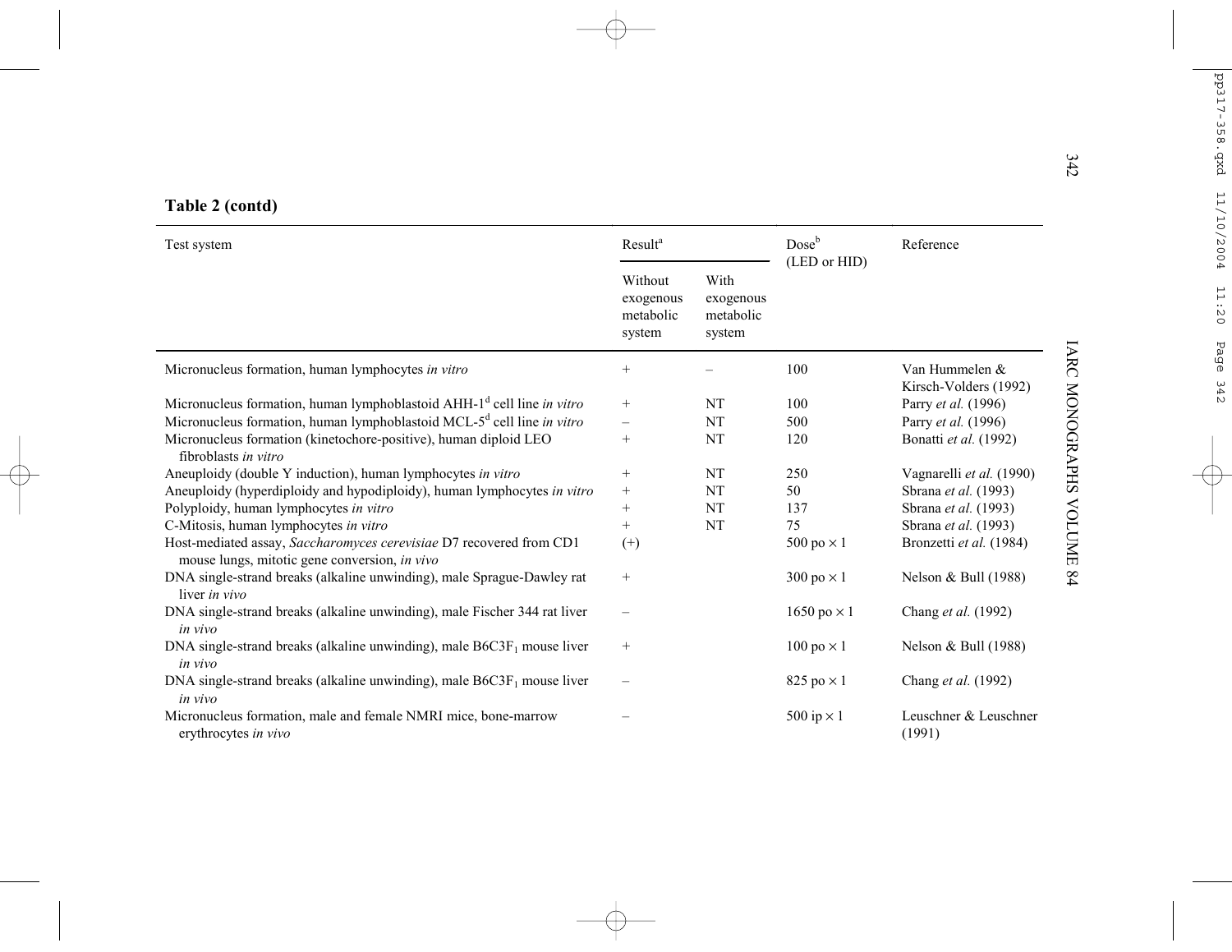| Table 2 (contd) |  |
|-----------------|--|
|-----------------|--|

| Test system                                                                                                                                                    | Result <sup>a</sup>                         |                                          | $Dose^b$<br>(LED or HID) | Reference                   |
|----------------------------------------------------------------------------------------------------------------------------------------------------------------|---------------------------------------------|------------------------------------------|--------------------------|-----------------------------|
|                                                                                                                                                                | Without<br>exogenous<br>metabolic<br>system | With<br>exogenous<br>metabolic<br>system |                          |                             |
| Micronucleus formation, BALB/c mouse spermatids in vivo (preleptotene<br>spermatocytes treated)                                                                |                                             |                                          | 83 ip $\times$ 1         | Russo & Levis (1992a)       |
| Micronucleus formation, male BALB/c mouse bone-marrow erythrocytes<br>and early spermatids (diakinesis/metaphase I and metaphase II stages<br>treated) in vivo | $+$                                         |                                          | 83 ip $\times$ 1         | Russo & Levis (1992b)       |
| Micronucleus formation (kinetochore-positive and -negative), male BALB/c<br>mouse bone-marrow erythrocytes in vivo                                             | $+$                                         |                                          | 200 ip $\times$ 1        | Russo et al. (1992)         |
| Micronucleus formation, male (C57Bl/Cne $\times$ C3H/Cne) $F_1$ mouse<br>bone-marrow erythrocytes in vivo                                                      |                                             |                                          | 400 ip $\times$ 1        | Leopardi et al. (1993)      |
| Micronucleus formation, C57B1 mouse spermatids in vivo (spermatogonial<br>stem cells and preleptotene spermatocytes treated)                                   | $^{+}$                                      |                                          | 41 ip $\times$ 1         | Allen et al. (1994)         |
| Micronucleus formation, male Swiss CD-1 mouse bone-marrow erythrocytes<br>in vivo                                                                              | $^{+}$                                      |                                          | 200 ip $\times$ 1        | Marrazini et al. (1994)     |
| Micronucleus formation, $B6C3F_1$ mouse spermatids after spermatogonial<br>stem-cell treatment in vivo                                                         | $^{+}$                                      |                                          | 165 ip $\times$ 1        | Nutley <i>et al.</i> (1996) |
| Micronucleus formation, $B6C3F_1$ mouse spermatids after meiotic cell<br>treatment in vivo                                                                     |                                             |                                          | 413 ip $\times$ 1        | Nutley <i>et al.</i> (1996) |
| Micronucleus formation, male $(102/E1 \times C3H/E1)F_1$ , BALB/c mouse<br>peripheral-blood erythrocytes in vivo                                               |                                             |                                          | 200 ip $\times$ 1        | Grawé et al. (1997)         |
| Micronucleus formation, male $B6C3F_1$ mouse bone-marrow erythrocytes<br>in vivo                                                                               | $^{+}$                                      |                                          | 500 ip $\times$ 3        | <b>Beland</b> (1999)        |
| Micronucleus formation, <i>Pleurodeles waltl newt larvae</i> peripheral<br>erythrocytes in vivo                                                                | $^{+}$                                      |                                          | $200^{\circ}$            | Giller et al. (1995)        |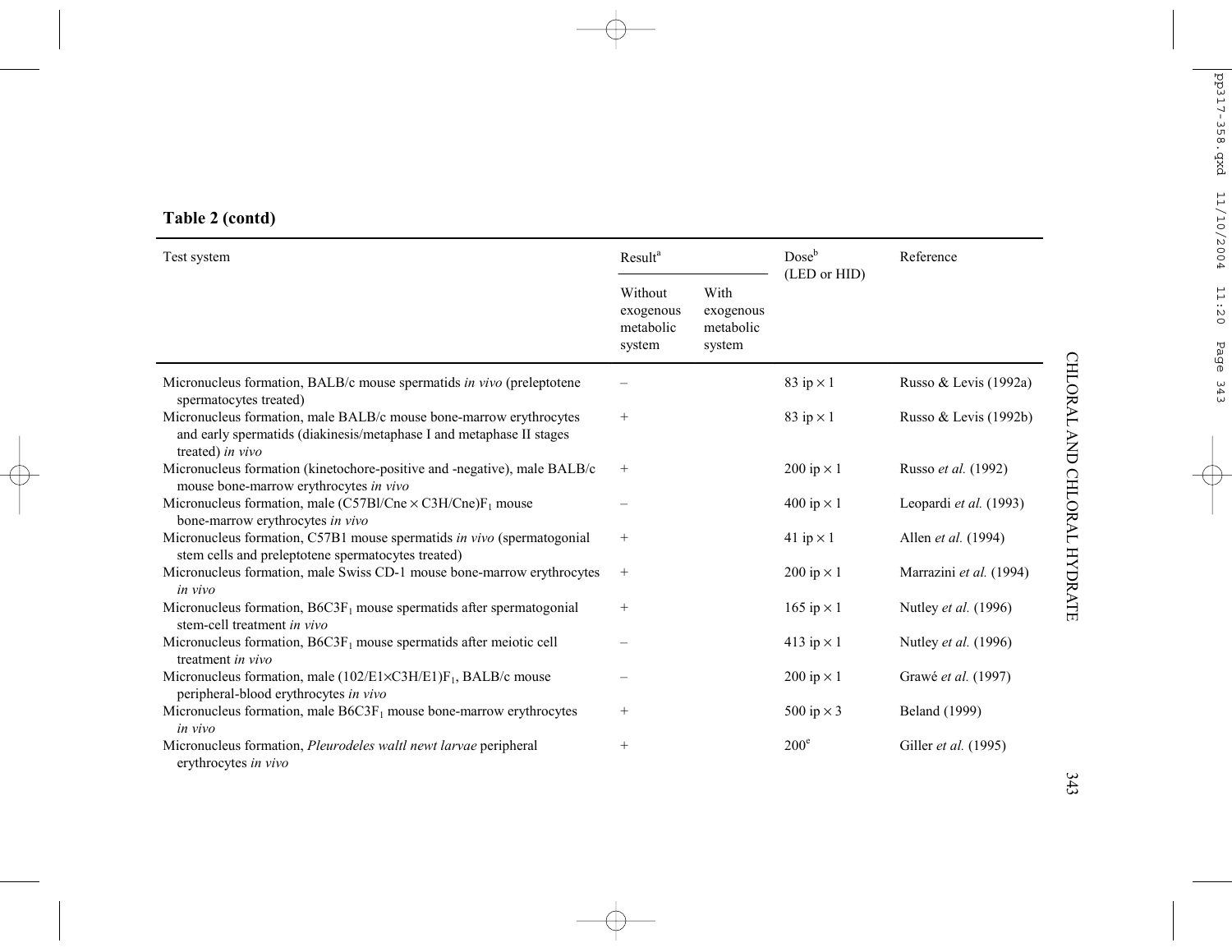| Test system                                                                                                                                                                                                            | Result <sup>a</sup>                         |                                          | Dose <sup>b</sup>          | Reference                       |
|------------------------------------------------------------------------------------------------------------------------------------------------------------------------------------------------------------------------|---------------------------------------------|------------------------------------------|----------------------------|---------------------------------|
|                                                                                                                                                                                                                        | Without<br>exogenous<br>metabolic<br>system | With<br>exogenous<br>metabolic<br>system | (LED or HID)               |                                 |
| Chromosomal aberrations, male and female $(102/E1 \times C3H/E1)F_1$ mouse<br>bone-marrow cells in vivo                                                                                                                |                                             |                                          | 600 ip $\times$ 1          | Xu & Adler (1990)               |
| Chromosomal aberrations, male and female Sprague-Dawley rat<br>bone-marrow cells in vivo                                                                                                                               |                                             |                                          | $1000 \text{ po} \times 1$ | Leuschner & Leuschner<br>(1991) |
| Chromosomal aberrations, BALB/c mouse spermatogonia treated,<br>spermatogonia observed in vivo                                                                                                                         |                                             |                                          | 83 ip $\times$ 1           | Russo & Levis (1992b)           |
| Chromosomal aberrations, $(C57B1/Cne \times C3H/Cne)F_1$ mouse secondary<br>spermatocytes (staminal gonia-pachytene treated), in vivo                                                                                  | $^{+}$                                      |                                          | 82.7 ip $\times$ 1         | Russo et al. (1984)             |
| Chromosomal aberrations (translocations, breaks and fragments),<br>$(C57B1/Cne \times C3H/Cne)F_1$ mouse primary and secondary spermatocytes<br>(from differentiating spermatogonia-pachytene stages treated), in vivo |                                             |                                          | 413 ip $\times$ 1          | Liang & Pacchierotti<br>(1988)  |
| Chromosomal aberrations, male Swiss CD-1 mouse bone-marrow<br>erythrocytes in vivo                                                                                                                                     |                                             |                                          | 400 ip $\times$ 1          | Marrazini et al. (1994)         |
| Chromosomal aberrations, ICR mouse oocytes in vivo                                                                                                                                                                     |                                             |                                          | $600$ ip $\times$ 1        | Mailhes et al. (1993)           |
| Gonosomal and autosomal univalents (C57B1/Cne $\times$ C3H/Cne)F <sub>1</sub> mouse<br>primary spermatocytes (from differentiating spermatogonia-pachytene<br>stages treated)                                          |                                             | NT                                       | 413 ip $\times$ 1          | Liang & Pacchierotti<br>(1988)  |
| Aneuploidy (C57Bl/Cne $\times$ C3H/Cne) $F_1$ mouse secondary spermatocytes<br>(from differentiating spermatogonia-pachytene stages treated) in vivo                                                                   | $\! + \!\!\!\!$                             |                                          | 82.7 ip $\times$ 1         | Russo et al. (1984)             |
| Aneuploidy (C57B1/Cne $\times$ C3H/Cne) $F_1$ mouse secondary spermatocytes<br><i>in vivo</i> (from differentiating spermatogonia-pachytene stages treated)                                                            | $^{(+)}$                                    |                                          | 165 ip $\times$ 1          | Liang & Pacchierotti<br>(1988)  |
| in vivo<br>Aneuploidy (hypoploidy and hyperploidy), ICR mouse oocytes in vivo                                                                                                                                          | $\overline{\phantom{a}}^{\text{f}}$         |                                          | 200 ip $\times$ 1          | Mailhes et al. (1988)           |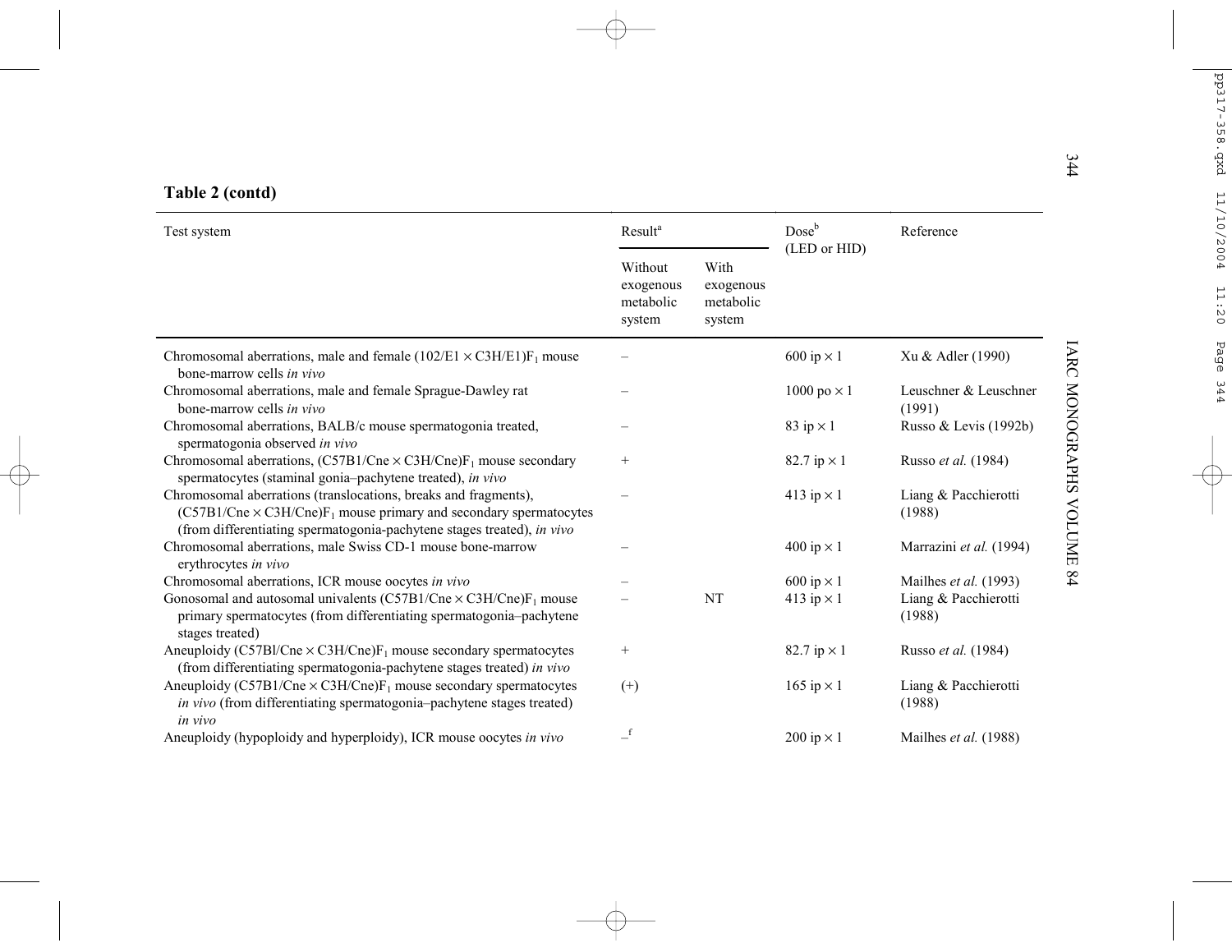| Table 2 (contd) |  |
|-----------------|--|
|-----------------|--|

| Test system                                                                                       | Result <sup>a</sup>                         |                                          | $Dose^b$<br>(LED or HID)   | Reference               |  |
|---------------------------------------------------------------------------------------------------|---------------------------------------------|------------------------------------------|----------------------------|-------------------------|--|
|                                                                                                   | Without<br>exogenous<br>metabolic<br>system | With<br>exogenous<br>metabolic<br>system |                            |                         |  |
| Polyploidy, male and female $(102/E1 \times C3H/E1)F_1$ mouse bone-marrow<br>cells in vivo        |                                             |                                          | 600 ip $\times$ 1          | Xu & Adler (1990)       |  |
| Aneuploidy (102/E1 $\times$ C3H/E1)F <sub>1</sub> mouse secondary spermatocytes in vivo           | $^{+}$                                      |                                          | $200$ ip $\times$ 1        | Miller $&$ Adler (1992) |  |
| Aneuploidy, male (C57Bl/Cne $\times$ C3H/Cne) $F_1$ mouse bone marrow in vivo                     | $+^c$                                       |                                          | 400 ip $\times$ 1          | Leopardi et al. (1993)  |  |
| Aneuploidy (C57Bl/Cne $\times$ C3H/Cne) $F_1$ mouse secondary spermatocytes<br>in vivo            |                                             |                                          | 400 ip $\times$ 1          | Leopardi et al. (1993)  |  |
| Aneuploidy (hypoploidy and hyperploidy), ICR mouse oocytes in vivo                                | $\_f$                                       |                                          | 600 ip $\times$ 1          | Mailhes et al. (1993)   |  |
| Hyperploidy, male Swiss CD-1 mouse bone-marrow erythrocytes in vivo                               | $+$                                         |                                          | $200$ ip x 1               | Marrazini et al. (1994) |  |
| <b>Trichloroethanol</b>                                                                           |                                             |                                          |                            |                         |  |
| $\lambda$ Prophage induction, <i>Escherichia coli</i> WP2                                         |                                             |                                          | $650000$ <sup>g</sup>      | DeMarini et al. (1994)  |  |
| Salmonella typhimurium TA100, TA98, reverse mutation                                              |                                             |                                          | 7500 µg/plate              | Waskell (1978)          |  |
| Salmonella typhimurium TA100, reverse mutation                                                    |                                             |                                          | $0.5 \mu g/cm^3$<br>vapour | DeMarini et al. (1994)  |  |
| Salmonella typhimurium TA104, reverse mutation                                                    |                                             | $+$                                      | $2500 \mu g$ plate         | Beland (1999)           |  |
| Inhibition of intercellular communication, male Sprague-Dawley rat liver<br>Clone 9 cell in vitro | $^{+}$                                      | <b>NT</b>                                | 150                        | Benane et al. (1996)    |  |

 $a$ <sup>+</sup>, considered to be positive; (+), considered to be weakly positive in an inadequate study; –, considered to be negative; ?, considered to be inconclusive (variable responses in several experiments within an inadequate study); NT, not tested

 $\rm ^{b}$  LED, lowest effective dose; HID, highest ineffective dose; in-vitro tests,  $\mu$ g/mL; in-vivo tests, mg/kg bw; feed, feeding; inj, injection; po, orally; ip, intraperitoneally

<sup>c</sup> Negative for induction of polyploidy

d AHH-1: native strain expressing CYP1A1; MCL-5 and H2E1 V2: engineered strains expressing other CYP

e Larvae reared in chloral hydrate-containing water

f Slight induction of hypoploid cells may have been due to technical artefacts.

<sup>g</sup> Estimated from graph in paper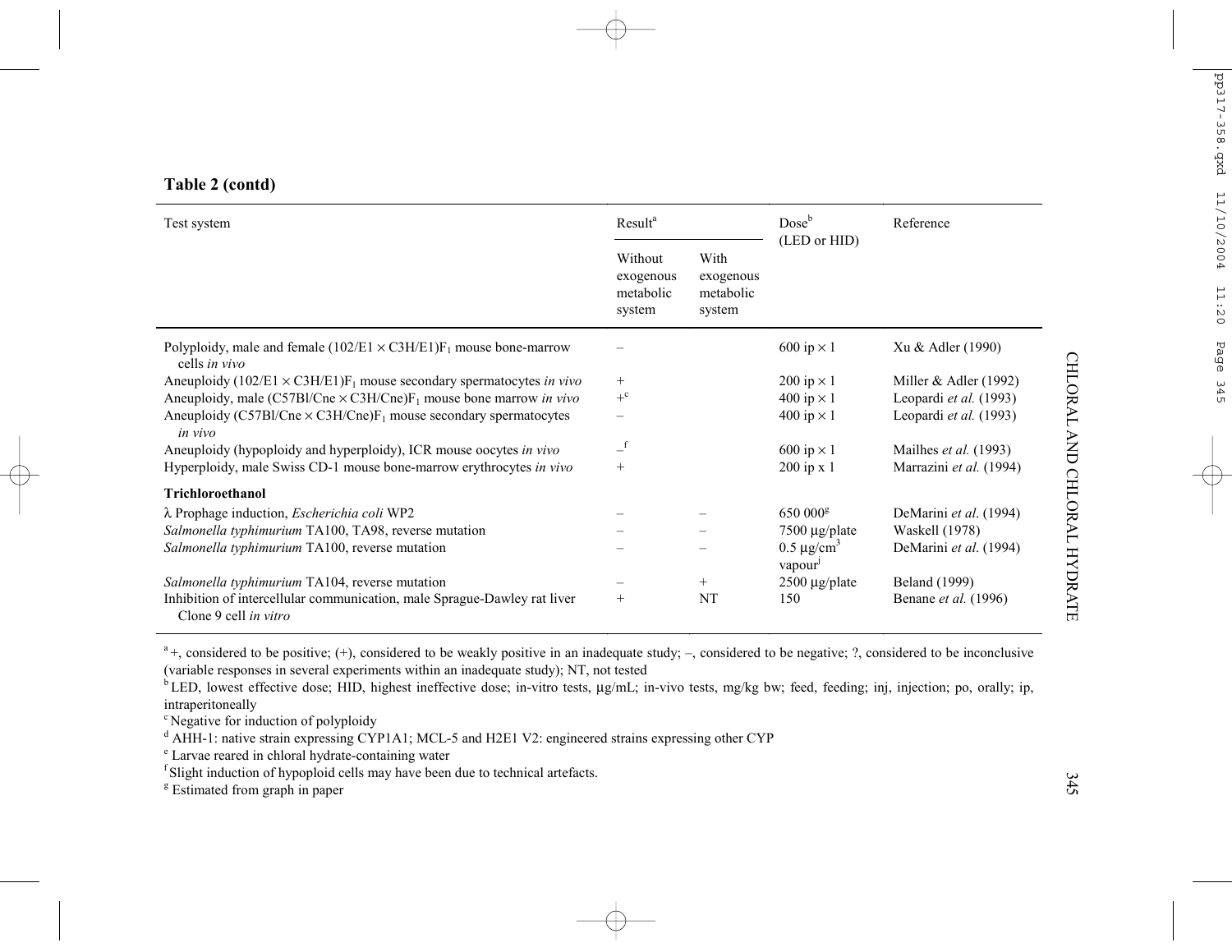#### 346 IARC MONOGRAPHS VOLUME 84

Chloral hydrate increased the frequency of micronuclei in Chinese hamster cell lines. The micronuclei produced probably contained whole chromosomes and not chromosome fragments, as the micronuclei could all be labelled with antikinetochore antibodies (Parry *et al.*, 1990; Lynch & Parry, 1993). When performed on mouse lymphoma cell line, the micronucleus test was negative in one study and positive in another.

Chloral hydrate also produced chromosomal aberrations *in vitro* in Chinese hamster cells and in mouse lymphoma cell line  $L5178Y/TK^{+-}$  -3.7.2C. It produced chromosomal dislocation from the mitotic spindle in Chinese hamster Don.Wg.3H cells *in vitro*.

Aneuploidy was induced *in vitro* by chloral hydrate in Chinese hamster cells but not in mouse lymphoma cell line L5178Y/TK+/–-3.7.2C. In a study on kangaroo rat kidney epithelial cells, chloral hydrate inhibited spindle elongation and broke down mitotic microtubuli, although it did not inhibit pole-to-pole movement of chromosomes. It produced multipolar spindles and a total lack of mitotic spindles in Chinese hamster Don.Wg.3H cells. In a study on cultured mouse oocytes, chloral hydrate induced bivalent chromosomes, aberrant spindle, hypoploidy and meiotic arrest.

Cell transformation was observed in Syrian hamster embryo and dermal cells exposed to chloral hydrate *in vitro*.

Chloral hydrate induced DNA single-strand breaks and *TK* and *HPRT* loci gene mutations in human lymphoblastoid cells and weakly induced sister chromatid exchange in cultured human lymphocytes. It did not inhibit cell-to-cell communication in mouse or rat hepatocytes *in vitro*, but did in a study on Sprague-Dawley rat liver clone 9 cells.

In human diploid fibroblasts *in vitro*, chloral hydrate induced micronuclei that contained kinetochores. Micronuclei were induced in studies with human whole blood cultures but not in one study with isolated lymphocytes. The differences seen in the micronucleus test were attributed to differences between whole blood and purified lymphocyte cultures (Vian *et al.*, 1995), but this hypothesis has not been tested. Moreover, micronuclei were induced *in vitro* in human lymphoblastoid cell line AHH-1 (native strain expressing CYP1A1), but not in human lymphoblastoid cell line MCL-5 (engineered strain expressing other CYPs).

In human lymphocytes *in vitro*, it induced aneuploidy, C-mitosis and polyploidy.

Chloral hydrate increased the rate of mitotic gene conversion in a host-mediated assay with *S. cerevisiae*  $D_7$  recovered from  $CD_1$  mouse lungs.

One study showed induction of single-strand breaks in liver DNA of both rats and mice treated with chloral hydrate *in vivo*; another study in both species found no such effect.

*In vivo*, micronuclei were induced in mouse bone-marrow erythrocytes in four of six studies after treatment with chloral hydrate; in one of these studies, the use of antikinetochore antibodies suggested induction of micronuclei containing both whole chromosomes and fragments. Micronuclei were not produced in peripheral erythrocytes of two strains of male mice treated *in vivo*. Chloral hydrate induced micronuclei in the spermatids of mice treated *in vivo* in three of five studies. The cell-cycle stage chosen for treatment is crucial, as micronuclei are induced after spermatogonial treatment of stem cells and not meiotic cells; the premeiotic S-phase, preleptotene, was concluded to be sensitive only to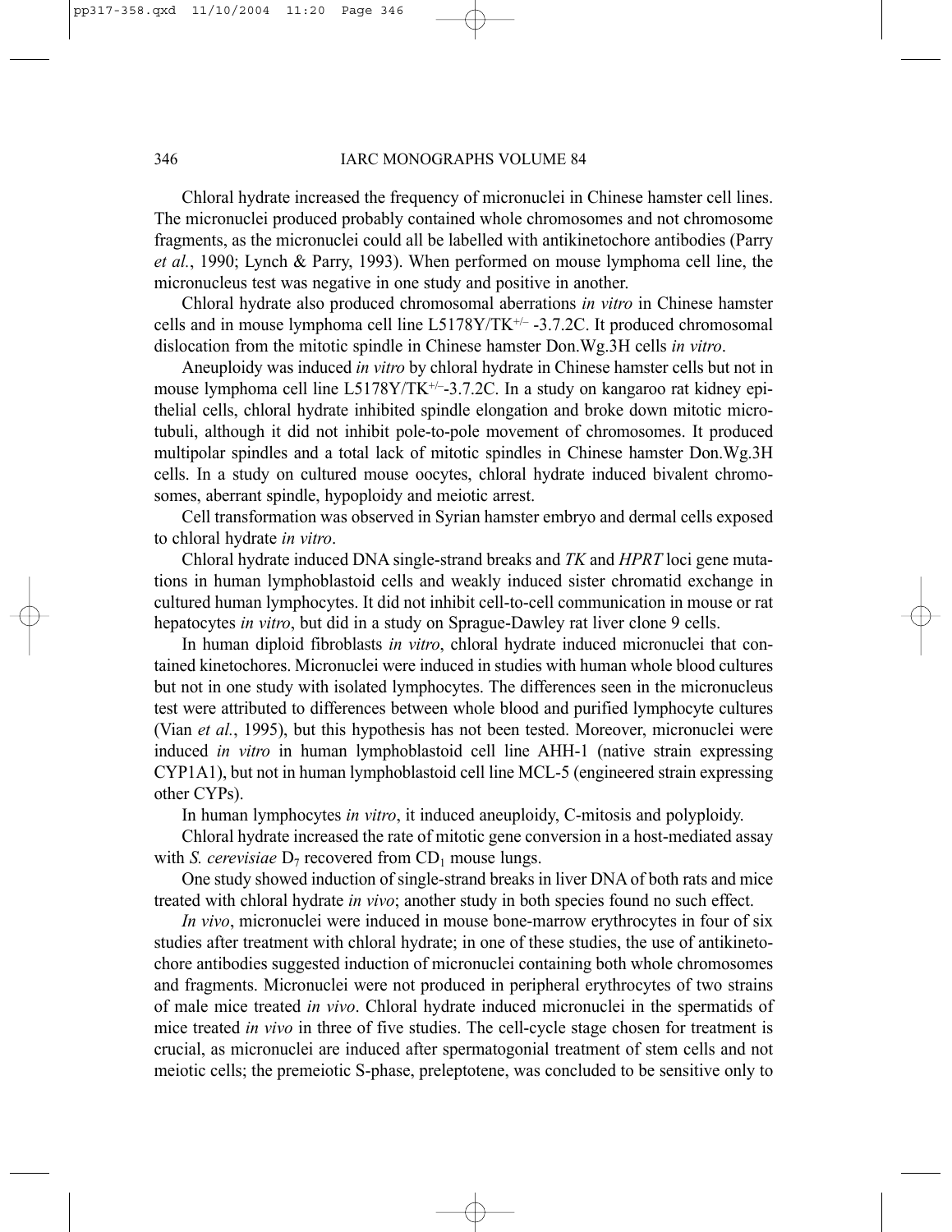clastogenic agents. In one of the studies that showed an effect, only kinetochore-negative micronuclei were induced, but kinetochore-negative micronuclei were also produced by another established aneuploidogen, vincristine sulfate. The finding may therefore suggest not induction of fragments harbouring micronuclei but an inability of the antibody to label kinetochores in the micronuclei, which may lose their normal kinetochore protein composition and structure (Allen *et al.*, 1994).

In a single study, chloral hydrate induced micronuclei in erythrocytes of newt larvae.

*In vivo*, the frequency of chromosomal aberrations in spermatogonia, primary and secondary spermatocytes and oocytes was not increased in single studies after treatment with chloral hydrate. Chloral hydrate induced chromosomal aberrations in mouse secondary spermatocytes in one study after treatment *in vivo*, but failed to induce chromosomal aberration in mouse and rat bone marrow treated *in vivo*.

In single studies, chloral hydrate induced aneuploidy and hyperploidy in the bone marrow of mice treated *in vivo*. It increased the rate of aneuploidy in mouse secondary spermatocytes in three of four studies, but failed to show increased frequency of numerical or structural chromosome changes in mouse oocytes. It did not produce polyploidy in oocytes and in bone marrow or gonosomal or autosomal univalents in primary spermatocytes of mice treated *in vivo*.

#### *Genetic effects of trichloroethanol*

Trichloroethanol, a reduction product of chloral hydrate, induced formation of stable DNA adducts when incubated with calf thymus DNA and microsomes from male  $B6C3F<sub>1</sub>$ mouse liver *in vitro* (Ni *et al.*, 1995), but caused mutation in *S. typhimurium* strain TA104 in the presence of metabolic system but not in strain TA100 or TA98. It failed to induce λ prophage in *E. coli*. It inhibited gap-junctional intercellular communication in rat hepatocytes *in vitro*.

### **4.5 Mechanistic considerations**

Chloral hydrate is genotoxic *in vivo* and *in vitro*, and its induction of liver tumours in mice appears to be associated with peroxisome proliferation.

# **5. Summary of Data Reported and Evaluation**

### **5.1 Exposure data**

Chloral is a chlorinated aldehyde that found extensive use, beginning in the 1940s, as a precursor in the production of the insecticide DDT and, to a lesser extent, of other insecticides and pharmaceuticals. This use of chloral has declined steadily since the 1960s, especially in those countries where the use of DDT has been restricted. Chloral is readily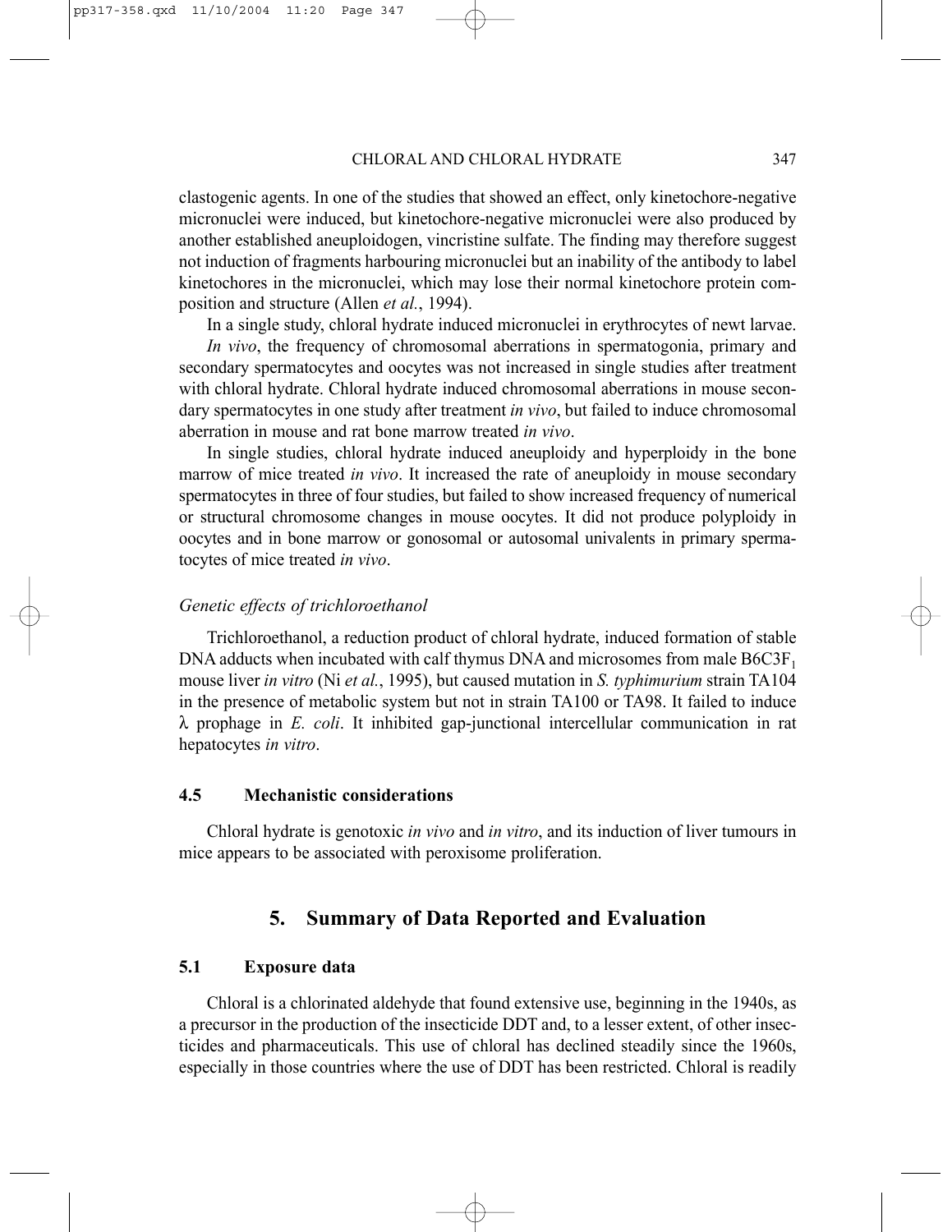converted to chloral hydrate in the presence of water. Chloral hydrate is used as a sedative before medical procedures and to reduce anxiety related to withdrawal from drugs. Wider exposure to chloral hydrate occurs at microgram-per-litre levels in drinking-water and swimming pools as a result of chlorination.

# **5.2 Human carcinogenicity data**

Several studies were identified that analysed risk with respect to one or more measures of exposure to complex mixtures of disinfection by-products that are found in most chlorinated and chloraminated drinking-water. No data specifically on chloral or chloral hydrate were available to the Working Group.

# **5.3 Animal carcinogenicity data**

Following administration in drinking-water, chloral hydrate increased the incidence of hepatocellular neoplasms in male mice in two studies. An increased trend with dose for hepatocellular carcinoma in one study with dietary-restricted male mice was reported. Chloral hydrate was not active in male or female rats in two studies. Chloral hydrate increased the incidence of adenomas in the pars distalis of the pituitary gland in female mice only at the highest dose in one gavage study, but did not induce tumours of the pars distalis in male mice.

# **5.4 Other relevant data**

Chloral hydrate is a sedative and hypnotic with some clinical uses. These late effects are also evident in animal studies.

Chloral hydrate is metabolized to trichloroacetic acid, trichloroethanol (which is converted to trichloroethyl glucuronide) and dichloroacetic acid in humans and in rodents.

There is limited evidence from a single study that chloral hydrate affects sperm, but no evidence of actual reproductive or developmental toxicity has been shown.

Chloral hydrate is a well-established aneuploidogenic agent that also has some mutagenic activity. *In vivo*, it clearly induced aneuploidy and micronuclei in mammals, whereas chromosomal aberrations were not found in most studies. Conflicting results were obtained with regard to the induction of DNA damage in chloral hydrate-treated mammals. In human cells *in vitro*, chloral hydrate induced aneuploidy, micronuclei and gene mutations. Sister chromatid exchange and DNA strand-break studies yielded inconclusive and negative results, respectively. Chloral hydrate clearly induced micronuclei in Chinese hamster cells, whereas findings in mouse lymphoma cells were conflicting. It failed to induce DNA damage, but caused weak mutagenicity and a clear induction of aneuploidy, chromosomal aberrations and sister chromatid exchange in rodent cells *in vitro*. It induced the formation of micronuclei in erythrocytes of newt larvae *in vivo*. In fungi, chloral hydrate clearly induced aneuploidy, while mitotic recombination and gene conversion assays were incon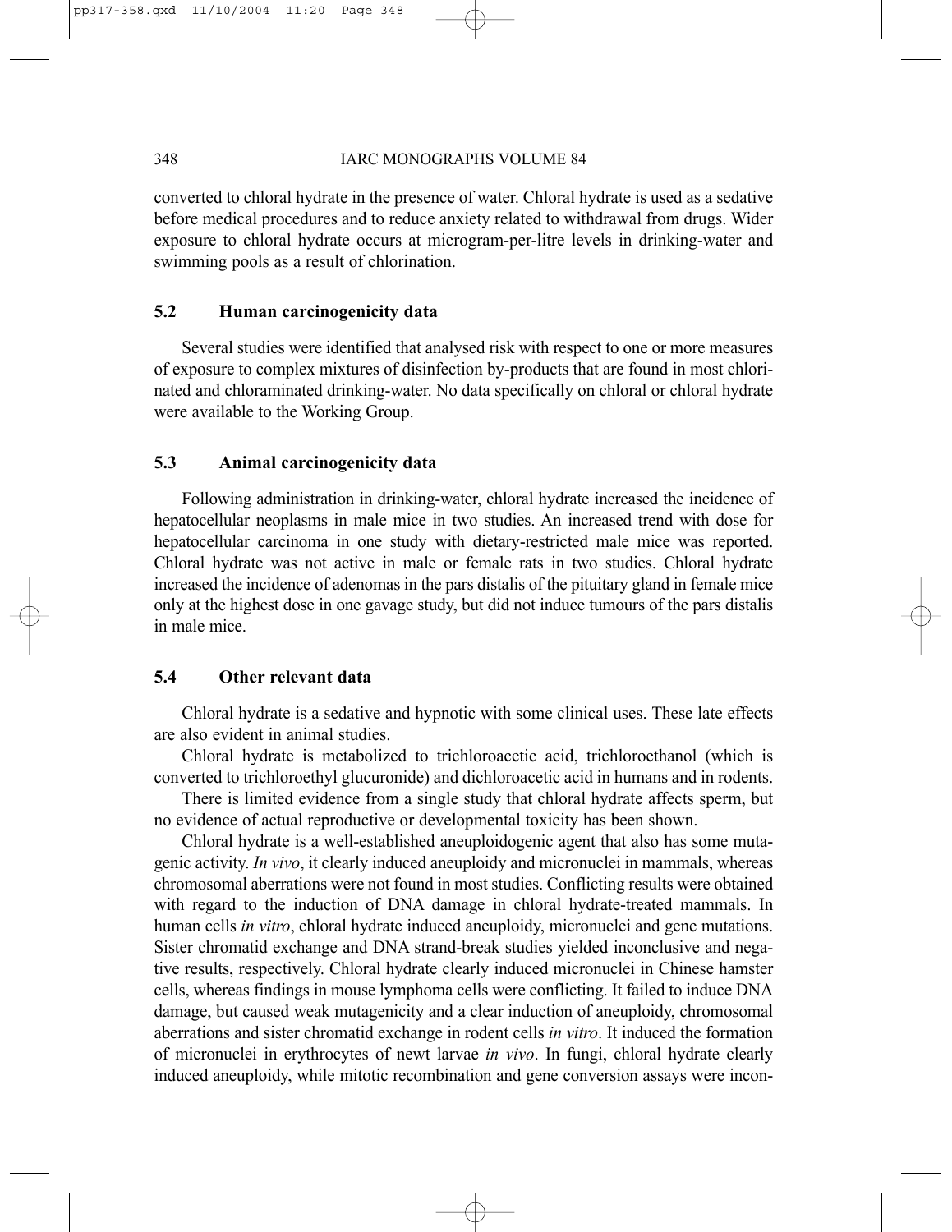clusive. Induction of somatic mutation (but not sex-linked mutation) by chloral hydrate was demonstrated in insects. In bacteria, the compound induced base-pair substitution mutations. When incubated with calf thymus DNA, chloral hydrate induced the formation of malonaldehyde-related DNA adducts.

### **5.5 Evaluation**

There is *inadequate evidence* in humans for the carcinogenicity of chloral and chloral hydrate.

There is *limited evidence* in experimental animals for the carcinogenicity of chloral hydrate.

# **Overall evaluation**

Chloral hydrate is *not classifiable as to its carcinogenicity to humans (Group 3)*.

# **6. References**

- Abbas, R.R., Seckel, C.S., Kidney, J.K. & Fisher, J.W. (1996) Pharmacokinetic analysis of chloral hydrate and its metabolism in B6C3F1 mice. *Drug. Metab. Dispos.*, **24**, 1340–1346
- Adler, I.-D. (1993) Synopsis of the in vivo results obtained with the 10 known or suspected aneugens tested in the CEC collaborative study. *Mutat. Res.*, **287**, 131–137
- Albertini, S. (1990) Analysis of nine known or suspected spindle poisons for mitotic chromosome malsegregation using *Saccharomyces cerevisiae* D61.M. *Mutagenesis*, **5**, 453–459
- Allen, J.W., Collins, B.W. & Evansky, P.A. (1994) Spermatid micronucleus analyses of trichloroethylene and chloral hydrate effects in mice. *Mutat. Res*., **323**, 81–88
- Alov, I.A. & Lyubskii, S.L. (1974) Experimental study of the functional morphology of the kinetochore in mitosis. *Byull. éksp. Biol. Med.*, **78**, 91–94
- American Public Health Association/American Water Works Association/Water Environment Federation (1999) *Standard Methods for the Examination of Water and Wastewater*, 20th Ed., Washington, DC [CD-ROM]
- Baudisch, C., Pansch, G., Prösch, J. & Puchert, W. (1997) [*Determination of Volatile Halogenated Hydrocarbons in Chlorinated Swimming Pool Water. Research Report*], Aussnstelle Schwerin, Landeshygieneinstitut Mecklenburg-Vorpommern (in German) [cited in WHO (2000) *Guidelines for Safe Recreational-Water Environments*, Vol. 2, *Swimming Pools, Spas and Similar Recreational-Water Environments*, Geneva]
- Beland, F.A. (1999) NTP technical report on the toxicity and metabolism studies of chloral hydrate (CAS No. 302-17-0). Administered by gavage to F344/N rats and  $B6C3F<sub>1</sub>$  mice. *Toxic. Rep. Ser.*, **59**, 1–66, A1–E7
- Beland, F.A., Schmitt, T.C., Fullerton, N.F. & Young, J.F. (1998) Metabolism of chloral hydrate in mice and rats after single and multiple doses. *J. Toxicol. environ. Health*, **A54**, 209–226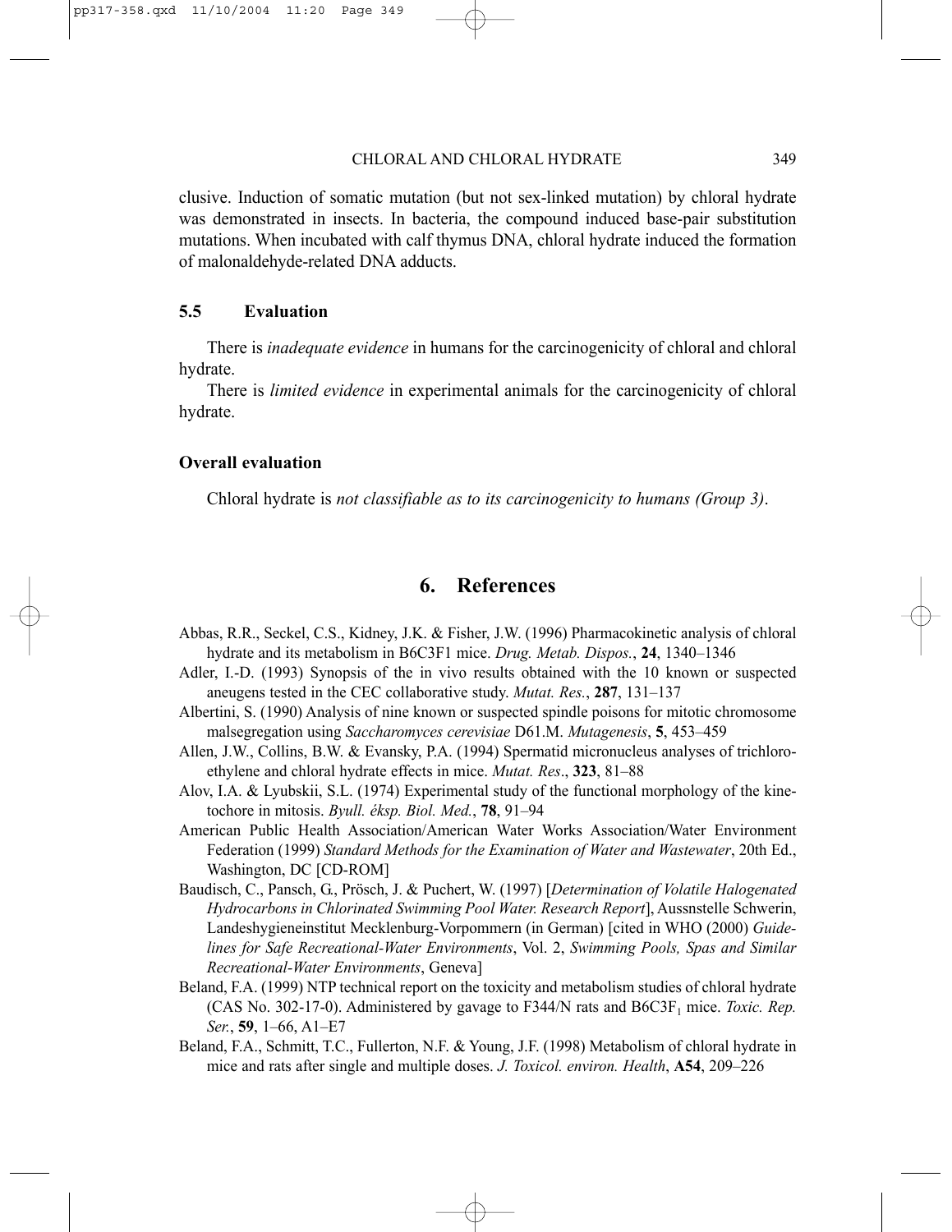- Benane, S.G., Blackman, C.F. & House, D.E. (1996) Effect of perchloroethylene and its metabolites on intercellular communication in clone 9 rat liver cells. *J. Toxicol. environ. Health*, **48**, 427–437
- Bernstine, J.B., Meyer, A.E. & Hayman, H. (1954) Maternal and foetal blood estimation following the administration of chloral hydrate during labour. *J. Obstet. Gynaecol.*, **61**, 683–685
- Bernstine, J.B., Meyer, A.E. & Bernstine, R.L. (1956) Maternal blood and breast milk estimation following the administration of chloral hydrate during the puerperium. *J. Obstet. Gynaecol.*, **63**, 228–231
- Blank, V., Shukairy, H.M. & McLain, J. (2002) Unregulated organic DBPs in ICR finished water and distribution systems. In: McGuire, M.J., McLain, J. & Obdensky, A., eds, *Information Collection Rule Analysis*, Denver, CO, American Water Works Research Foundation
- Boitsov, A.N., Rotenberg, Y.S. & Mulenkova, V.G. (1970) [On the toxicological evaluation of chloral in the process of its liberation during filling and pouring of foam polyurethanes.] *Gig. Tr. prof. Zabol*., **14**, 26–29 (in Russian)
- Bonatti, S., Cavalieri, Z., Viaggi, S. & Abbondandolo, A. (1992) The analysis of 10 potential spindle poisons for their ability to induce CREST-positive micronuclei in human diploid fibroblasts. *Mutagenesis*, **7**, 111–114
- Bringmann, G., God, R., Fähr, S., Feineis, D., Fornadi, K. & Fornadi, F. (1999) Identification of the dopaminergic neurotoxin 1-trichloromethyl-1,2,3,4-tetrahydro-β-carboline in human blood after intake of the hypnotic chloral hydrate. *Anal. Biochem.*, **270**, 167–175
- Bronzetti, G., Galli, A., Corsi, C., Cundari, E., Del Carratore, R., Nieri, R. & Paolini, M. (1984) Genetic and biochemical investigation on chloral hydrate in vitro and in vivo. *Mutat. Res.*, **141**, 19–22
- Brunner, M., Albertini, S. & Würgler, F.E. (1991) Effects of 10 known or suspected spindle poisons in the *in vitro* porcine brain tubulin assembly assay. *Mutagenesis*, **6**, 65–70
- Bruzzoniti, M.C., Mentasti, E., Sarzanini, C. & Tarasco, E. (2001) Liquid chromatographic methods for chloral hydrate determination. *J. Chromatogr.*, **A920**, 283–289
- Budavari, S., ed. (1998) *The Merck Index*, 12th Ed., Version 12:2, Whitehouse Station, NJ, Merck & Co. [CD-ROM]
- Carlberg, G.E., Drangsholt, H. & Gjøs, N. (1986) Identification of chlorinated compounds in the spent chlorination liquor from differently treated sulphite pulps with special emphasis on mutagenic compounds. *Sci. total Environ*., **48**, 157–167
- Chang, L.W., Daniel, F.B. & DeAngelo, A.B. (1992) Analysis of DNA strand breaks induced in rodent liver in vivo, hepatocytes in primary culture, and a human cell line by chlorinated acetic acids and chlorinated acetaldehydes. *Environ. mol. Mutag.*, **20**, 277–288
- Chemical Information Services (2002a) *Directory of World Chemical Producers (Version 2002.1)*, Dallas, TX
- Chemical Information Services (2002b) *Worldwide Bulk Drug Users Directory (Version 2002)*, Dallas, TX [http://www.chemical.info.com]
- Cole, W.J., Mitchell, R.G. & Salamonsen, R.F. (1975) Isolation, characterization and quantitation of chloral hydrate as a transient metabolite of trichloroethylene in man using electron capture gas chromatography and mass fragmentography. *J. Pharm. Pharmacol*., **27**, 167–171
- Crebelli, R., Conti, G., Conti, L. & Carere, A. (1985) Mutagenicity of trichloroethylene, trichloroethanol and chloral hydrate in *Aspergillus nidulans*. *Mutat. Res.*, **155**, 105–111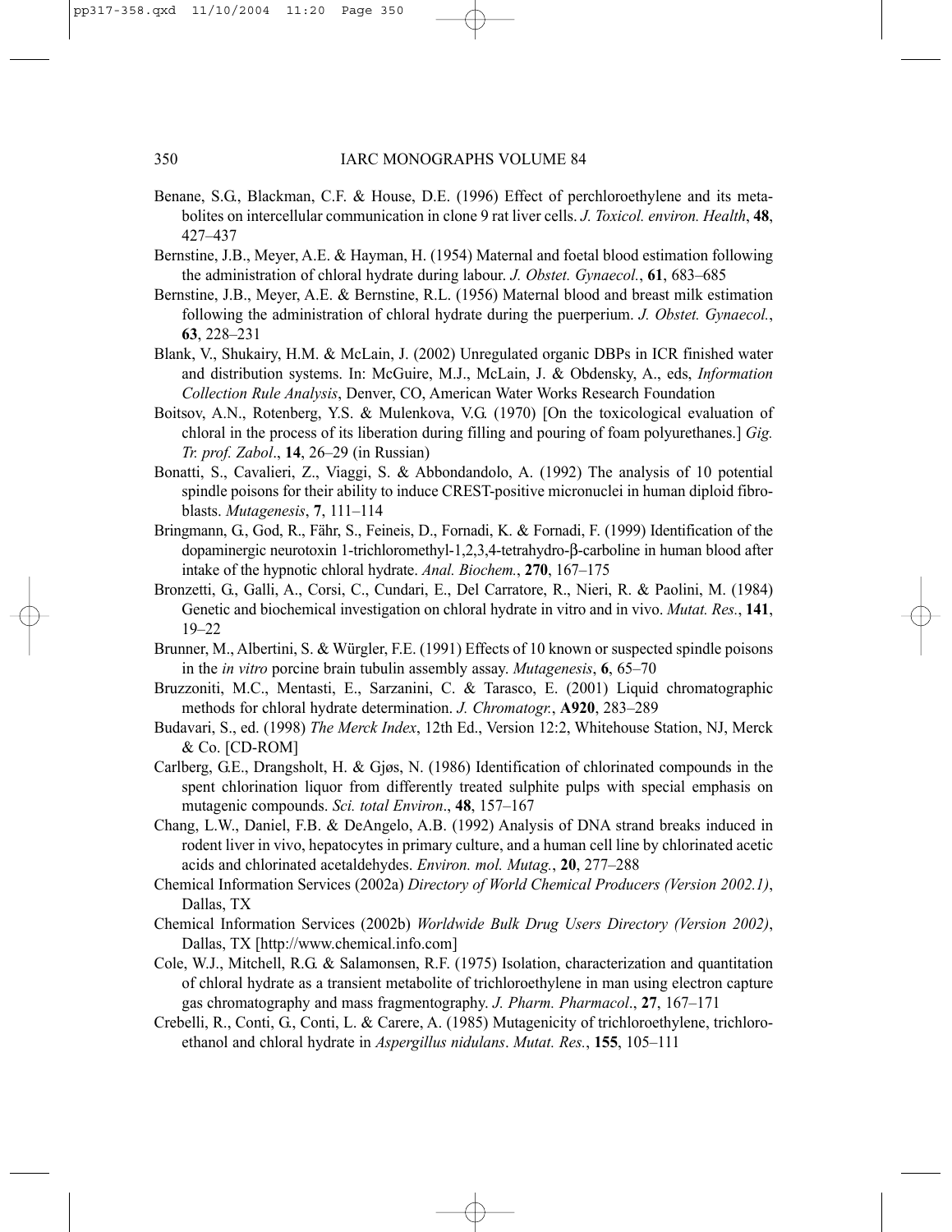- Crebelli, R., Conti, G., Conti, L. & Carere, A. (1991) *In vitro* studies with nine known or suspected spindle poisons: Results in tests for chromosome malsegregation in *Aspergillus nidulans*. *Mutagenesis*, **6**, 131–136
- Daniel, F.B., DeAngelo, A.B., Stober, J.A., Olson, G.R. & Page, N.P. (1992a) Hepatocarcinogenicity of chloral hydrate, 2-chloroacetaldehyde, and dichloroacetic acid in the male B6C3F1 mouse. *Fundam. appl. Toxicol.*, **19**, 159–168
- Daniel, F.B., Robinson, M., Stober, J.A., Page, N.P. & Olson, G.R. (1992b) Ninety-day toxicity study of chloral hydrate in the Sprague-Dawley rat. *Drug chem. Toxicol*., **15**, 217–232
- Davidson, I.W.F. & Beliles, R.P. (1991) Consideration on the target organ toxicity of trichloroethylene in terms of metabolite toxicity and pharmacokinetics. *Drug Metab. Rev*., **23**, 493–599
- Degrassi, F. & Tanzarella, C. (1988) Immunofluorescent staining of kinetochores in micronuclei: A new assay for the detection of aneuploidy. *Mutat. Res.*, **203**, 339–345
- DeMarini, D.M., Perry, E. & Shelton, M.L. (1994) Dichloroacetic acid and related compounds: Induction of prophage in *E. coli* and mutagenicity and mutation spectra in Salmonella TA100. *Mutagenesis*, **9**, 429–437
- Eichenlaub-Ritter, U. & Betzendahl, I. (1995) Chloral hydrate induced spindle aberrations, metaphase I arrest and aneuploidy in mouse oocytes. *Mutagenesis*, **10**, 477–486
- Eichenlaub-Ritter, U., Baart, E., Yin, H. & Betzendahl, I. (1996) Mechanisms of spontaneous and chemically-induced aneuploidy in mammalian oogenesis: Basis of sex-specific differences in response to aneugens and the necessity for further tests. *Mutat. Res*., **372**, 279–294
- Environmental Protection Agency (1988) *Health and Environmental Effects Document for Chloral*, Washington, DC, Office of Solid Waste and Emergency Response, Office of Health and Environmental Assessment, 65 pp.
- Environmental Protection Agency (1995) *Method 551.1. Determination of chlorination Disinfection Byproducts, Chlorinated Solvents, and Halogenated Pesticides/Herbicides in Drinking Water by Liquid–liquid Extraction and Gas Chromatography with Electron Capture Detection* (Revision 1.0), Cincinnati, OH, National Exposure Research Laboratory, Office of Research and Development
- Environmental Protection Agency (1998) National primary drinking water regulations; disinfectants and disinfection byproducts; final rule. *Fed. Regist*., December 16
- European Commission (1998) *Council Directive 98/83/EC of 3 November 1998 on the Quality of Water Intended for Human Consumption*, Luxemburg, Office for Official Publications of the European Communities
- Ferguson, L.R., Morcombe, P. & Triggs, C.N. (1993) The size of cytokinesis-blocked micronuclei in human peripheral blood lymphocytes as a measure of aneuploidy induction by set A compounds in the EEC trial. *Mutat. Res.*, **287**, 101–112
- Furnus, C.C., Ulrich, M.A., Terreros, M.C. & Dulout, F.N. (1990) The induction of aneuploidy in cultured Chinese hamster cells by propionaldehyde and chloral hydrate. *Mutagenesis*, **5**, 323–326
- Gennaro, A.R., ed. (2000) *Remington: The Science and Practice of Pharmacy*, 20th Ed., Baltimore, MD, Lippincott Williams & Wilkins, pp. 1417–1418
- George, M.H., Moore, T., Kilburn, S., Olson, G.R. & DeAngelo, A.B. (2000) Carcinogenicity of chloral hydrate administered in drinking water to the male  $F344/N$  rat and male  $B6C3F<sub>1</sub>$ mouse. *Toxicol. Pathol*., **28**, 610–618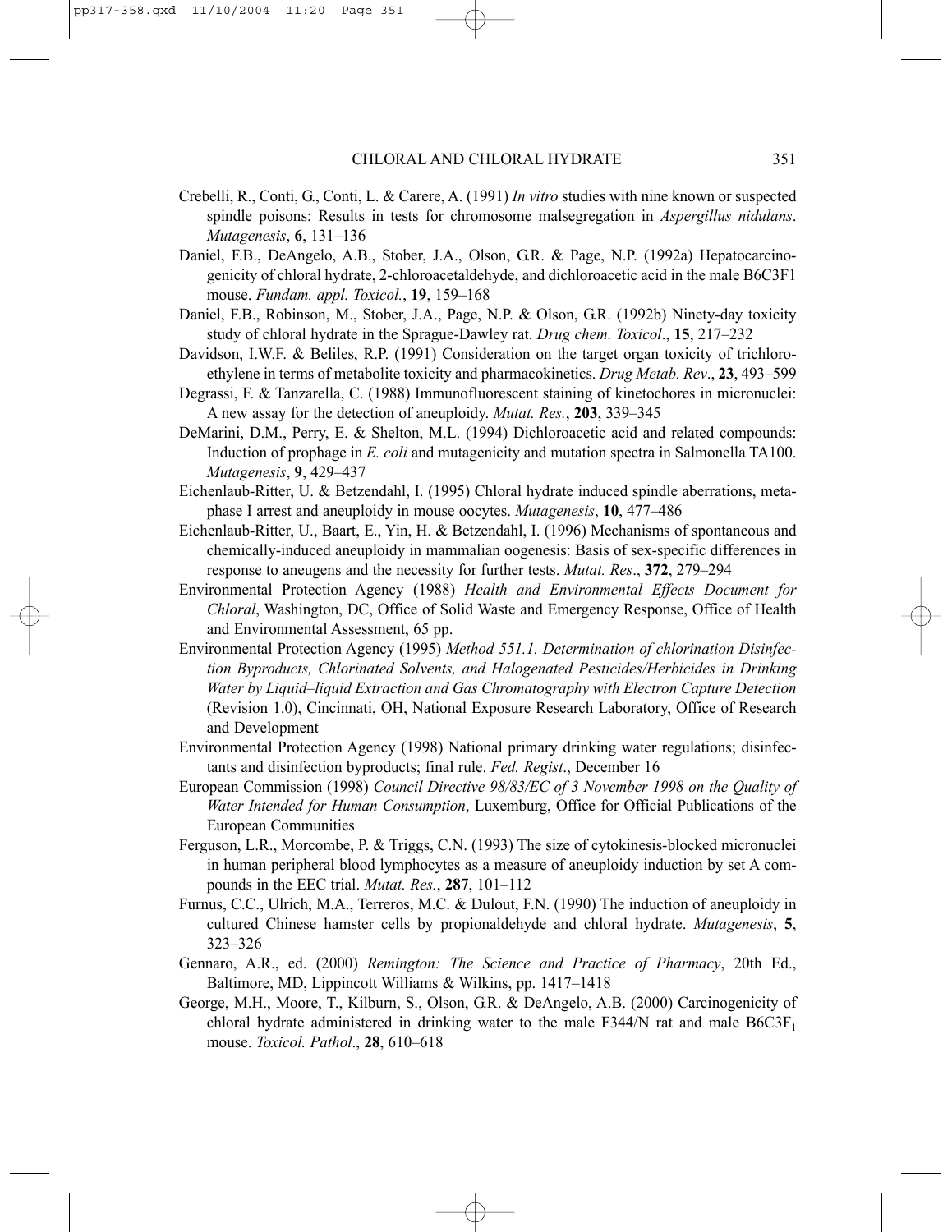- Gibson, D.P., Aardema, M.J., Kerckaert, G.A., Carr, G.J., Brauninger, R.M. & LeBoeuf, R.A. (1995) Detection of aneuploidy-inducing carcinogens in the Syrian hamster embryo (SHE) cell transformation assay. *Mutat. Res.*, **343**, 7–24
- Giller, S., Le Curieux, F., Gauthier, L., Erb, F. & Marzin, D. (1995) Genotoxicity assay of chloral hydrate and chloropicrine. *Mutat. Res.*, **348**, 147–152
- Glaze, W.H., Kenneke, J.F. & Ferry, L.J. (1993) Chlorinated byproducts from the TiO<sub>2</sub>-mediated photodegradation of trichloroethylene and tetrachloroethylene in water. *Environ. Sci. Technol.*, **27**, 177–184
- Goldenthal, E.I. (1971) A compilation of LD50 values in newborn and adult animals. *Toxicol. appl. Pharmacol*., **18**, 185–207
- Goodman Gilman, A., Rall, T.W., Nies, A.S. & Taylor, P., eds (1991) *The Pharmacological Basis of Therapeutics*, New York, Pergamon Press, pp. 357–364
- Goodman Gilman, A., Hardman, J.G., Limbird, L.E., Molinoff, P.B. & Ruddon, R.W., eds (1996) *The Pharmacological Basis of Therapeutics*, 9th Ed., New York, McGraw-Hill, p. 381
- Grawé, J., Nüsse, M. & Adler, I.-D. (1997) Quantitative and qualitative studies of micronucleus induction in mouse erythrocytes using flow cytometry. I. Measurement of micronucleus induction in peripheral blood polychromatic erythrocytes by chemicals with known and suspected genotoxicity. *Mutagenesis*, **12**, 1–8
- Gu, Z.W., Sele, B., Jalbert, P., Vincent, M., Vincent, F., Marka, C., Chmara, D. & Faure, J. (1981) [Induction of sister chromatid exchange by trichloroethylene and its metabolites.] *Toxicol. Eur. Res.*, **3**, 63–67 (in French)
- Hansch, C., Leo, A. & Hoekman, D. (1995) *Exploring QSAR: Hydrophobic, Electronic, and Steric Constants*, Washington, DC, American Chemical Society, p. 4
- Hara, A., Yamamoto, H., Deyashiki, Y., Nakayama, T., Oritani, H. & Sawada, H. (1991) Aldehyde dismutation catalyzed by pulmonary carbonyl reductase: Kinetic studies of chloral hydrate metabolism to trichloroacetic acid and trichloroethanol. *Biochim. biophys. Acta.*, **1075**, 61–67
- Harrington-Brock, K., Doerr, C.L. & Moore, M.M. (1998) Mutagenicity of three disinfection byproducts: Di- and trichloroacetic acid and chloral hydrate in L5178Y/TK<sup>+/-</sup> -3.7.2C mouse lymphoma cells. *Mutat. Res.*, **413**, 265–276
- Haworth, S., Lawlor, T., Mortelmans, K., Speck, W. & Zeiger, E. (1983) Salmonella mutagenicity test results for 250 chemicals. *Environ. Mutag.*, **Suppl. 1**, 3–142
- Health Canada (1995) *A National Survey of Chlorinated Disinfection By-products in Canadian Drinking Water* (95-EHD-197), Ottawa, Ontario, Minister of Supply and Services Canada
- Health Canada (2003) *Summary of Guidelines for Canadian Drinking Water Quality*, Ottawa
- Heinonen, O.P., Slone, D. & Shapiro, S. (1977) *Birth Defects and Drugs in Pregnancy*, Littleton, MA, PSG Publishing Co.
- Helrich, K., ed. (1990) *Official Methods of Analysis of the Association of Official Analytical Chemists*, 15th Ed., Vol. 1, Arlington, VA, Association of Official Analytical Chemists, p. 562
- Henderson, G.N., Yan, Z., James, M.O., Davydova, N. & Stacpoole, P.W. (1997) Kinetics and metabolism of chloral hydrate in children: Identification of dichloroacetate as a metabolite. *Biochem. biophys. Res. Commun.*, **235**, 695–698
- Hobara, T., Kobayashi, H., Kawamoto, T., Iwamoto, S. & Sakai, T. (1987) Extrahepatic metabolism of chloral hydrate, trichloroethanol and trichloroacetic acid in dogs. *Pharmacol. Toxicol.*, **61**, 58–62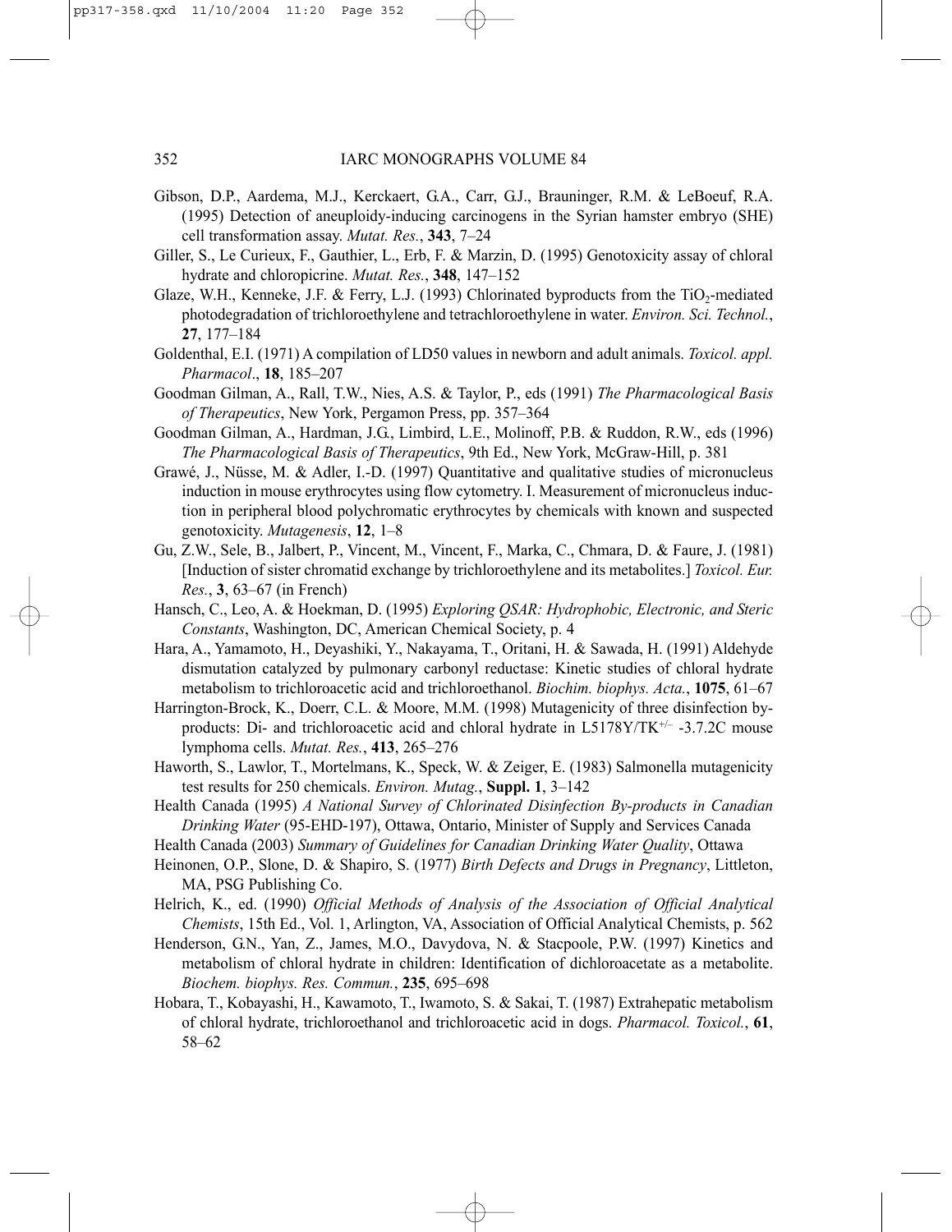- Hobara, T., Kobayashi, H., Kawamoto, T., Iwamoto, S. & Sakai, T. (1988) Intestinal absorption of chloral hydrate, free trichloroethanol and trichloroacetic acid in dogs. *Pharmacol. Toxicol.*, **62**, 250–258
- Howlett, N.G. & Schiestl, R.H. (2000) Simultaneous measurement of the frequencies of intrachromosomal recombination and chromosome gain using the yeast DEL assay. *Mutat. Res.*, **454**, 53–62
- IARC (1991) *IARC Monographs on the Evaluation of the Carcinogenic Risks to Humans*, Vol. 52, *Chlorinated Drinking-water; Chlorination By-products; Some Other Halogenated Compounds; Cobalt and Cobalt Compounds*, Lyon, pp. 55–141
- IARC (1995) *IARC Monographs on the Evaluation of Carcinogenic Risks to Humans*, Vol. 63, *Dry Cleaning, Some Chlorinate Solvents and Other Industrial Chemicals*, Lyon, pp. 245–269
- Italia, M.P. & Uden P.C. (1988) Multiple element emission spectral detection gas chromatographic profiles of halogenated products from chlorination of humic acid and drinking water. *J. Chromatogr*., **438**, 35–43
- Jacangelo, J.G., Patania, N.L., Reagan, K.M., Aieta, E.M., Krasner, S.W. & McGuire, M.J. (1989) Ozonation: Assessing its role in the formation and control of disinfection by-products. *J. Am. Water Works Assoc.*, **81**, 74–84
- Jira, R., Kopp, E. & McKusick, B.C. (1986) Chloroacetaldehydes. In: Gerhartz, W., Yamamoto, Y.S., Campbell, F.T., Pfefferkorn, R. & Rounsaville, J.F., eds., *Ullmann's Encyclopedia of Industrial Chemistry*, 5th rev. Ed., Volume A6, New York, VCH Publishers, pp. 527–536
- Käfer, E. (1986) Tests which distinguish induced crossing-over and aneuploidy from secondary segregation in Aspergillus treated with chloral hydrate and γ-rays. *Mutat. Res.*, **164**, 145–166
- Kallman, M.J., Kaempf, G.L. & Balster, R.L. (1984) Behavioral toxicity of chloral in mice: An approach to evaluation. *Neurobehav. Toxicol. Teratol*., **6**, 137–146
- Kappas, A. (1989) On the mechanisms of induced aneuploidy in *Aspergillus nidulans* and validation of tests for genomic mutations. *Prog. clin. Biol. Res.*, **318**, 377–384
- Keller, D.A. & Heck, H.d'A. (1988) Mechanistic studies on chloral toxicity: Relationship to trichloroethylene carcinogenesis. *Toxicol. Lett.*, **42**, 183–191
- Ketcha, M.M., Stevens, D.K., Warren, D.A., Bishop, C.T. & Brashear, W.T. (1996) Conversion of trichloroacetic acid to dichloroacetic acid in biological samples. *J. anal. Toxicol.*, **20**, 236–241
- Kim, H., Shim, J. & Lee, S. (2002) Formation of disinfection by-products in chlorinated swimming pool water. *Chemosphere*, **46**, 123–130
- Klaunig, J.E., Ruch, R.J. & Lin, E.L.C. (1989) Effects of trichloroethylene and its metabolites on rodent hepatocyte intercellular communication. *Toxicol. appl. Pharmacol.*, **99**, 454–465
- Klinefelter, G.R., Suarez, J.D., Roberts, N.L. & DeAngelo, A.B. (1995) Preliminary screening for the potential of drinking water disinfection byproducts to alter male reproduction. *Reprod. Toxicol*., **9**, 571–578
- Koch, B. & Krasner, S.W. (1989) Occurrence of disinfection by-products in a distribution system. In: *Proceedings of the AWWA, Annual Conference*, Part 2, Chicago, IL, American Water Works Association, pp. 1203–1230
- Kojima, T., Suanhara, T. & Kuroda, H. (1990) [Determination of chloroacetic acids in tap water.] *Kagawa-ken Eisei Kenkyushoho*, (17), 122–128 [Analytical Abstract: 54(4):H124] (in Japanese)
- Koppen, B., Dalgaard, L. & Christensen, J.M. (1988) Determination of trichloroethylene metabolites in rat liver homogenate using headspace gas chromatography. *J. Chromatogr.*, **442**, 325–332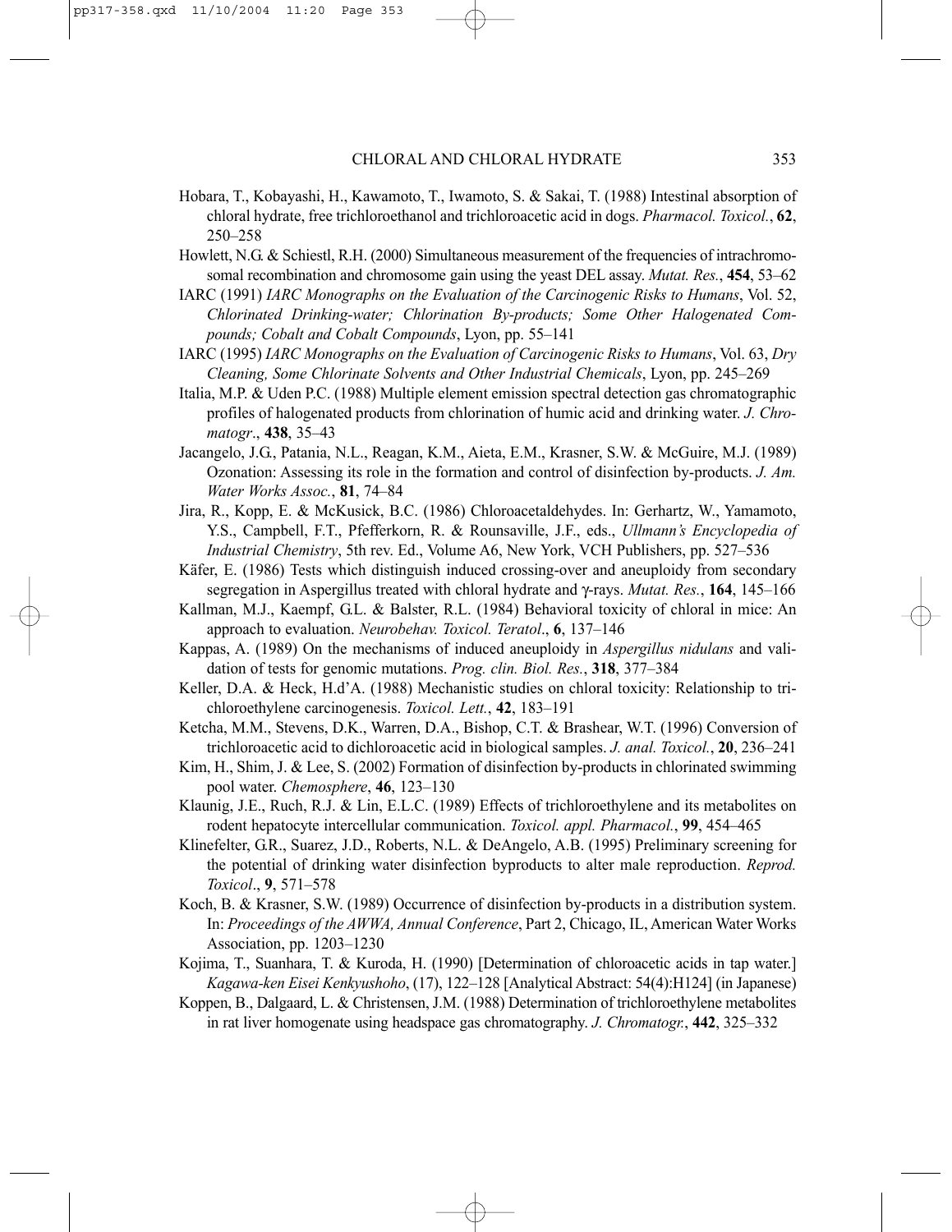- Krasner, S.W., McGuire, M.J., Jacangelo, J.G., Patania, N.L., Reagan, K.M. & Aieta, E.M. (1989) The occurrence of disinfection by-products in US drinking water. *J. Am. Water Works Assoc.*, **81**, 41–53
- Lambert, G.H., Muraskas, J., Anderson, C.L. & Myers, T.F. (1990) Direct hyperbilirubinemia associated with chloral hydrate administration in the newborn. *Pediatrics*, **86**, 277–281
- LeBel, G.L., Benoit, F.M. & Williams, D.T. (1997) A one-year survey of halogenated disinfection by-products in the distribution system of treatment plants using three different disinfection processes. *Chemosphere*, **34**, 2301–2317
- Lee, G.M., Diguiseppi, J., Gawdi, G.M. & Herman, B. (1987) Chloral hydrate disrupts mitosis by increasing intracellular free calcium. *J. Cell Sci.*, **88**, 603–612
- Leopardi, P., Zijno, A., Bassani, B. & Pacchierotti, F. (1993) In vivo studies on chemically induced aneuploidy in mouse somatic and germinal cells. *Mutat. Res.*, **287**, 119–130
- Leuschner, J. & Beuscher, N. (1998) Studies on the mutagenic and carcinogenic potential of chloral hydrate. *Arzneim.-Forsch./Drug Res.*, **48**, 961–968
- Leuschner, J. & Leuschner, F. (1991) Evaluation of the mutagenicity of chloral hydrate in vitro and in vivo. *Arzneim.-Forsch./Drug Res.,* **41**, 1101–1103
- Liang, J.C. & Pacchierotti, F. (1988) Cytogenetic investigation of chemically-induced aneuploidy in mouse spermatocytes. *Mutat. Res.*, **201**, 325–335
- Lide (2000) Properties of Organic Compounds on CD-ROM, Version 6, Chapman & Hall/CRC, London
- Lipscomb, J.C., Mahle, D.A., Brashear, W.T. & Garrett, C.M. (1996) A species comparison of chloral hydrate metabolism in blood and liver. *Biochem. biophys. Res. Commun.*, **227**, 340–350
- Lynch, A.M. & Parry, J.M. (1993) The cytochalasin-B micronucleus/kinetochore assay *in vitro*: Studies with 10 suspected aneugens. *Mutat. Res.*, **287**, 71–86
- Mailhes, J.B., Preston, R.J., Yuan, Z.P. & Payne, H.S. (1988) Analysis of mouse metaphase II oocytes as an assay for chemically induced aneuploidy. *Mutat. Res.*, **198**, 145–152
- Mailhes, J.B., Aardema, M.J. & Marchetti, F. (1993) Investigation of aneuploidy induction in mouse oocytes following exposure to vinblastine-sulfate, pyrimethamine, diethylstilbestrol diphosphate, or chloral hydrate. *Environ. mol. Mutag.*, **22**, 107–114
- Mannschott, P., Erdinger, L. & Sonntag, H.-G. (1995) [Halogenated organic compounds in swimming pool water.] *Zbl. Hyg.*, **197**, 516–533 (in German)
- Marrazzini, A., Betti, C., Bernacchi, F., Barrai, I. & Barale, R. (1994) Micronucleus test and metaphase analyses in mice exposed to known and suspected spindle poisons. *Mutagenesis*, **9**, 505–515
- Mayers, D.J., Hindmarsh, K.W., Sankaran, K., Gorecki, D.K.J. & Kasian, G.F. (1991) Chloral hydrate disposition following single-dose administration to critically ill neonates and children. *Dev. Pharmacol. Ther.*, **16**, 71–77
- McKinney, L.L., Uhing, E.H., White, J.L. & Picken, J.C., Jr (1955) Vegetable oil extraction. Autoxidation products of trichloroethylene. *Agric. Food Chem*., **3**, 413–419
- Medical Economics Co. (1996) *PDR: Generics*, 2nd Ed., Montvale, NJ, Medical Economics Data Production Co., pp. 584–586
- Merdink, J.L., Gonzalez-Leon, A., Bull, R.J. & Schultz, I.R. (1998) The extent of dichloroacetate formation from trichloroethylene, chloral hydrate, trichloroacetate, and trichloroethanol in B6C3F1 mice. *Toxicol. Sci.*, **45**, 33–41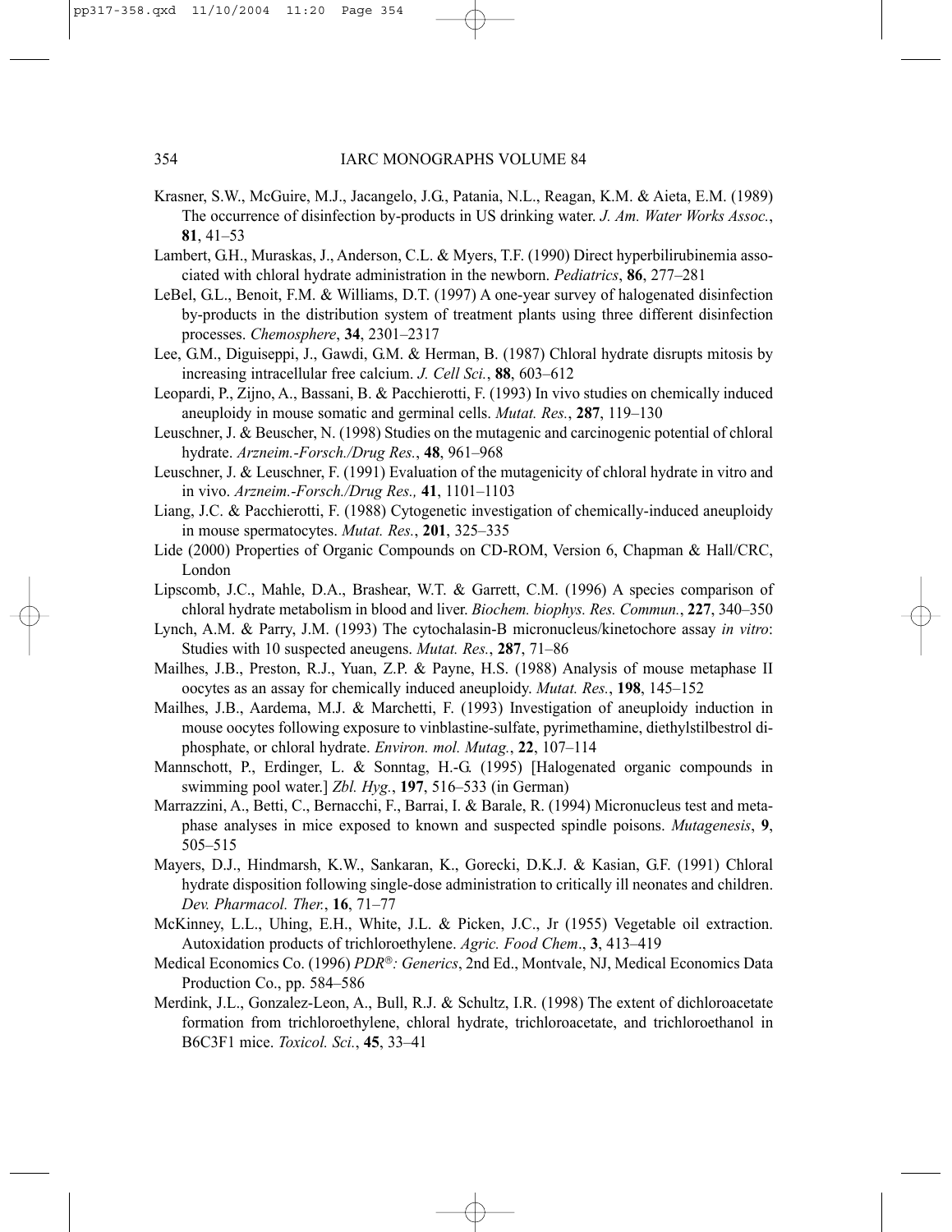- Merdink, J.L., Stenner, R.D., Stevens, D.K., Parker, J.C. & Bull, R.J. (1999) Effect of enterohepatic circulation on the pharmacokinetics of chloral hydrate and its metabolites in F344 rats. *J. Toxicol. environ. Health*, **A56**, 357–368
- Migliore, L. & Nieri, M. (1991) Evaluation of twelve potential aneuploidogenic chemicals by the *in vitro* human lymphocyte micronucleus assay. *Toxicol. in Vitro*, **5**, 325–336
- Miller, B.M. & Adler, I.-D. (1992) Aneuploidy induction in mouse spermatocytes. *Mutagenesis*, **7**, 69–76
- Miller, J.W. & Uden, P.C. (1983) Characterization of nonvolatile aqueous chlorination products of humic substances. *Environ. Sci. Technol.*, **17**, 150–157
- Mishchikhin, V.A. & Felitsin, F.P. (1988) [Gas-chromatographic detection of chloroform, carbon tetrachloride, dichloroethane, trichloroethylene and chloralhydrate in biological material.] *Sud. med. Ekspert.*, **31**, 30–33 (in Russian)
- Molè-Bajer, J. (1969) Fine structural studies of apolar mitosis. *Chromosoma*, **26**, 427–448
- Moore, M.M. & Harrington-Brock, K. (2000) Mutagenicity of trichloroethylene and its metabolites: Implications for the risk assessment of trichloroethylene. *Environ. Health Perspect.*, **108**, Suppl. 2, 215–223
- Natarajan, A.T. (1993) An overview of the results of testing of known or suspected aneugens using mammalian cells *in vitro*. *Mutat. Res.*, **287**, 113–118
- Natarajan, A.T., Duivenvoorden, W.C.M., Meijers, M. & Zwanenburg, T.S.B. (1993) Induction of mitotic aneuploidy using Chinese hamster primary embryonic cells. Test results of 10 chemicals. *Mutat. Res.*, **287**, 47–56
- National Health and Medical Research Council and Agriculture and Resource Management Council of Australia and New Zealand (1996) *Australian Drinking Water Guidelines Summary*, Canberra
- National Institute for Occupational Safety and Health (1994) *National Occupational Exposure Survey (1981–1983)*, Cincinnati, OH
- National Toxicology Program (2002a) *Toxicology and Carcinogenesis Studies of Chloral Hydrate* (NTP Technical Report 502), Research Triangle Park, NC
- National Toxicology Program (2002b) *Toxicology and Carcinogenesis Studies of Chloral Hydrate (*ad libitum *and dietary controlled)* (NTP Technical Report 503), Research Triangle Park, NC
- Nelson, M.A. & Bull, R.J. (1988) Induction of strand breaks in DNA by trichloroethylene and metabolites in rat and mouse liver *in vivo*. *Toxicol. appl. Pharmacol.*, **94**, 45–54
- Nesslany, F. & Marzin, D. (1999) A micromethod for the *in vitro* micronucleus assay. *Mutagenesis*, **14**, 403–410
- Ni, Y.-C., Wong, T.-Y., Kadlubar, F.F. & Fu, P.P. (1994) Hepatic metabolism of chloral hydrate to free radical(s) and induction of lipid peroxidation. *Biochem. biophys. Res. Commun.*, **204**, 937–943
- Ni, Y.-C., Kadlubar, F.F. & Fu, P.P. (1995) Formation of malondialdehyde-modified 2′ deoxyguanosinyl adduct from metabolism of chloral hydrate by mouse liver microsomes. *Biochem. biophys. Res. Commun.*, 216, 1110–1117
- Ni, Y.-C., Wong, T.-Y., Lloyd, R.V., Heinze, T.M., Shelton, S., Casciano, D., Kadlubar, F.F. & Fu, P.P. (1996) Mouse liver microsomal metabolism of chloral hydrate, trichloroacetic acid, and trichloroethanol leading to induction of lipid peroxidation *via* a free radical mechanism. *Drug Metab. Dispos.*, **24**, 81–90
- Nutley, E.V., Tcheong, A.C., Allen, J.W., Collins, B.W., Ma, M., Lowe, X.R., Bishop, J.B., Moore, D.H., II & Wyrobek, A.J. (1996) Micronuclei induced in round spermatids of mice after stem-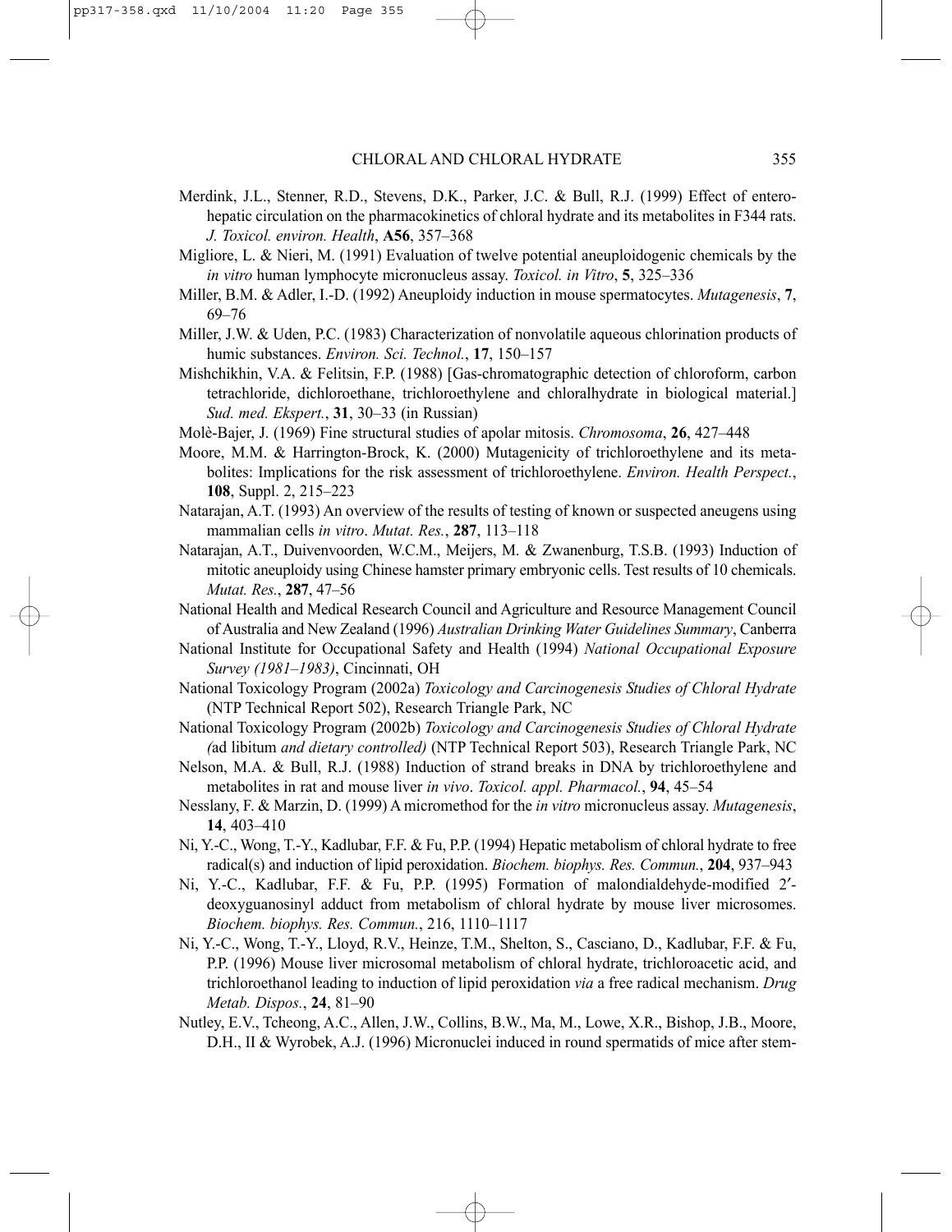cell treatment with chloral hydrate: Evaluations with centromeric DNA probes and kinetochore antibodies. *Environ. mol. Mutag.*, **28**, 80–89

- Odum, J., Foster, J.R. & Green, T. (1992) A mechanism for the development of Clara cell lesions in the mouse lung after exposure to trichloroethylene. *Chem.-biol. Interact*., **83**, 135–153
- Ohlson, J. (1986) Dry etch chemical safety. *Solid State Technol.*, **July**, 69–73
- O'Neil, M.J., ed. (2001) *The Merck Index*, 13th Ed., Whitehouse Station, NJ, Merck & Co, p. 355
- Parry, J.M. (1993) An evaluation of the use of in vitro tubulin polymerisation, fungal and wheat assays to detect the activity of potential chemical aneugens. *Mutat. Res.*, **287**, 23–28
- Parry, J.M., Parry, E.M., Warr, T., Lynch, A. & James, S. (1990) The detection of aneugens using yeasts and cultured mammalian cells. In: Mendelsohn, M.L. & Albertini, R.J., eds, *Mutation and the Environment. Part B, Metabolism, Testing Methods, and Chromosomes*, New York, Wiley-Liss, pp. 247–266
- Parry, J.M., Parry, E.M., Bourner, R., Doherty, A., Ellard, S., O'Donovan, J., Hoebee, B., de Stoppelaar, J.M., Mohn, G.R., Önfelt, A., Renglin, A., Schultz, N., Söderpalm-Berndes, C., Jensen, K.G., Kirsch-Volders, M., Elhajouji, A., Van Hummelen, P., Degrassi, F., Antoccia, A., Cimini, D., Izzo, M., Tanzarella, C., Adler, I.-D., Kliesch, U., Schriever-Schwemmer, G., Gasser, P., Crebelli, R., Carere, A., Andreoli, C., Benigni, R., Leopardi, P., Marcon, F., Zinjo, Z., Natarajan, A.T., Boei, J.J.W.A., Kappas, A., Voutsinas, G., Zarani, F.E., Patrinelli, A., Pachierotti, F., Tiveron, C. & Hess, P. (1996) The detection and evaluation of aneugenic chemicals. *Mutat. Res.*, **353**, 11–46
- Pharmacopeial Convention (1990) *The United States Pharmacopeia, 22nd rev./The National Formulary*, 17th rev., Rockville, MD, pp. 269–270
- Poon, R., Nadeau, B. & Chu, I. (2000) Biochemical effects of chloral hydrate on male rats following 7-day drinking water exposure. *J. appl. Toxicol*., **20**, 455–461
- Rijhsinghani, K.S., Swerdlow, M.A., Ghose, T., Abrahams, C. & Rao, K.V.N. (1986) Induction of neoplastic lesions in the livers of  $C_{57}BL \times C_{3}HF_1$  mice by chloral hydrate. *Cancer Detect. Prev.*, **9**, 279–288
- Royal Pharmaceutical Society of Great Britain (2002) *Martindale, The Complete Drug Reference,* 33rd Ed., London, The Pharmaceutical Press [MicroMedex online]
- Russo, A. & Levis, A.G. (1992a) Detection of aneuploidy in male germ cells of mice by means of a meiotic micronucleus assay. *Mutat. Res.*, **281**, 187–191
- Russo, A. & Levis, A.G. (1992b) Further evidence for the aneuploidogenic properties of chelating agents: Induction of micronuclei in mouse male germ cells by EDTA. *Environ. mol. Mutag.*, **19**, 125–131
- Russo, A., Pacchierotti, F. & Metalli, P. (1984) Nondisjunction induced in mouse spermatogenesis by chloral hydrate, a metabolite of trichloroethylene. *Environ. Mutag.*, **6**, 695–703
- Russo, A., Stocco, A. & Majone, F. (1992) Identification of kinetochore-containing (CREST+) micronuclei in mouse bone marrow erythrocytes. *Mutagenesis*, **7**, 195–197
- Sadtler Research Laboratories (1991) *Sadtler Standard Spectra, 1981–1991 Supplementary Index*, Philadelphia, PA
- Sanders, V.M., Kauffmann, B.M., White, K.L., Jr, Douglas, K.A., Barnes, D.W., Sain, L.E., Bradshaw, T.J., Borzelleca, J.F. & Munson, A.E. (1982) Toxicology of chloral hydrate in the mouse. *Environ. Health Perspect*., **44**, 137–146
- Sandhu, S.S., Dhesi, J.S., Gill, B.S. & Svendsgaard, D. (1991) Evaluation of 10 chemicals for aneuploidy induction in the hexaploid wheat assay. *Mutagenesis*, **6**, 369–373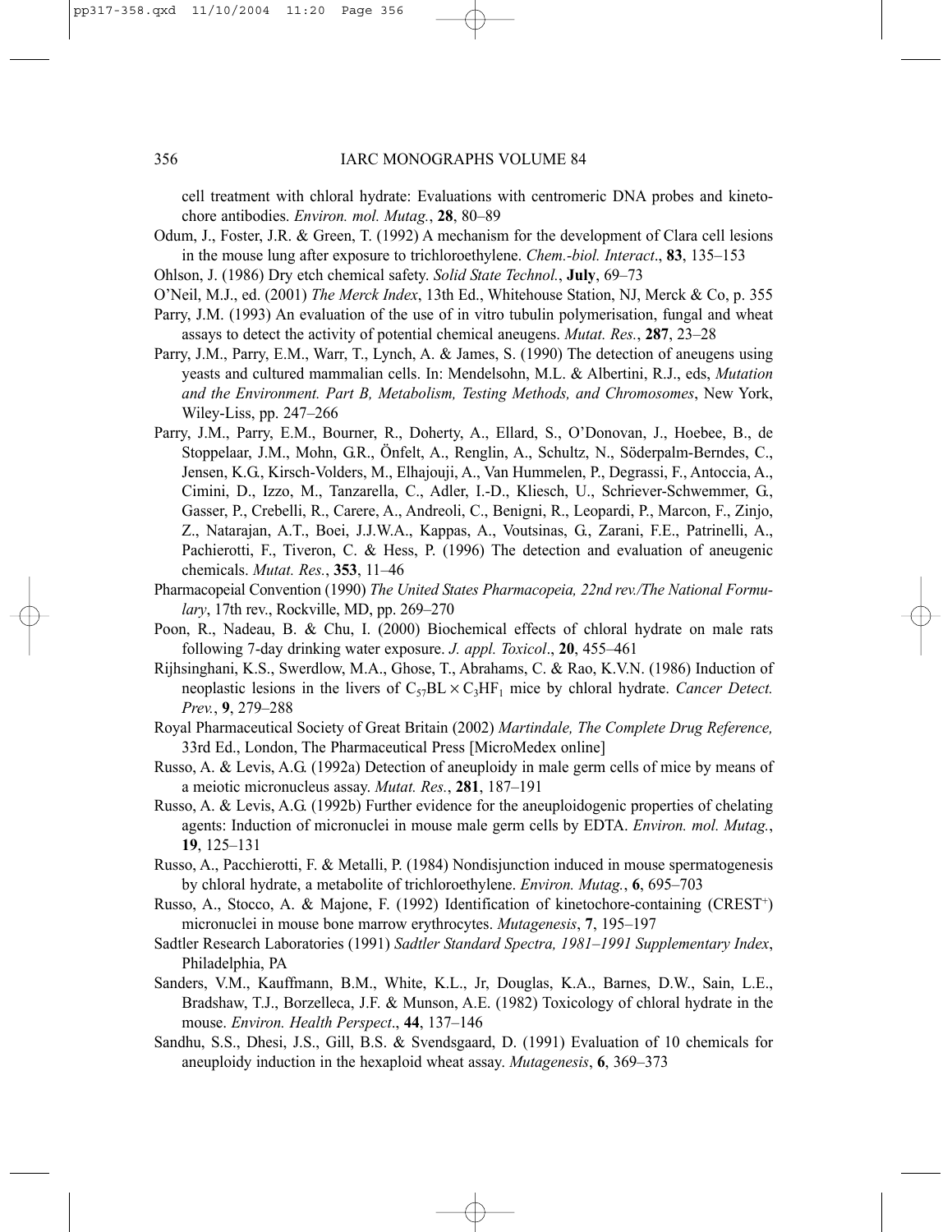- Sato, T., Mukaida, M., Ose, Y., Nagase, H. & Ishikawa, T. (1985) Chlorinated products from structural compounds of soil humic substances. *Sci. total Environ*., **43**, 127–140
- Sbrana, I., Di Sibio, A., Lomi, A. & Scarcelli, V. (1993) C-Mitosis and numerical chromosome aberration analyses in human lymphocytes: 10 known or suspected spindle poisons. *Mutat. Res.*, **287**, 57–70
- Seelbach, A., Fissler, B. & Madle, S. (1993) Further evaluation of a modified micronucleus assay with V79 cells for detection of aneugenic effects. *Mutat. Res.*, **303**, 163–169
- Simpson, K.L. & Hayes, K.P. (1998) Drinking water disinfection by-products: An Australian perspective. *Water Res*., **32**, 1522–1528
- Solt, K. & Johansson, J.S. (2002) Binding of the active metabolite of chloral hydrate, 2,2,2-trichloroethanol, to serum albumin demonstrated using tryptophan fluorescence quenching. *Pharmacology*, **64**, 152–159
- Sora, S. & Agostini Carbone, M.L. (1987) Chloral hydrate, methylmercury hydroxide and ethidium bromide affect chromosomal segregation during meiosis of *Saccharomyces cerevisiae*. *Mutat. Res.*, **190**, 13–17
- Trehy, M.L., Yost, R.A. & Miles, C.J. (1986) Chlorination byproducts of amino acids in natural waters. *Environ. Sci. Technol.*, **20**, 1117–1122
- Uden, P.C. & Miller, J.W. (1983) Chlorinated acids and chloral in drinking water. *J. Am. Water Works Assoc.*, **75**, 524–527
- Vagnarelli, P., De Sario, A. & De Carli, L. (1990) Aneuploidy induced by chloral hydrate detected in human lymphocytes with the Y97 probe. *Mutagenesis*, **5**, 591–592
- Van Hummelen, P. & Kirsch-Volders, M. (1992) Analysis of eight known or suspected aneugens by the *in vitro* human lymphocyte micronucleus test. *Mutagenesis*, **7**, 447–455
- Vian, L., Van Hummelen, P., Bichet, N., Gouy, D. & Kirsch-Volders, M. (1995) Evaluation of hydroquinone and chloral hydrate on the in vitro micronucleus test on isolated lymphocytes. *Mutat. Res.*, **334**, 1–7
- Von Tungeln, L.S., Yi, P., Bucci, T.J., Samokyszyn, V.M., Chou, M.W., Kadlubar, F.F. & Fu, P.P. (2002) Tumorigenicity of chloral hydrate, trichloroacetic acid, trichloroethanol, malondialdehyde, 4-hydroxy-2-nonenal, crotonaldehyde, and acrolein in the  $B6C3F<sub>1</sub>$  neonatal mouse. *Cancer Lett.*, **185**, 13–19
- Wallin, M. & Hartley-Asp, B. (1993) Effects of potential aneuploidy inducing agents on microtubule assembly *in vitro*. *Mutat. Res.*, **287**, 17–22
- Warr, T.J., Parry, E.M. & Parry, J.M. (1993) A comparison of two in vitro mammalian cell cytogenetic assays for the detection of mitotic aneuploidy using 10 known or suspected aneugens. *Mutat. Res.*, **287**, 29–46
- Waskell, L. (1978) A study of the mutagenicity of anesthetics and their metabolites. *Mutat. Res.*, **57**, 141–153
- Weast, R.C. & Astle, M.J. (1985) *CRC Handbook of Data on Organic Compounds*, Volumes I and II, Boca Raton, Florida, CRC Press
- WHO (1998) *Guidelines for Drinking-water Quality*, 2nd Ed., Vol. 2, *Health Criteria and Other Supporting Information*, Geneva (addendum to Vol. 2, pp. 281–283)
- Williams, M. & Holladay, M.W. (1995) Hypnotics, sedatives, anticonvulsants, and anxiolytics. In: Kroschwitz, J.I. & Howe-Grant, M., eds., *Kirk-Othmer Encyclopedia of Chemical Technology*, 4th Ed., Vol. 13, New York, John Wiley & Sons, pp. 1082–1100